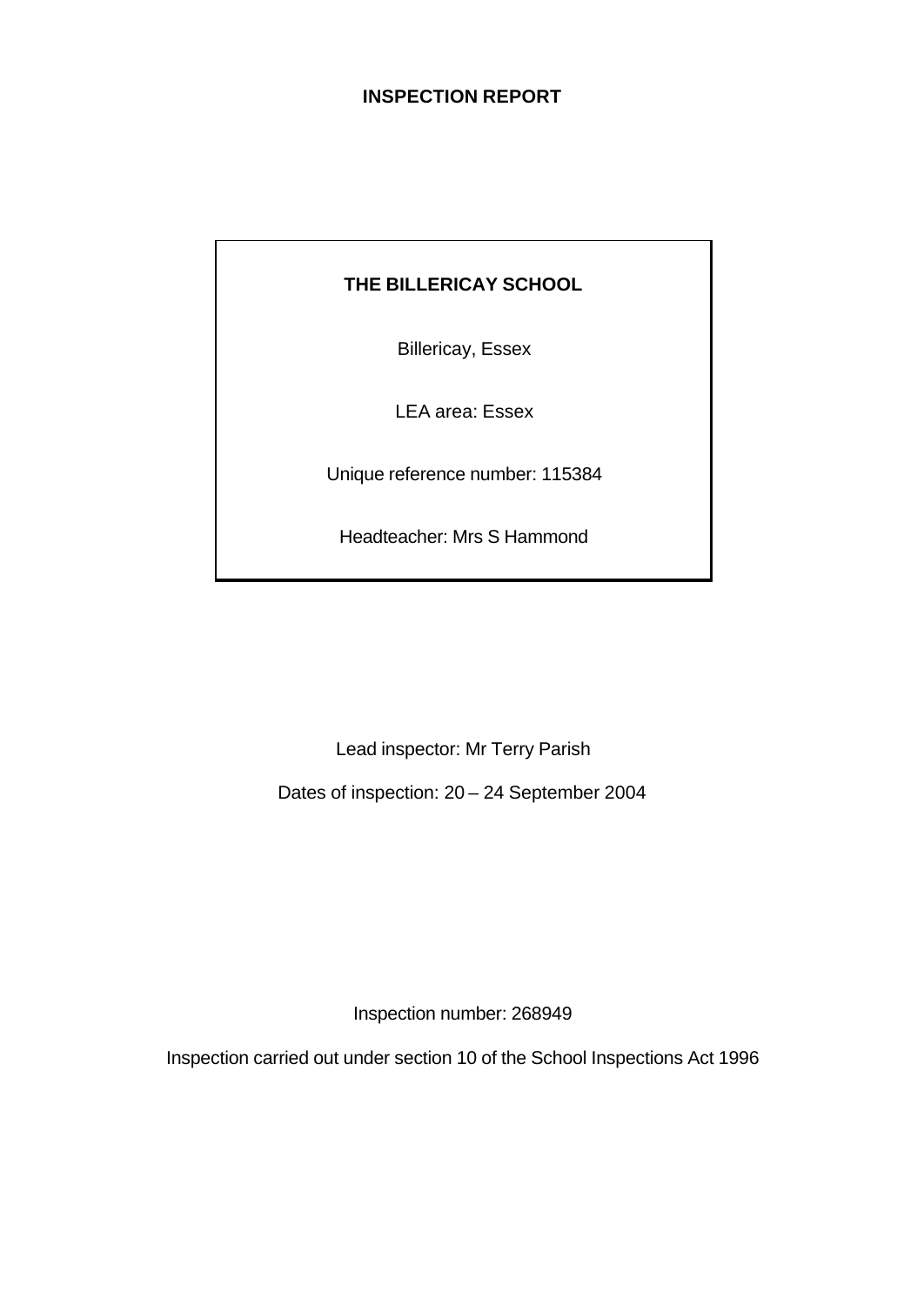© Crown copyright 2004

This report may be reproduced in whole or in part for non-commercial educational purposes, provided that all extracts quoted are reproduced verbatim without adaptation and on condition that the source and date thereof are stated.

Further copies of this report are obtainable from the school. Under the School Inspections Act 1996, the school must provide a copy of this report and/or its summary free of charge to certain categories of people. A charge not exceeding the full cost of reproduction may be made for any other copies supplied.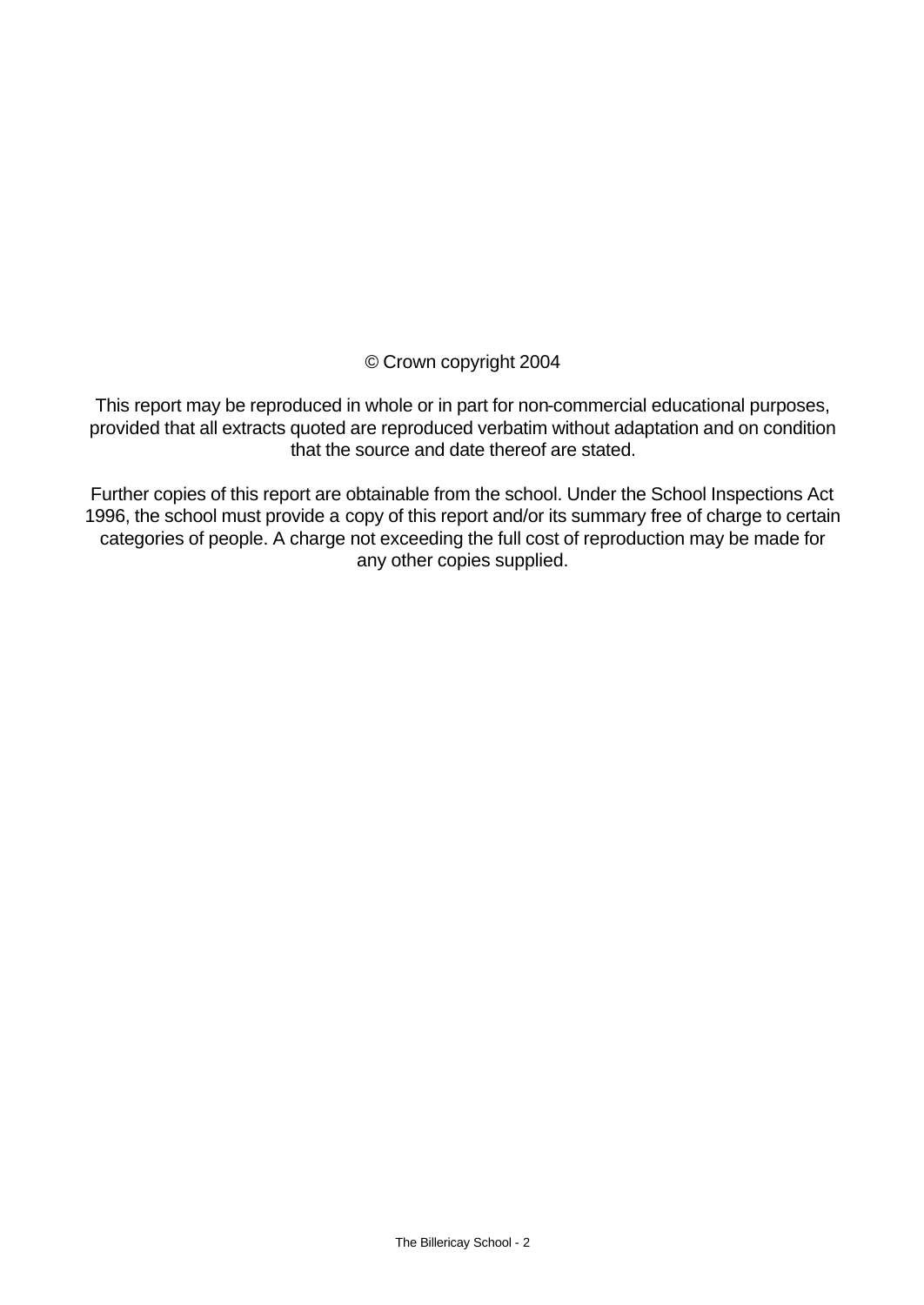# **INFORMATION ABOUT THE SCHOOL**

| Type of school:        |    | Comprehensive               |                                                  |  |  |
|------------------------|----|-----------------------------|--------------------------------------------------|--|--|
| School category:       |    |                             | Foundation                                       |  |  |
| Age range of pupils:   |    | 11-18 years                 |                                                  |  |  |
| Gender of pupils:      |    |                             | Mixed                                            |  |  |
| Number on roll:        |    |                             | 1673                                             |  |  |
| School address:        |    |                             | <b>School Road</b><br><b>Billericay</b><br>Essex |  |  |
| Postcode:              |    |                             | <b>CM12 9LH</b>                                  |  |  |
| Telephone number:      |    |                             | 01277 655191                                     |  |  |
| Fax number:            |    |                             | 01277 314414                                     |  |  |
| Appropriate authority: |    |                             | Governing Body                                   |  |  |
|                        |    | Name of chair of governors: | Mr Robert Orr                                    |  |  |
| Date<br>inspection:    | οf | previous                    | 19/4/1999                                        |  |  |

# **CHARACTERISTICS OF THE SCHOOL**

The school is much larger than average, has very recently been designated a mathematics and computing college and serves an increasingly broad and diverse catchment area. Overall, pupils are above average socio-economically, but attainment on entry is broadly average. Almost all pupils are white; a few come from a range of ethnic minority groups that change from year to year. Very few are likely not to use English as the first language at home. Although the proportion of pupils with special educational needs is below average, over recent years an increasing minority have entered the school with diverse needs, and the school successfully fosters inclusion of youngsters with social difficulties. Almost all pupils stay at this school for at least five years and an increasing number stay on into the sixth form. In recent years the school, like others in the locality, has had very considerable difficulty in recruiting and retaining teachers, including heads of department. Although staffing is currently satisfactory, recruitment continues to require a lot of time and energy to address the problem. The school has recent Artsmark and Sportsmark designations and has Investor In People status.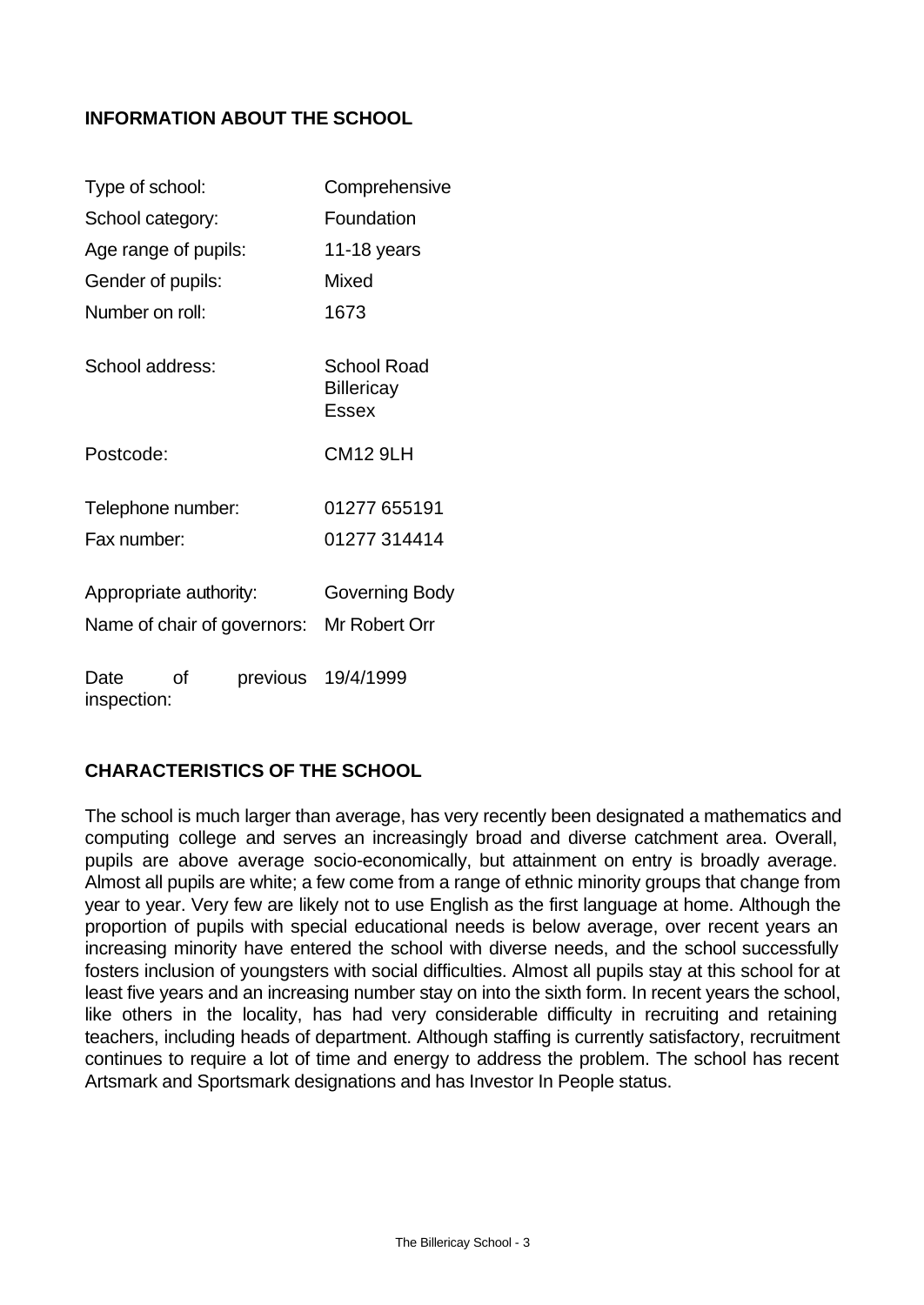# **INFORMATION ABOUT THE INSPECTION TEAM**

| <b>Members of the inspection team</b> |                   | <b>Subject responsibilities</b> |                                                |  |  |
|---------------------------------------|-------------------|---------------------------------|------------------------------------------------|--|--|
| 15465                                 | T Parish          | Lead inspector                  |                                                |  |  |
| 19369                                 | C Wild            | Lay inspector                   |                                                |  |  |
| 19214                                 | <b>G</b> Price    | Team inspector                  | English                                        |  |  |
| 32914                                 | J Hall            | Team inspector                  | <b>Mathematics</b>                             |  |  |
| 18076                                 | H Dodd            | Team inspector                  | Science, physics.                              |  |  |
| 21806                                 | P Swinnerton      | Team inspector                  | Design and technology                          |  |  |
| 18854                                 | M McGregor        | Team inspector                  | Information and communication<br>technology    |  |  |
| 17404                                 | J Tolley          | Team inspector                  | Modern foreign languages                       |  |  |
| 31191                                 | D Sylph           | Team inspector                  | <b>History</b>                                 |  |  |
| 23324                                 | S Greenland       | Team inspector                  | Geography, sociology                           |  |  |
| 32329                                 | A Stafford        | Team inspector                  | Art and design                                 |  |  |
| 31850                                 | D Nevens          | Team inspector                  | Citizenship, music                             |  |  |
| 7926                                  | J Bowden          | Team inspector                  | Physical education                             |  |  |
| 23588                                 | C Ajitsingh       | Team inspector                  | Religious education                            |  |  |
| 7958                                  | <b>G</b> Lewis    | Team inspector                  | Special educational needs                      |  |  |
| 27407                                 | <b>B</b> Stoneham | Team inspector                  | Vocational<br>subjects,<br>business<br>studies |  |  |
| 22685                                 | N Moss            | Team inspector                  | Media studies                                  |  |  |

The inspection contractor was:

Serco QAA

Herringston Barn **Herringston Dorchester** Dorset DT2 9PU

Any concerns or complaints about the inspection or the report should be made initially to the inspection contractor. The procedures are set out in the leaflet *'Complaining about Ofsted Inspections'*, which is available from Ofsted Publications Centre (telephone 07002 637833) or Ofsted's website (www.ofsted.gov.uk).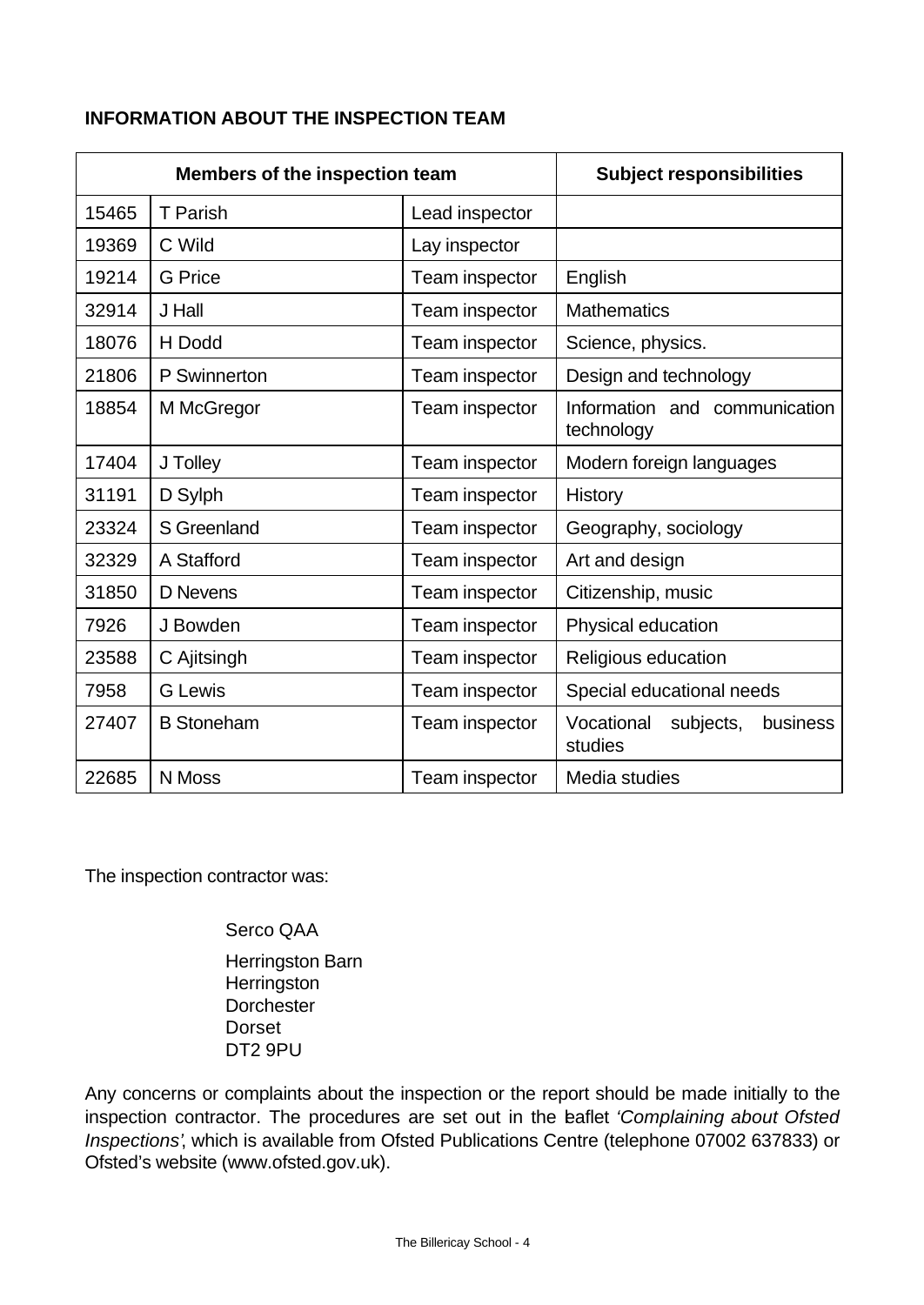# **REPORT CONTENTS**

|                                                                                                                                    | Page |    |
|------------------------------------------------------------------------------------------------------------------------------------|------|----|
| <b>PART A: SUMMARY OF THE REPORT</b>                                                                                               | 6    |    |
| <b>PART B: COMMENTARY ON THE MAIN INSPECTION FINDINGS</b>                                                                          |      |    |
| <b>STANDARDS ACHIEVED BY PUPILS</b>                                                                                                | 13   |    |
| Standards achieved in subjects and courses                                                                                         |      |    |
| Pupils' attitudes, values and other personal qualities                                                                             |      |    |
| <b>QUALITY OF EDUCATION PROVIDED BY THE SCHOOL</b>                                                                                 | 19   |    |
| Teaching and learning<br>The curriculum<br>Care, guidance and support<br>Partnership with parents, other schools and the community |      |    |
| <b>LEADERSHIP AND MANAGEMENT</b>                                                                                                   | 29   |    |
| <b>PART C: THE QUALITY OF EDUCATION IN SUBJECTS AND COURSES</b><br><b>SUBJECTS AND COURSES IN KEY STAGES 3 AND 4</b>               |      | 32 |
| <b>SUBJECTS AND COURSES IN THE SIXTH FORM</b>                                                                                      |      |    |
| <b>PART D: SUMMARY OF THE MAIN INSPECTION JUDGEMENTS</b>                                                                           | 70   |    |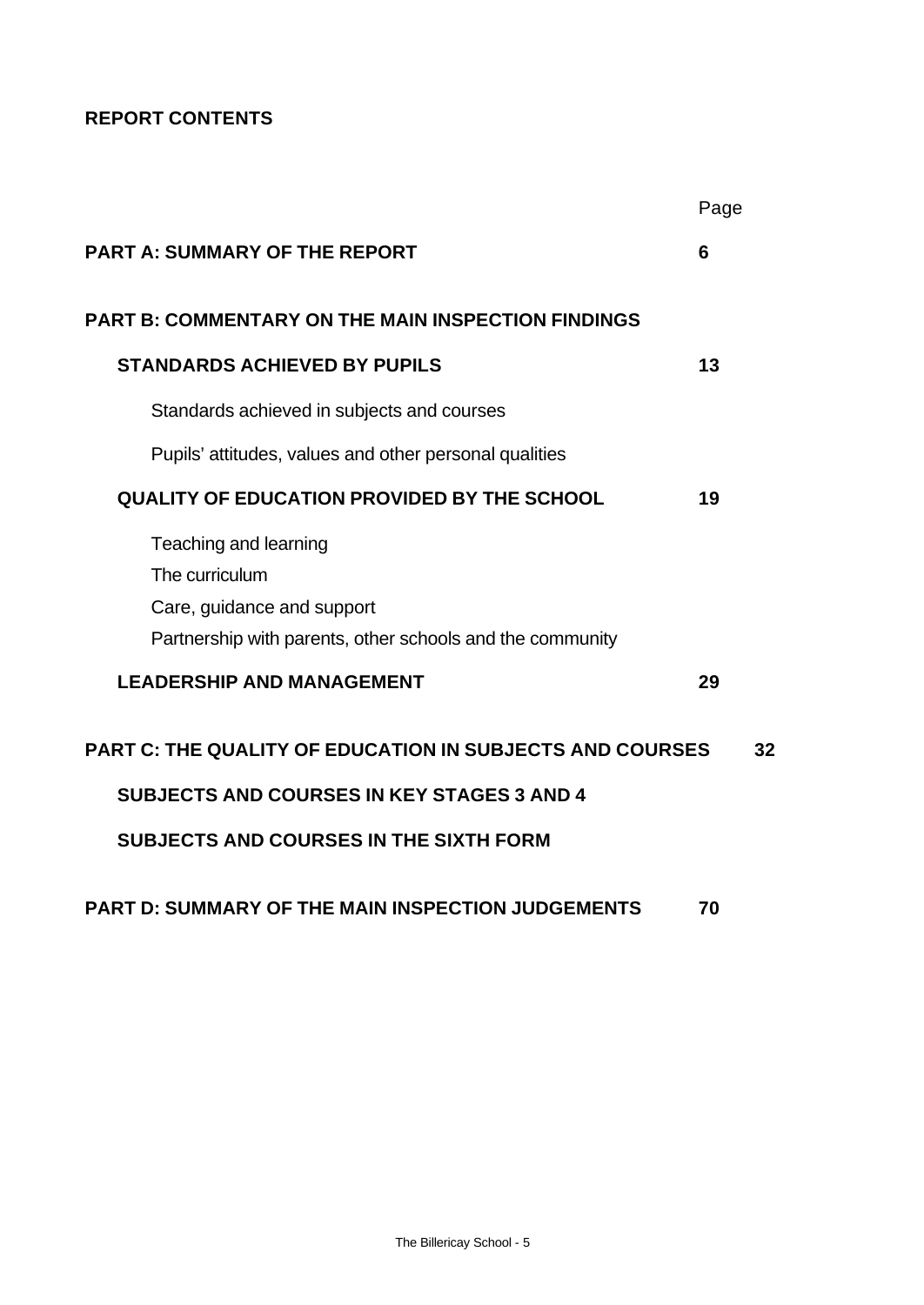# **PART A: SUMMARY OF THE REPORT**

# **OVERALL EVALUATION**

**This is a good school** filled with predominantly well-behaved pupils who enjoy work, play and a wealth of activities available to them. They are well taught and learn and achieve well. Good leadership and management overall, very good financial management and very good governance help the school make full use of resources and to give good value for money. The headteacher leads well and ensures that all pupils are valued.

## **The school's main strengths and weaknesses are:**

- The number of pupils gaining higher grades in GCSE and GCE examinations has risen significantly in 2004 compared with results in 2003.
- The school contributes very well to initial teacher training, but the recruitment and retention of staff continues to pose a significant barrier to improvement.
- Standards in the workshop areas of design and technology are below average in Years 7 to 11 and pupils achieve unsatisfactorily due to unsatisfactory teaching, learning and leadership.
- Behaviour is good and pupils and students are happy, polite and interested in their lessons and the very good range of extra-curricular activities offered.
- Links with industries, agencies and colleges create innovative experiences for pupils and students, support learning and raise achievement in social and work-related skills.
- Pupils with special educational needs are very well taught in their base. Provision for them in subject lessons is satisfactory overall.
- The school provides good care overall, and pupils with significant learning or social needs are very well cared for.
- Assessment routines, although satisfactory overall, are not as rigorous in Years 7 to 9 as in other years.

The school has striven hard to counter difficulties in staff recruitment, which have adversely affected standards in recent years, and made improvements in the curriculum, assessment, special educational needs provision, accommodation and resources. Improvement is good overall.

## **STANDARDS ACHIEVED**

| Performance compared with: |                                 |      | similar schools |      |      |
|----------------------------|---------------------------------|------|-----------------|------|------|
|                            |                                 | 2001 | 2002            | 2003 | 2003 |
| Year 11                    | GCSE/GNVQ examinations          | Α    | B               | в    | B    |
| Year 13                    | A/AS level and VCE examinations |      | B               | в    |      |

*Key: A - well above average; B – above average; C – average; D – below average; E – well below average For Year 11, similar schools are those whose pupils attained similarly at the end of Year 9.*

**Pupils achieve well overall**; satisfactorily in Years 7 to 9, well by the end of Year 11. Students in the sixth form achieve well in work seen and overall in most of the subjects inspected, but achievement in A-level examinations recently has been satisfactory. Standards of work are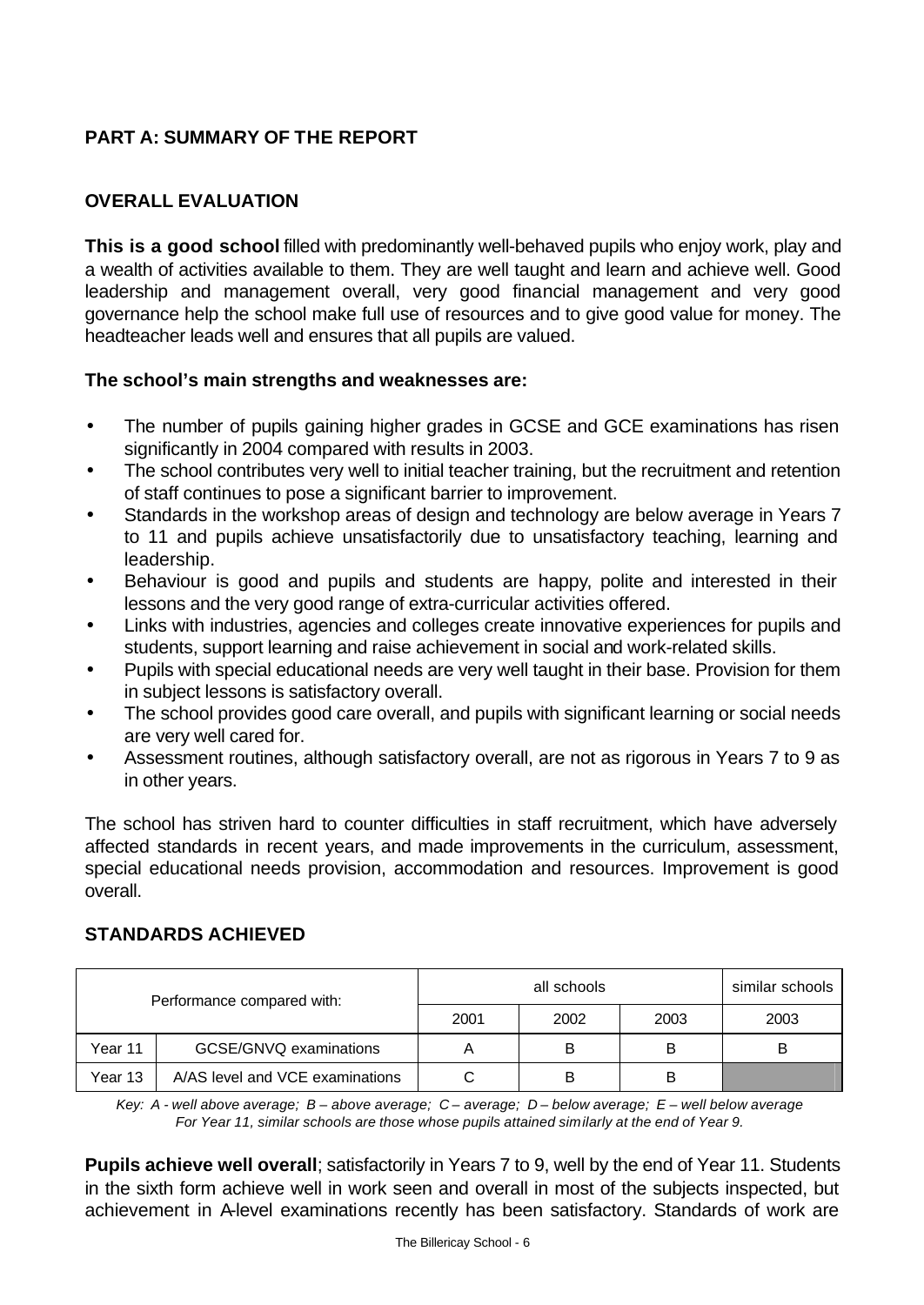broadly average between Years 7 and 9, above average in Years 10 and 11 and broadly average in the sixth form, where only some subjects were inspected. Examination standards have risen in 2004 and achievement appears better; statutory targets were met and were appropriate. Achievement in most subjects is good overall and in English it is good across all years; achievement is unsatisfactory in some aspects of design and technology in Years 7 to 11. Other relatively weaker subjects, such as music, are improving as teachers are now in place. A significant minority of pupils have learning difficulties and/or social problems. Very good specialist support enables these pupils to achieve well.

The attitudes and behaviour of pupils are good overall. **The spiritual, social, moral, cultural and personal development of pupils is good**. Attendance and punctuality are both good. Sixth form students' attitudes and behaviour are very good. Their attendance is good.

## **QUALITY OF EDUCATION**

**The quality of education provided by the school is good. Teaching and learning are both good overall.** They are good in Years 10 and 11 and in the sixth form, but satisfactory in Years 7 to 9 due to a small amount of unsatisfactory teaching (mostly in design and technology) and less rigorous assessment. Independent learning is common across the school, is good in the sixth form and is supported by pupils' and students' good skills in ICT. The curriculum, and care, guidance and support are all good; the partnership with parents is good whilst links with other schools and the wider community are very good and raise pupils' achievement in social and work-related skills.

## **LEADERSHIP AND MANAGEMENT**

**Leadership and management are good overall both in the main school and in the**  sixth form. Leadership by the headteacher and other key staff is good. Management is good. Very good work by the governing body ensures that money is very well spent, good work by all recognised and deficiencies chased up. They are well aware that the school does not meet the statutory requirement for a daily act of collective worship because of lack of enough large spaces to hold assemblies, but ensure that efforts are made. The Christian faith is supported through other activities, and provision of religious education does meet requirements in all years.

# **PARENTS' AND PUPILS' VIEWS OF THE SCHOOL**

Relatively few parents attended the meeting or returned a questionnaire. Feelings from both sources are generally positive with most significant concerns related to inadequate staffing and related teaching and behavioural problems. At the time of the inspection almost all staffing problems have been resolved, although some new teachers still have to gain experience. Some parents also said homework was often not set or marked; at this early stage in the school year inspectors found too little evidence with which to support or refute this view. Pupils were very positive about their lot, criticisms by older pupils again mainly related to past poor experiences with supply teachers and the frequency with which such teachers sometimes changed.

## **IMPROVEMENTS NEEDED**

**The most important things the school should do to improve are:**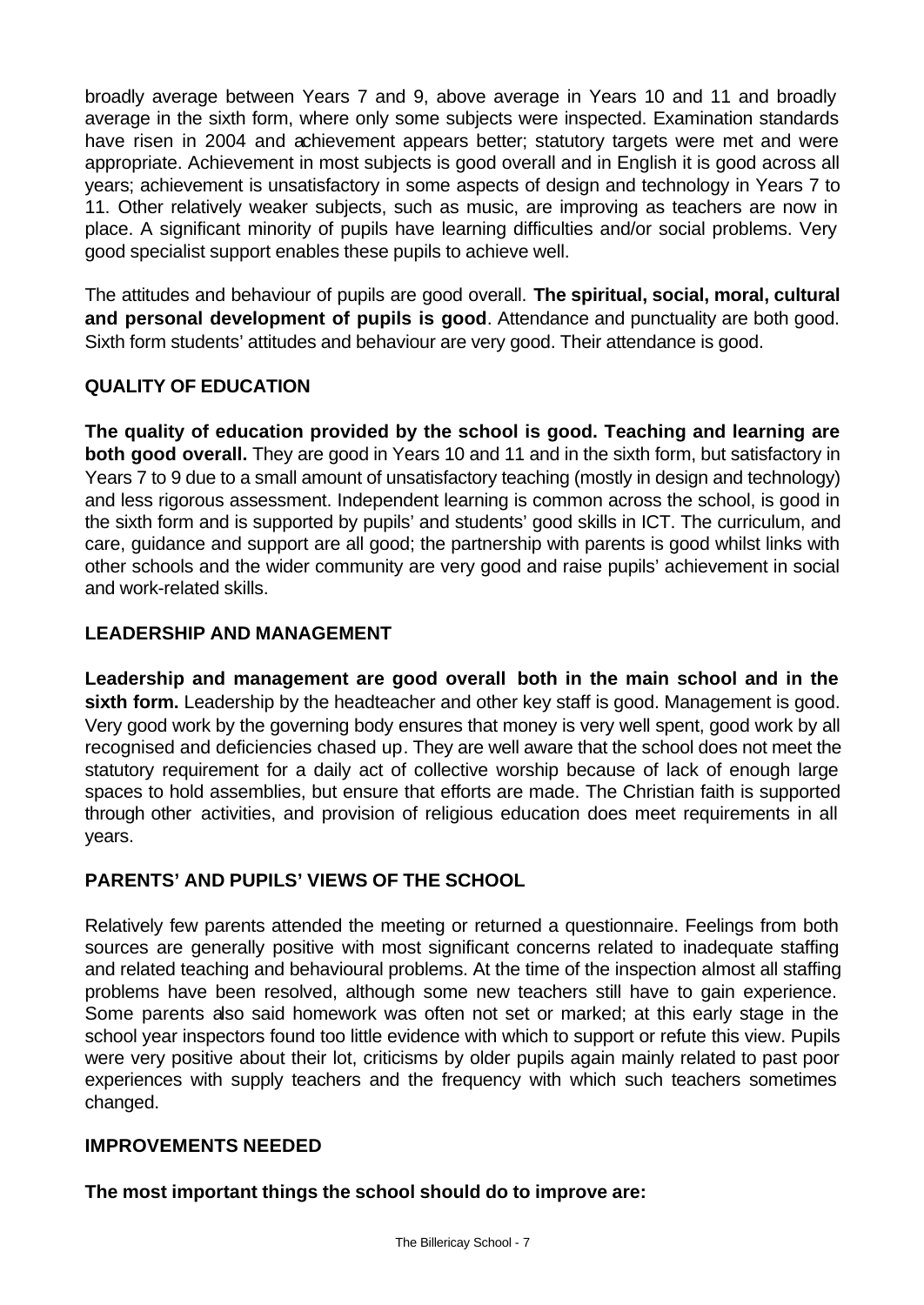- Ensure that teaching, learning, achievement, standards and badership improve in the 'workshop areas' of design and technology.
- Ensure that all teachers use appropriate strategies to support pupils with special educational needs in their classes.
- Tighten up assessment procedures used in Years 7 to 9, paying particular regard to moderating assessments against national criteria and ensuring that marking of work is consistently good.
- Continue its great efforts and support related to teacher recruitment and induction.
- In the sixth form, pursue even higher examination standards that better reflect good achievement in lessons.

and, to meet statutory requirements:

• Provide a daily act of collective worship.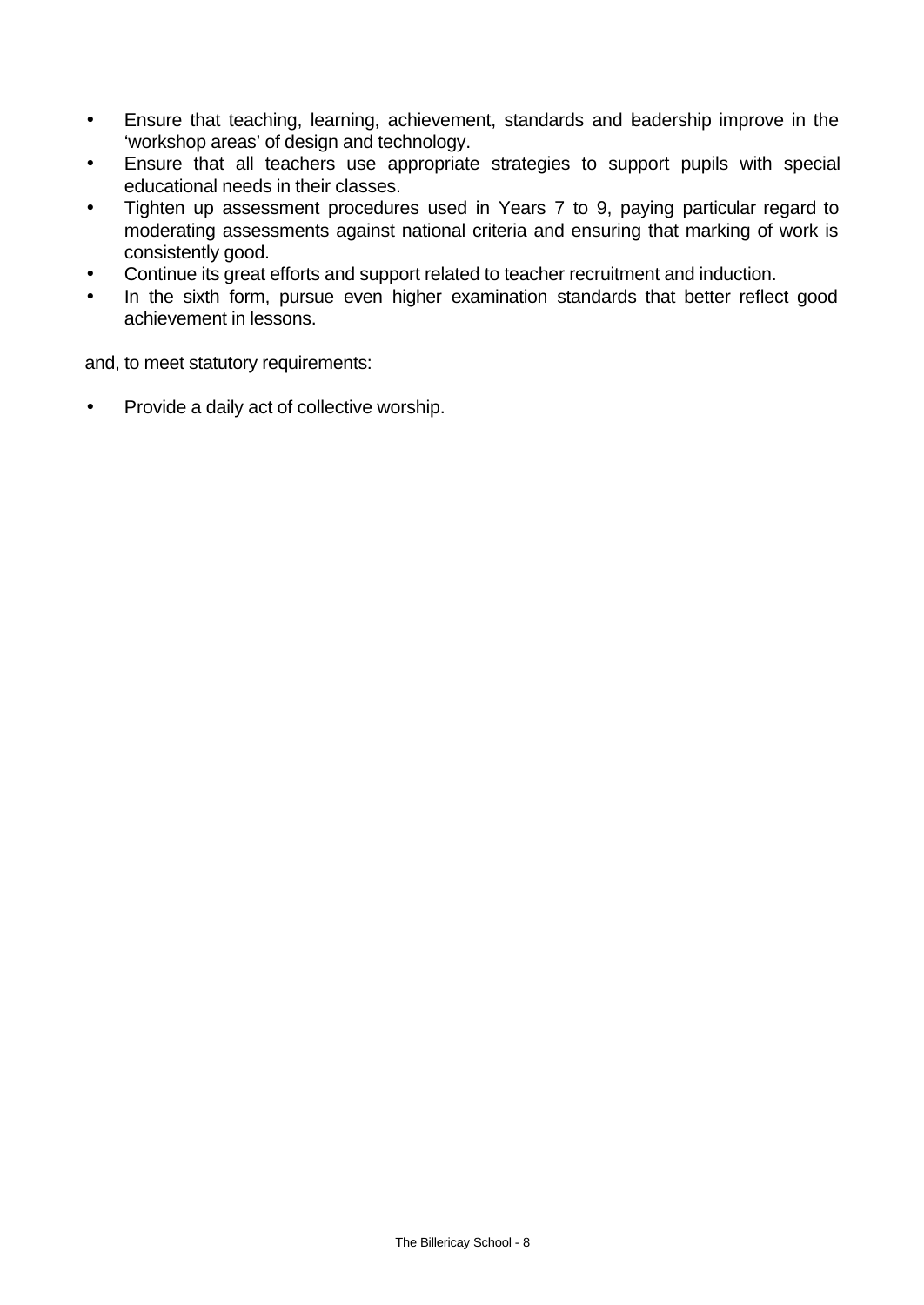# **THE SIXTH FORM AT THE BILLERICAY SCHOOL**

## **OVERALL EVALUATION**

**The sixth form is good and is cost effective**. Good teaching and learning result in current good achievement. Standards in all subjects are at least average and standards are average overall. Overall, standards in examinations have typically been above average and results are higher in 2004 than in 2003. Such standards represent satisfactory achievement for those students. Leadership and management are good and well support the changing nature of the sixth form, which has a broader range of academic ability entering it now than in recent years. Governors' investment in accommodation and resources to help students learn for themselves has been successful. Staffing difficulties in the main school have had some knock-on effects in the sixth form, but good school leadership and management have successfully tackled this.

#### **The main strengths and weaknesses are**:

- Although above average and improving, overall examination results have not yet fully reflected the good quality of education students receive.
- Students' independent learning, supported by very good accommodation, is good.
- Links with the community, agencies, colleges and industry are very good.
- Teaching and learning in art and design and in sociology are very good and lead to very good student achievement.
- Relationships between students and between students and staff are very good.

Little was said about the sixth form in the previous report. The requirement for religious education to be provided appropriately to all students is now met. Accommodation is now better. Provision for some subjects is better. Standards achieved in examinations are similar. Improvement is good overall.

## **QUALITY AND STANDARDS IN SUBJECTS AND COURSES OF THE CURRICULUM**

Judgements about the provision in the subjects and courses inspected in the sixth form are shown below. They are based mainly on the quality of teaching and learning and how well students achieve. Not all subjects in the sixth form were inspected.

| Curriculum area                                | <b>Evaluation</b>                                                                                                 |
|------------------------------------------------|-------------------------------------------------------------------------------------------------------------------|
| English,<br>languages<br>and<br>communication  | Provision in English literature is good. Teaching and learning are good.<br>Students achieve well.                |
| <b>Mathematics</b>                             | Provision in mathematics is good. Teaching and learning are good. Students<br>achieve well.                       |
| Science                                        | Provision in physics is satisfactory. Teaching and learning are satisfactory.<br>Students achieve satisfactorily. |
| Information<br>and<br>communication technology | Provision in ICT is good. Teaching and learning are good. Students achieve<br>well.                               |
| <b>Humanities</b>                              | Provision in history is good. Teaching and learning are good. Students achieve<br>satisfactorily.                 |
|                                                | Provision in sociology is very good. Teaching and learning are very good.<br>Students achieve very well.          |
| Visual and performing arts and<br>media        | Provision in art and design is very good. Teaching and learning are very good.<br>Students achieve very well.     |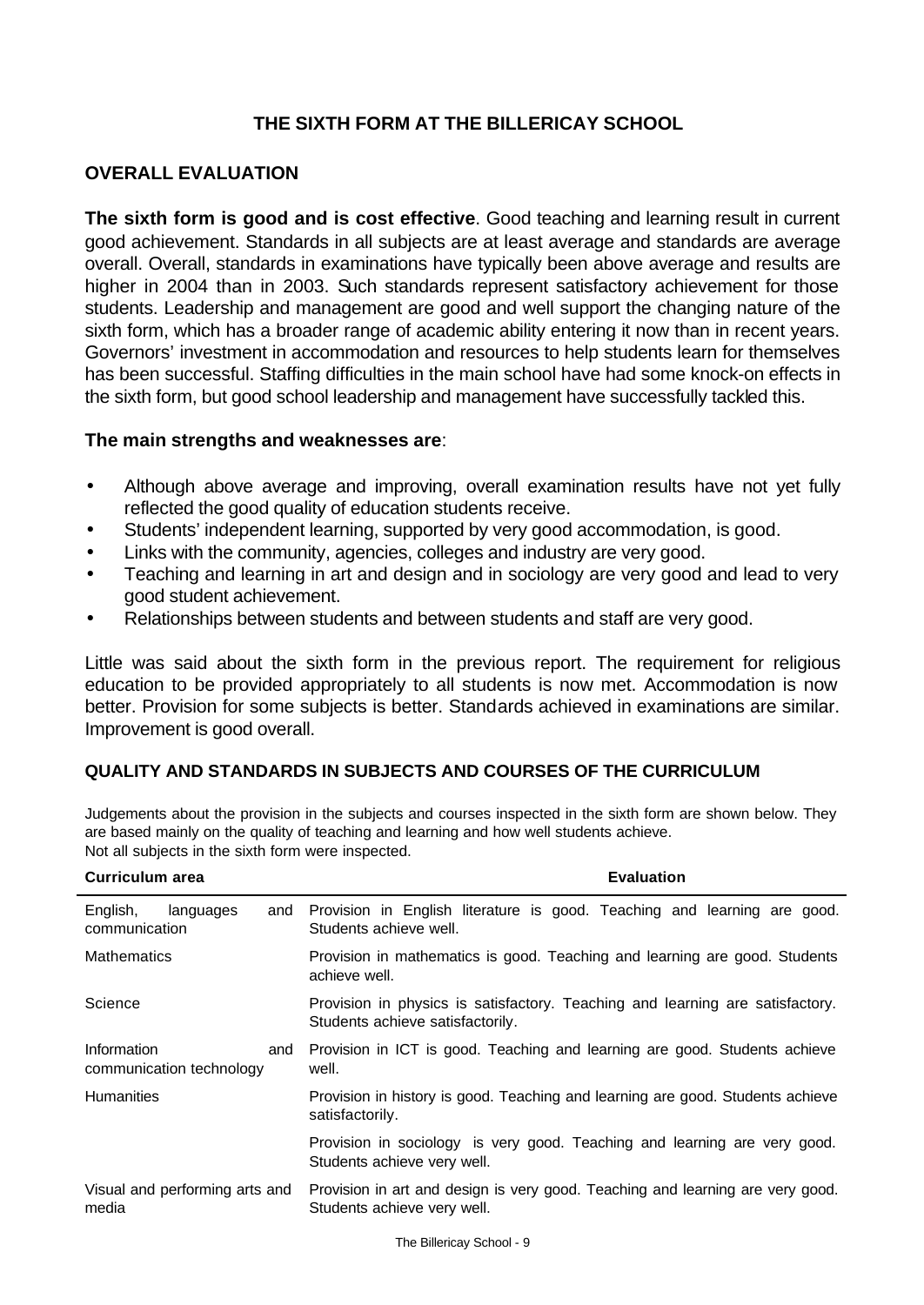Provision in media studies is good. Teaching and learning are good. Students achieve well.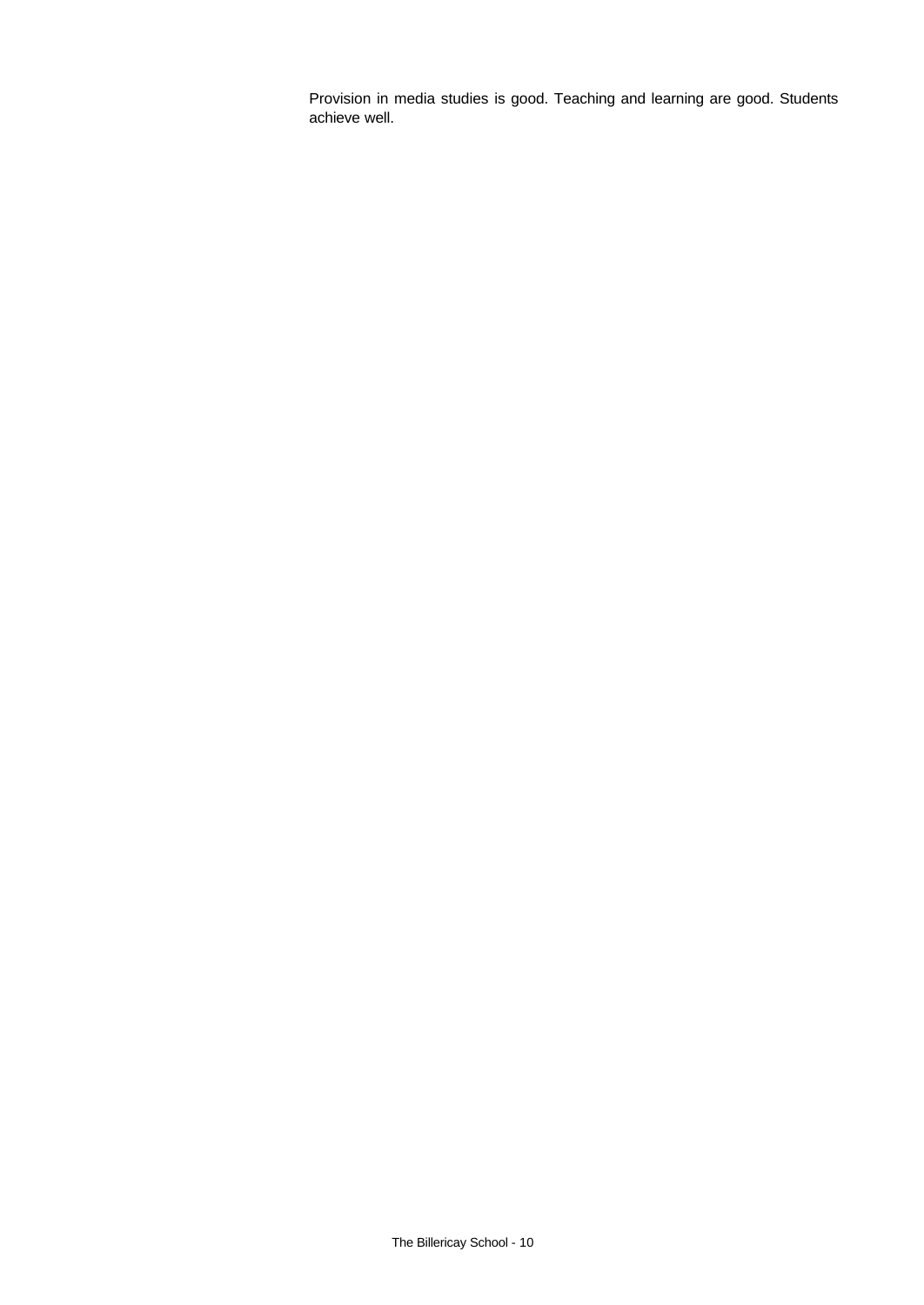| Hospitality, sports, leisure and<br>travel | Provision in physical education is good. Teaching and learning are good.<br>Students achieve well. |  |
|--------------------------------------------|----------------------------------------------------------------------------------------------------|--|
| <b>Business</b>                            | Provision in business education is good. Teaching and learning are good.<br>Students achieve well. |  |

*The curriculum areas are broadly common across all post-16 education and training. They do not necessarily correspond with subjects and courses taught by the school. Inspectors make judgements in the range: excellent; very good; good; satisfactory; unsatisfactory; poor; very poor. Excellent and very good are equivalent to the judgement 'outstanding' in further education and sixth form college reports; poor and very poor are equivalent to 'very weak'.*

#### **ADVICE, GUIDANCE AND SUPPORT**

**Students receive good guidance** about their work and how to take up opportunities available when they leave school. There is good support for independent study including staffed study areas. Form tutors work well with students to help them reach their academic targets.

## **LEADERSHIP AND MANAGEMENT OF THE SIXTH FORM**

**Leadership and management are good**. Monitoring of students' progress and intervention to provide support is good. Analysis of how students perform in examinations could be more consistently applied across subjects to determine why results are not quite as good as the good quality of education provided indicates they should be.

#### **STUDENTS' VIEWS OF THE SIXTH FORM**

Students are very positive about the quality of advice and support they are getting and their general experiences in the sixth form. The school's regular surveys, conducted by an independent third party, support students' views expressed to inspectors.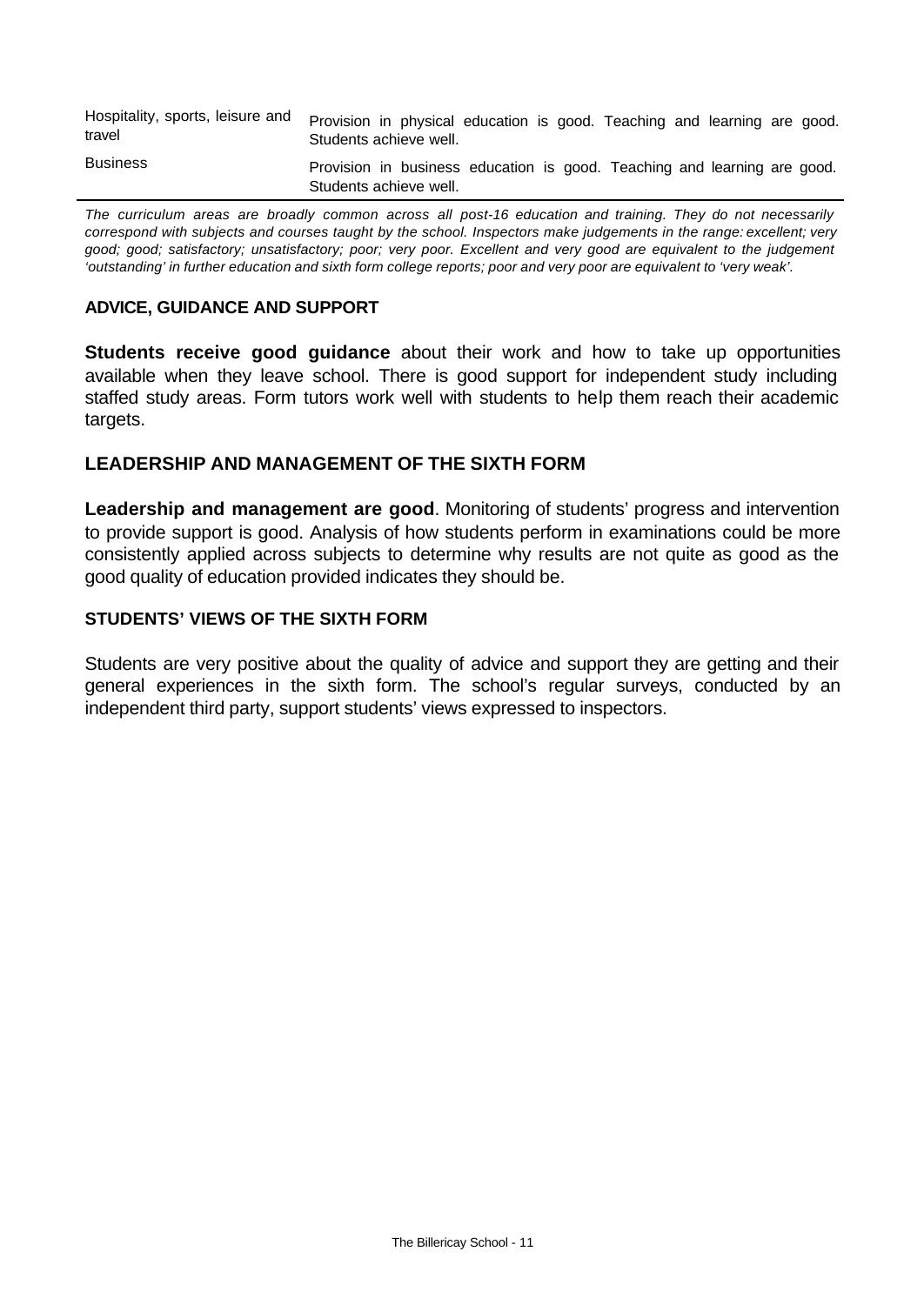## **Glossary**

The term 'Key Stage 3' is sometimes used and means 'Years 7 to 9'. It is often used in connection with national strategies to improve teaching and learning and hence raise pupils' achievement in these years.

The term 'Key Stage 4' is sometimes used as an alternative to 'Years 10 and 11'.

Throughout this report 'pupil' is used in Years 7 to 11, 'student' is used in the sixth form.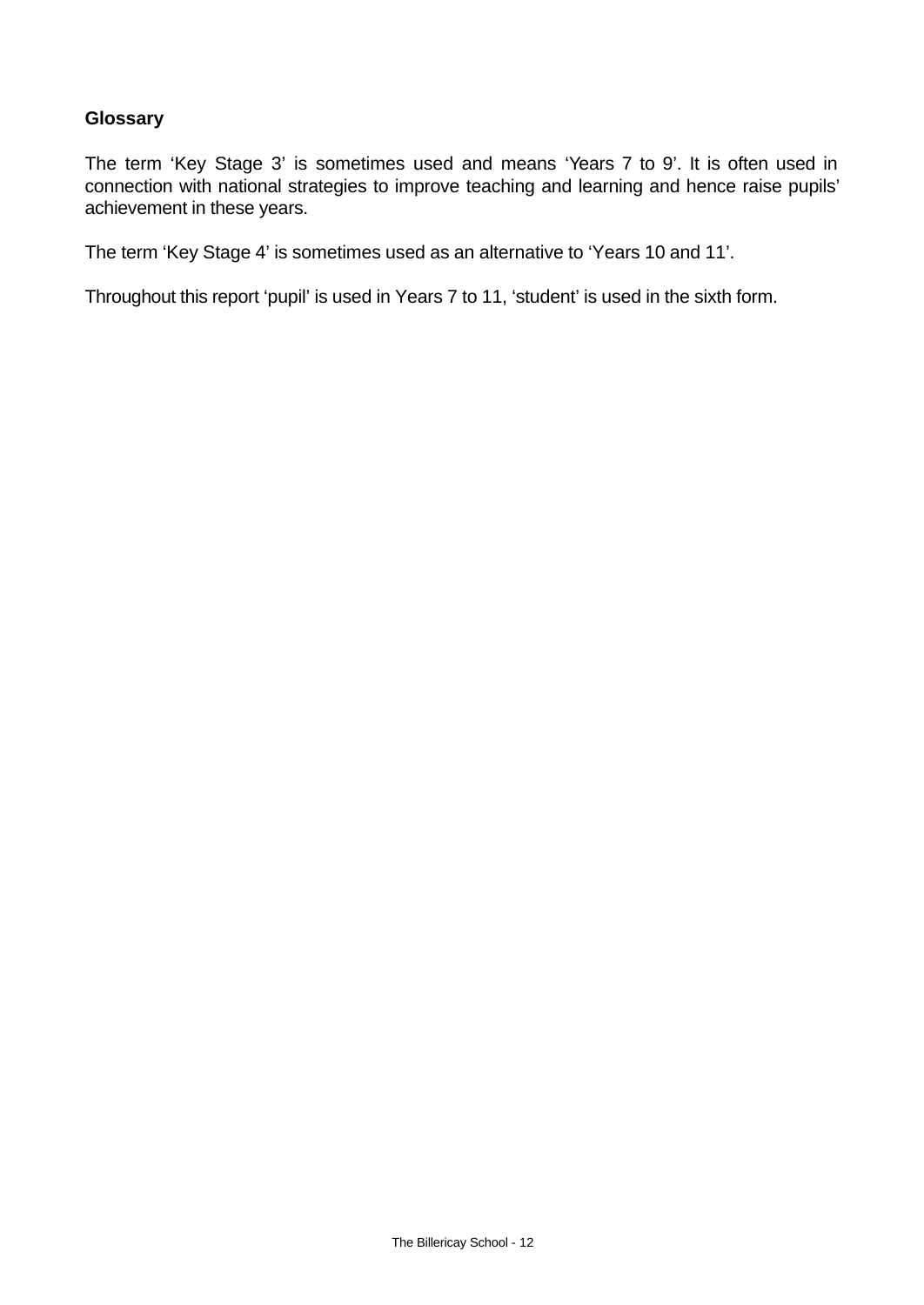# **PART B: COMMENTARY ON THE INSPECTION FINDINGS**

# **STANDARDS ACHIEVED BY PUPILS**

#### **Standards achieved in subjects and courses**

Pupils achieve well overall; satisfactorily in Years 7 to 9, well by the end of Year 11. Current students in the sixth form are achieving well in work seen and overall in most of the subjects inspected, but their achievement in examinations has been average. Standards of work are broadly average in Years 7 and 9, above average in Years 10 and 11 and broadly average in the sixth form, where only some subjects were inspected.

#### **Main strengths and weaknesses**

- Overall standards in GCSE and GCE examinations appear to have risen in 2004 compared with 2003; national data has not yet been validated.
- Very good specialist support is provided for pupils with special educational needs and they, consequently, achieve well.
- Pupils and students achieve well in English across all years.
- Standards in the 'workshop area' of design and technology are below average in Years 7 to 11 and pupils achieve unsatisfactorily due to unsatisfactory teaching, learning and leadership.
- Standards are below average in French and in German in Years 10 and 11, and pupils have achieved unsatisfactorily due to staffing difficulties. Their progress is now satisfactory.
- Standards in music in Years 7 to 9 are below average and pupils have achieved unsatisfactorily due to staffing difficulties. Their progress is now satisfactory.
- Students achieve very well in art and design, and in sociology in the sixth form.

## **Commentary**

#### *Standards in national tests at the end of Year 9 – average point scores in 2003*

| Standards in: | School results | National results |
|---------------|----------------|------------------|
| English       | 36.0(32.9)     | 33.4(33.3)       |
| Mathematics   | 36.5(35.6)     | 35.4 (34.7)      |
| Science       | 35.6 (34.2)    | 33.6(33.3)       |

*There were 291 pupils in the year group. Figures in brackets are for the previous year*

1. Standards in national tests at the end of Year 9 in 2003 were above average compared with results in all schools, but below average overall compared with those in similar schools. Results were better than in 2002 largely due to much better English results. Compared with results in similar schools, English results were above average, mathematics results were well below average, weaker than in 2002, due to staffing difficulties, and science results remained below average and again suffered from staffing issues. Overall, results of tests in 2004 are better and targets were broadly met. The relative performances of boys and girls vary, girls tending to outperform boys. However,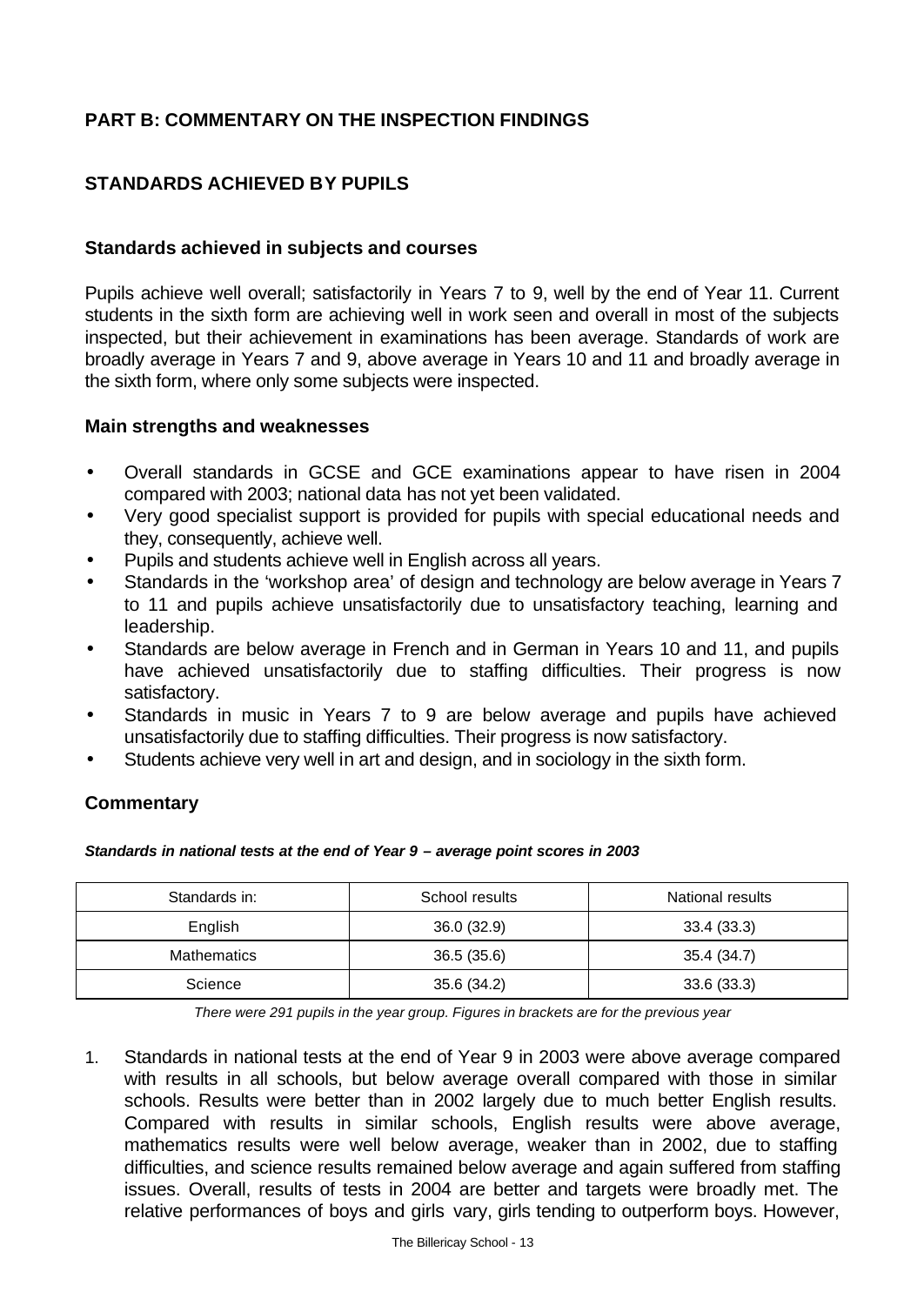the relative achievement of boys and girls overall has more to do with the proportions of boys and girls in each year and the prior attainment of each gender group. Proportions change significantly from year to year and when the numbers of girls fall it is typically girls of higher prior attainment who are missing. In addition, the overall academic standard on entry to the school has slowly fallen since the last inspection due mostly to an increase in the proportion of pupils with learning and/or behavioural difficulties, approximately 30 pupils. The number of more able pupils is about the same, but the proportion is less. At least partially in consequence of this, the trend in end of Year 9 test results was down until picking up in 2003, following good leadership and management strategies to tackle underachievement and improve staffing.

|                                                     | School results | National results |
|-----------------------------------------------------|----------------|------------------|
| Percentage of pupils gaining 5 or more A*-C grades  | 55 (53)        | 52 (50)          |
| Percentage of pupils gaining 5 or more A*-G grades  | 96 (94)        | 91 (91)          |
| Percentage of pupils gaining 1 or more A*-G grades  | 99 (99)        | 96 (96)          |
| Average point score per pupil (best eight subjects) | 36.4 (37.1)    | 34.7 (34.8)      |

#### *Standards in GCSE/GNVQ examinations at the end of Year 11 in 2003*

*There were 269 pupils in the year group. The percentages include the equivalent GCSE grades obtained in GNVQ assessments. Figures in brackets are for the previous year.* 

- 2. GCSE results have fluctuated too, falling from an overall peak in 2001 to a low in 2003, before rising significantly in 2004 when all targets were met. The Year 11 cohort in 2003 had significantly fewer girls; the cohort in 2004 about equal numbers of boys and girls. In addition, both the headteacher and governors agreed targets and strategies in 2002/2003 to more actively engage underachievers and provide more support for them in coursework and examination techniques. Results in 2004 indicate that such strategies are positively influencing standards and achievement.
- 3. In 2003, compared with pupils in all schools, the proportion of pupils who gained five or more A\*-G grades or one or more A\*-G grades was well above average. This reflects the very good support given to relatively less able candidates. The proportion of A\*-C grades was above average. When comparisons are made with results in similar schools, the proportion of A\*-C grades falls to average. However, national figures are based upon similar numbers of boys and girls taking examinations, which was not the case in this school in 2003. There were 24 per cent more boys than girls, and girls, nationally, attain significantly more A\*-C grades. Overall results, using a points system, were average compared with similar schools, deflated by the A\*-C proportion. The overall result does not take into account the significant minority of pupils following non-GCSE accredited courses. Ninety-six pupils, a high proportion, got eight or more A\*-C grades and 64 pupils, ten or more; this does not emerge clearly from school 'benchmarks', although it does indicate that gifted, more able, pupils have opportunities to excel. In consequence of all these factors related to this school, the inspection team consider that 'above average', compared with 'similar' schools is a fair reflection of the school's performance in 2003 GCSE examinations.
- 4. All pupils in Year 7 are tested for reading and spelling on entry to the school. These tests give specific information that is not always readily available from national tests at the end of primary education. Overall, standards on entry to the school are broadly average, but pupils taught within the learning support base have standards in English and mathematics that are below the national expectation. The school has set a 'functional age' of ten years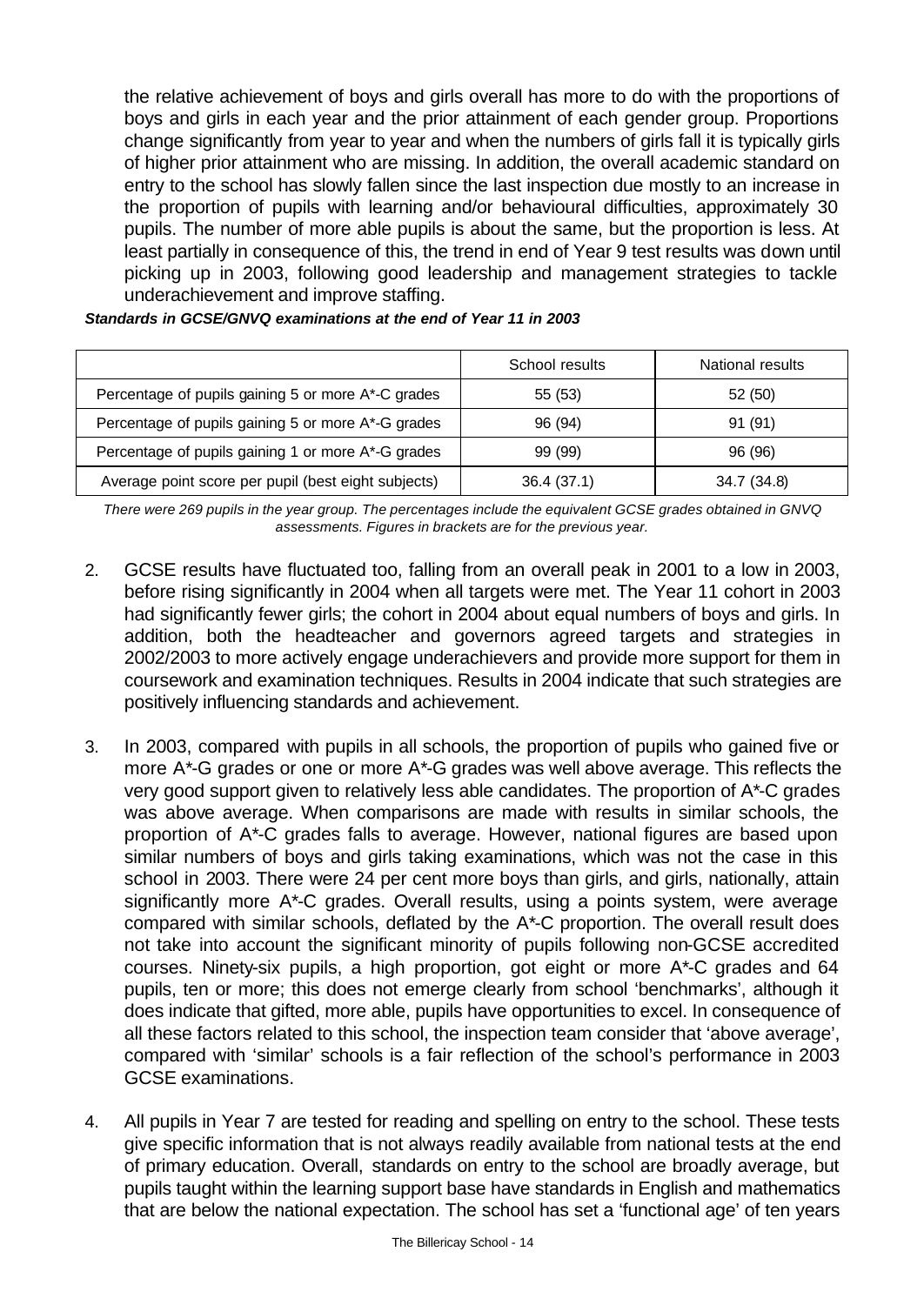for reading and 9.06 years for spelling, and pupils who do not achieve these levels are given the opportunity to participate in a variety of activities focused on improving specific skills. In recent years the number of pupils below the 'functional' ages has increased. By the end of Year 9 many have improved standards significantly and 90 per cent of all pupils achieve the 'functional' reading and spelling targets set. Pupils in Years 10 and 11, who are in the 'Support Option' group or the 'XL' group often have standards that are below expectation. Very good support is provided for these pupils, and their results at GCSE have improved beyond expected grades. Their attendance at examinations has also improved. The 'XL' group of pupils participates in a course that includes time spent at college or in training. Motivation within this group has also improved. The progress made by pupils with special educational needs is good overall, and sometimes very good, in lessons. Their achievement over time is also good in most subject areas. The school provides a curriculum that meets the needs of such pupils very well, including an accredited ASDAN Cope course, which combines life skills and personal development. Some pupils have received the silver level ASDAN award with accreditation equivalent to a grade B at GCSE, although this is not incorporated into 'benchmarking'.

- 5. The very few pupils studying English as an additional language in recent examinations did as well as their peers and some have continued their studies into the sixth form. Several students achieved almost all A\*/A grades.
- 6. The only subject in which standards and pupils' achievement are not yet improving overall is design and technology. Teaching, learning, and leadership in the 'workshop areas' are unsatisfactory. Girls' standards of work and consequent achievement are much better than those of the boys. This is a result of a traditional option pattern; girls choose food and textiles technology where they perform satisfactorily or better, boys choose workshoprelated technologies. The school has adopted locally and nationally supported changes to the design and technology curriculum, which are in place from Year 9. Inspection suggests such changes will not lead to improvement until underlying problems are resolved. Recent underachievement in music, French and German, and business studies (only sampled in Key Stage 4) is being overcome due to more consistent staffing and good whole-school leadership and management.

# **Sixth form**

|                                          | School results | National results |
|------------------------------------------|----------------|------------------|
| Percentage of entries gaining A-E grades | 82.5 (88.4)    | 89.4 (92.6)      |
| Percentage of entries gaining A-B grades | 23.8 (23.4)    | 32.6(35.3)       |
| Average point score per pupil            | 281.4 (271.5)  | 258.2 (263.3)    |

*Standards in GCE A/AS level and VCE examinations at the end of Year 13 in 2003*

*There were 108 pupils in the year group. Figures in brackets are for the previous year*

7. The school operates an 'inclusive' sixth form entrance policy, which means a proportion of pupils are relatively academically weak when they enter the sixth form, but this group is, to an extent, balanced by a significant minority whose attainment is well above average. Attainment on entry to the sixth form overall is typical of most schools of this type and broadly average. Overall results for 2003 are above average, average for males, well above average for females, and results for 2004 appear better than those in 2003. However, the proportion of students gaining the higher A and B grades, is noticeably below average in 2003 and reflects an 'easier' entrance policy to the sixth form in 2001. This broad analysis agrees with inspectors' judgements about the current students' work, which shows students to be achieving well in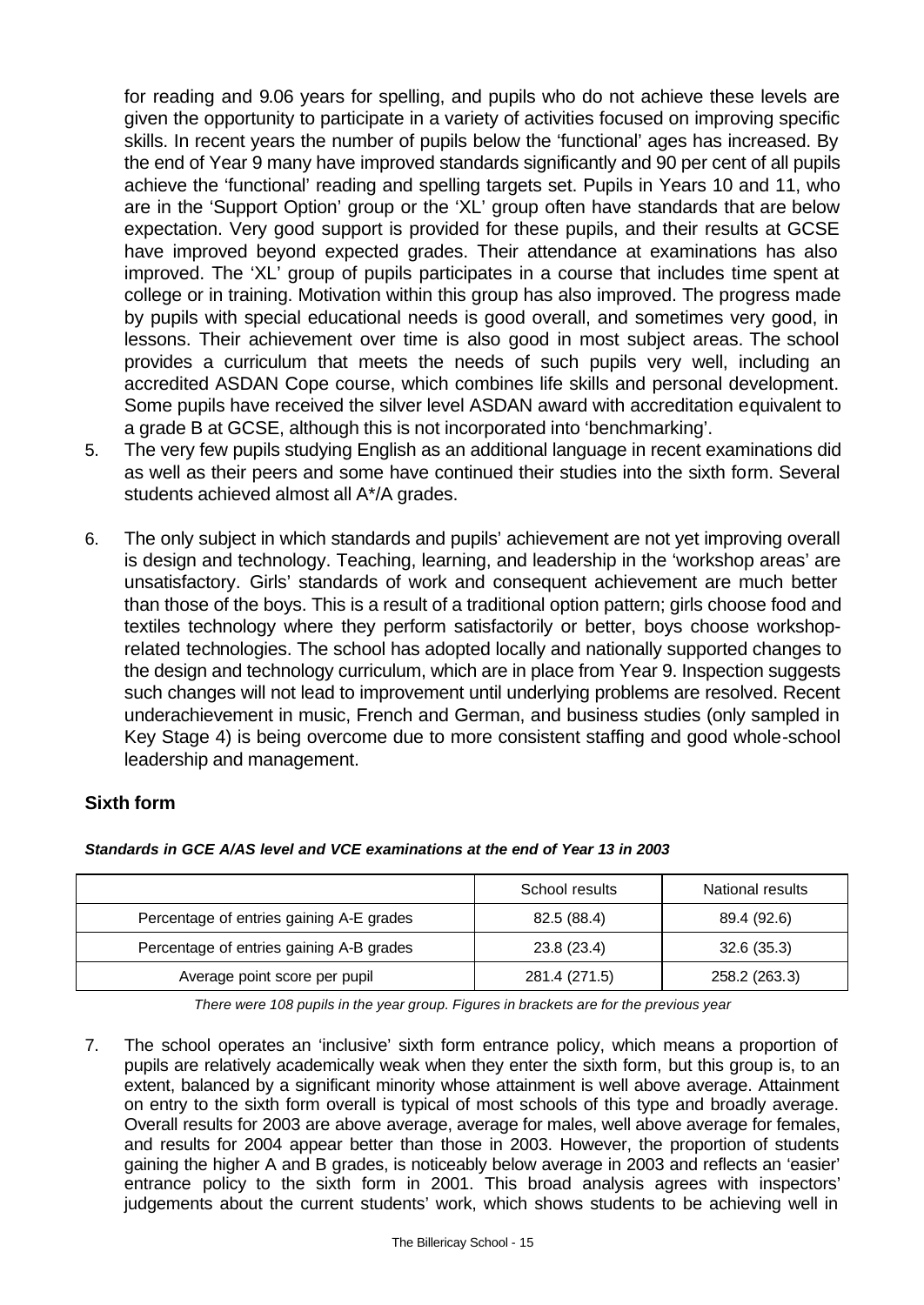most subjects inspected; achievement in physics and in history is satisfactory, in art and design it is very good. However, there is a discrepancy with analyses, based on 'value added', of how students performed in both 2003 and 2004 Alevel examinations compared with their prior attainment at GCSE. These analyses show these students achieved satisfactorily overall, as might be expected. As teaching and learning in the sixth form are good and many students appear to take full advantage of opportunities for private study, the prognosis is that the current cohort of students will achieve well in examinations unless there is an underlying problem with how well they answer questions when examined. No such problem was brought to the attention of inspectors or was apparent in the scrutiny of work.

8. Most students 'stay the course' and do not drop out of the sixth form, which underlines the general contentment that students have with provision.

## **Pupils' attitudes, values and other personal qualities**

The attitudes, behaviour, and personal development of pupils are good overall. The spiritual, social, moral and cultural development of pupils is good. Attendance and punctuality are both good. Sixth form students' attitudes and behaviour are very good. Their attendance is good.

#### **Main strengths and weaknesses**

- Pupils and students are happy, polite and interested in their lessons and activities.
- Most pupils behave well.
- Good relationships between pupils and between staff and pupils are fostered well. Relationships in the sixth form are very good.
- Attendance is above the national average.
- Some bullying occurs in the school, mainly of a verbal nature, but pupils feel the school deals with it appropriately.
- Overall, community responsibilities are well understood by pupils and students, although pupils dropping litter lets this positive picture down.
- Pupils' personal development is good and through the school council and newsletters pupils and students play a full part in school life.

- 9. Good attitudes to school have been maintained since the last inspection. It is noticeable that pupils are happy to be at school; they are good-natured, polite and the school is free from tensions. Most teachers work hard to ensure that all pupils arrive at their lessons with good attitudes and a desire to learn, and most pupils respond positively. In a few lessons, weak classroom management encourages a few pupils to become restless. Activities and support that the school provides outside lessons encourage pupils to succeed, keep them busy and involve them in a good range of interests.
- 10. Inspection questionnaires indicate most parents are satisfied with pupils' behaviour, but a small minority alleges misbehaviour happens too often when supply teachers teach their children. At the time of the inspection staffing problems have mostly been resolved and inspectors noted few instances of inappropriate behaviour. Good relationships between staff and pupils are a key factor in contributing to good behaviour in lessons and around the school. The school's commitment to inclusion and working with pupils who would otherwise become disaffected is successful, but occasionally a few of these pupils respond inappropriately and these account for most of the exclusion figures. Although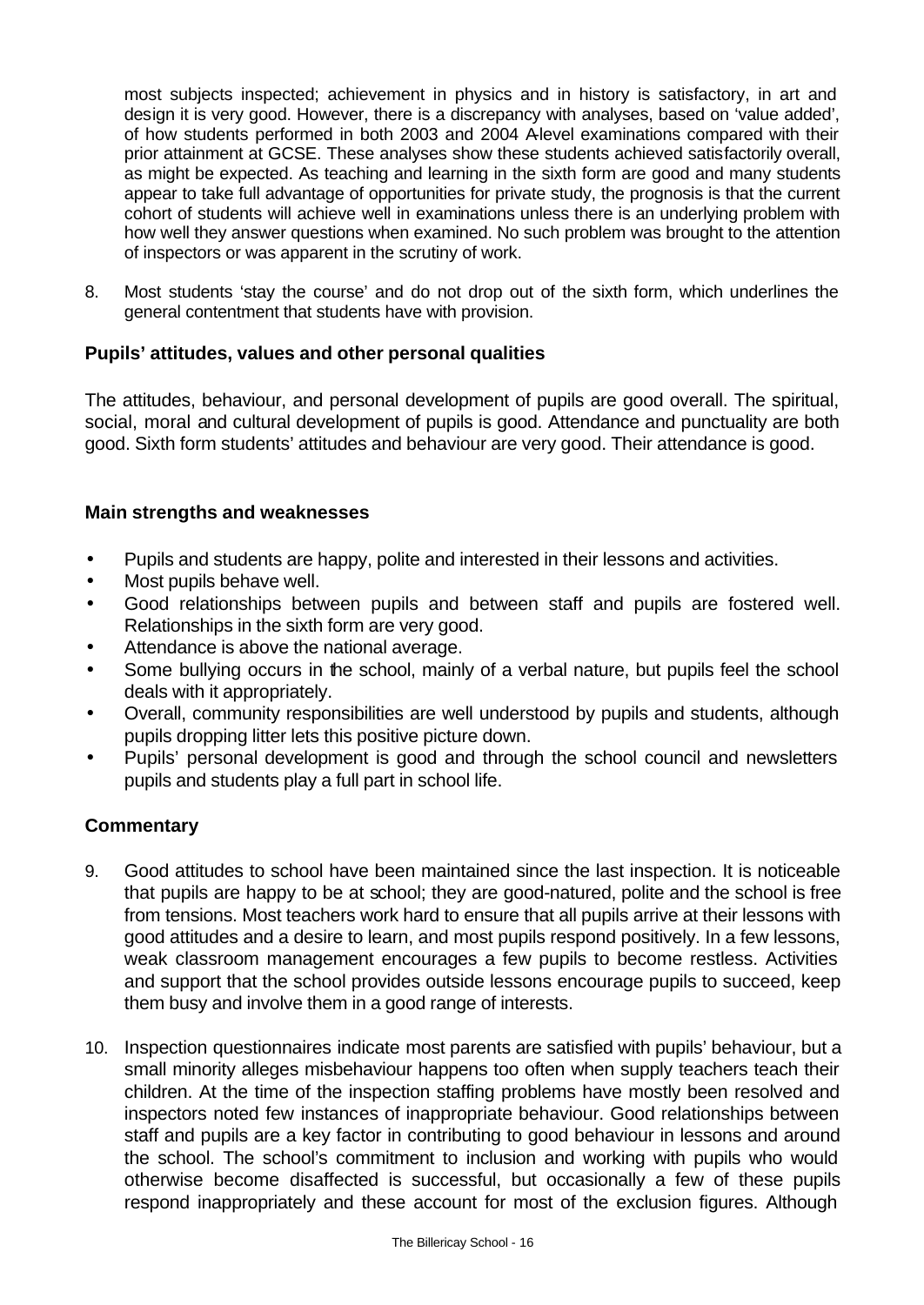pupils feel that some bullying occurs in school, they do not feel that it is a problem and say that if bullying did occur they would be able to seek help from staff who would deal with it effectively.

11. A blot on pupils' otherwise good attitudes is litter dropping. The school has had to employ extra cleaning staff to combat the problem of the inconsiderate behaviour of some pupils in dropping litter on the ground either outside or in the school corridors. This happens at lunch-time when 1,300 pupils are served food from several outlets. There is a general acceptance by pupils of the amount of litter, which does not help in the struggle to keep the school clean.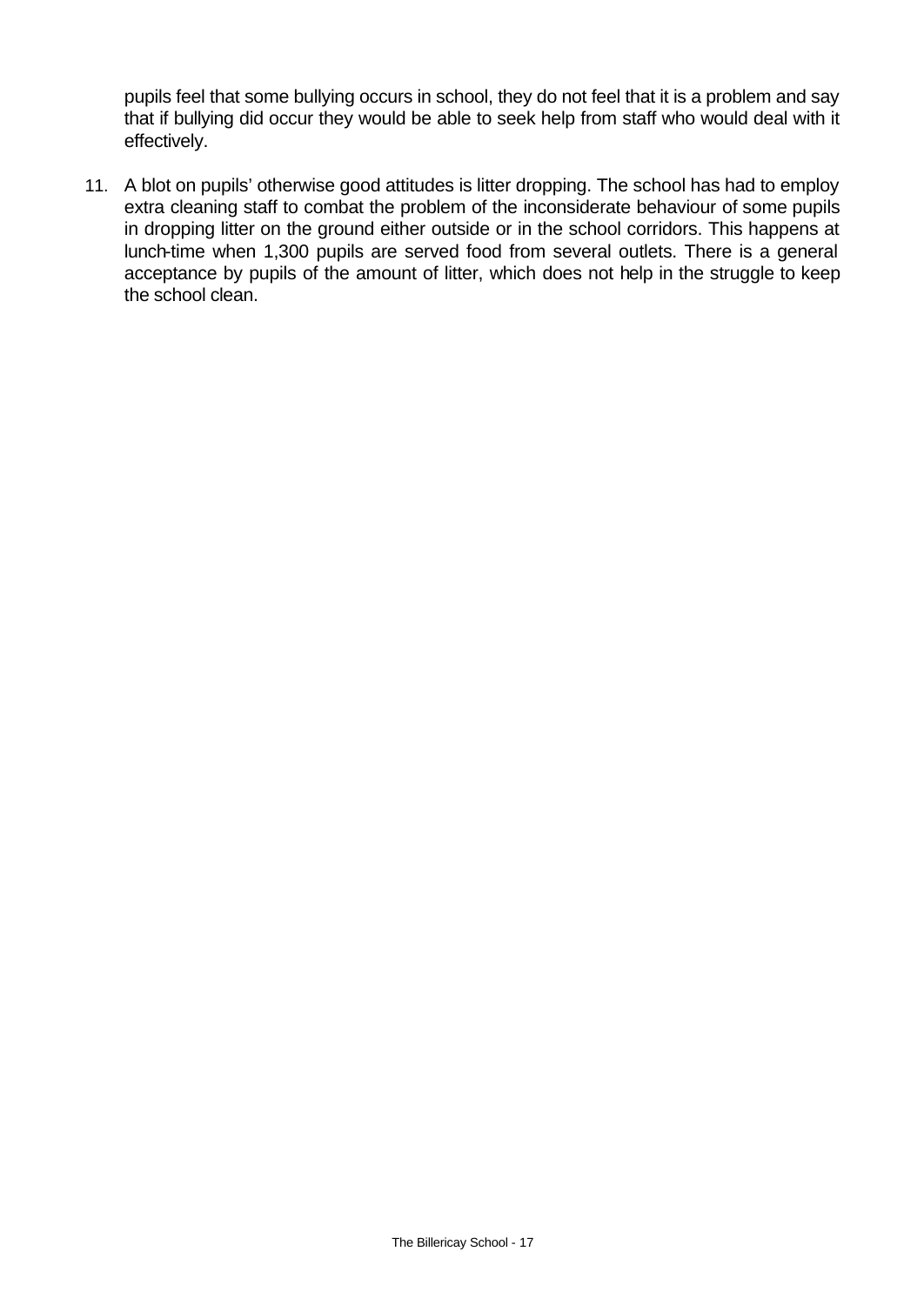#### *Ethnic background of pupils Exclusions in the last school year*

| Categories used in the Annual School Census         | No of pupils<br>on roll | Number of<br>fixed period<br>exclusions | Number of<br>permanent<br>exclusions |
|-----------------------------------------------------|-------------------------|-----------------------------------------|--------------------------------------|
| White - British                                     | 1600                    | 143                                     | 3                                    |
| White - Irish                                       | 1                       | $\Omega$                                | $\Omega$                             |
| White - any other White background                  | 16                      | $\Omega$                                | $\Omega$                             |
| Mixed - White and Black Caribbean                   | 5                       | 4                                       | $\Omega$                             |
| Mixed - White and Black African                     | $\overline{2}$          | $\Omega$                                | $\Omega$                             |
| Mixed - White and Asian                             | $\overline{2}$          | $\Omega$                                | $\Omega$                             |
| Mixed - any other mixed background                  | 7                       | $\Omega$                                | $\Omega$                             |
| Asian or Asian British - Indian                     | $\overline{7}$          | $\Omega$                                | $\Omega$                             |
| Asian or Asian British - Pakistani                  | 8                       | $\Omega$                                | $\Omega$                             |
| Asian or Asian British - Bangladeshi                | 5                       | $\Omega$                                | $\Omega$                             |
| Asian or Asian British - any other Asian background | 4                       | $\Omega$                                | 0                                    |
| Black or Black British - Caribbean                  | 3                       | $\Omega$                                | $\Omega$                             |
| Black or Black British - any other Black background | 2                       | $\Omega$                                | $\Omega$                             |
| Chinese                                             | 8                       | 0                                       | 0                                    |
| Any other ethnic group                              | 1                       |                                         | 0                                    |
| No ethnic group recorded                            |                         | 0                                       | 0                                    |

*The table gives the number of exclusions, which may be different from the number of pupils excluded.*

12. Attendance at the school is good; the rate of unauthorised absence at the school is below the national average. The school actively monitors and encourages regular attendance, but the school's policy of requesting parents to give a reason for absence by the third day does not communicate to parents the importance the school places on good attendance or assure the school of the whereabouts of its pupils. Most pupils arrive at school on time, a few pupils are unpunctual, but arrive before the end of form tutorial. Pupils arrive punctually to lessons.

#### *Attendance in the latest complete reporting year (%)*

|               | Authorised absence |  | Unauthorised absence |  |
|---------------|--------------------|--|----------------------|--|
| School data   |                    |  | School data<br>J.4   |  |
| National data | . <u>.</u>         |  | National data        |  |

*The table gives the percentage of half days (sessions) missed through absence for the latest complete reporting year.*

- 13. Overall, the provision for spiritual, moral, social and cultural development is good.
- 14. Pupils' understanding of the responsibilities of living in a community is good and helped well by the effective school council and pupil newsletter. Some pupils have been trained as 'researchers' and are currently compiling a report that evaluates the school. In many lessons they work together responsibly in pairs and groups, supporting each other. The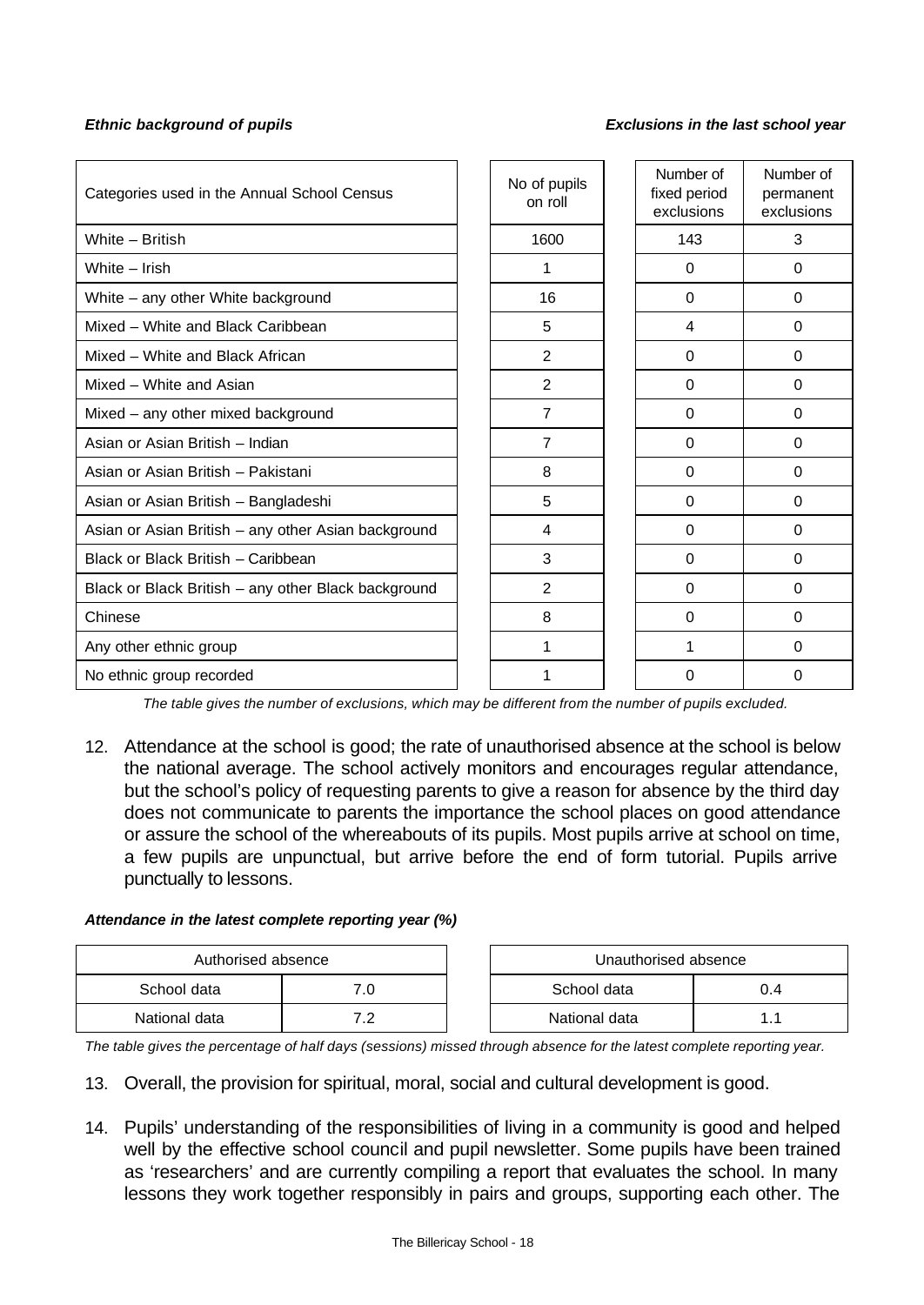citizenship programme develops their understanding of the needs of other members of the community, for example, through a survey last term of the facilities for disabled people in Billericay. During the inspection, some groups were planning the 'harvest' boxes they would give to older members of the community. Debates in several subjects show a good awareness of the needs of others.

- 15. Opportunities to understand their own and other cultures are good and lead especially to the appreciation of other cultures. These are studied through art and design, history, geography, languages, music, religious education, sociology and media studies. School trips have taken pupils to Japan, Ecuador and Pakistan, and the experiences from these trips have been cascaded back into the school through presentations by the pupils concerned. The trip to Pakistan was a particular success and involved pupils travelling as guests of the Pakistani Government, whose high officials they met. Pupils take part in theatre visits and productions, and talk with visiting authors, which allows them to develop their cultural awareness in these directions.
- 16. Spiritual provision is satisfactory. Good contributions to the development of spirituality are seen in art and design, geography and religious education, but are less evident in other subjects. Provision for pupils' moral development is good and pupils develop a good understanding of right and wrong. Adults set a good example for pupils and ensure good order in the school. Pupils are also taught to consider the effects of their actions on others and the actions of others on them. Pupils learn about developing trust and friendship. Representatives of the Christian faith are regular visitors and successful Christian 'clubs' are available at lunch-time. As yet, not many representatives of other faiths come into school. Most displays and notices in corridors and classrooms include a good multicultural dimension to them.

# **Sixth form**

- 17. Attitudes to learning in the sixth form are very good and sometimes outstanding such as in a Year 13 mathematics lesson where students had high aspirations and an excellent work ethic. In almost all lessons students are well motivated and interested in the subjects they have chosen. Students feel they co-operate well with each other and staff. They make very good use of ICT facilities, the library and study base. Their common room has a friendly and lively atmosphere. Very good relationships enhance learning and are evident in the way students assist each other either on computers or in conversations relating to their work. Attendance in the sixth form is good and encouraged by tutors' high expectations, including that of attendance during study periods.
- 18. Training provided for Year 12 students who volunteer to support pupils in Years 7 to 9 is detailed and thorough. The training pack provided and the support students are given when working with pupils are impressive. This gives students an opportunity to be responsible and to grow in confidence as well as providing an extra resource to support younger pupils. Relationships with younger pupils are harmonious and very professional.

# **QUALITY OF EDUCATION PROVIDED BY THE SCHOOL**

The quality of education provided by the school is good. Teaching and learning, the curriculum, and care, guidance and support are all good; the partnership with parents is good whilst links with other schools and with the wider community are very good.

## **Teaching and learning**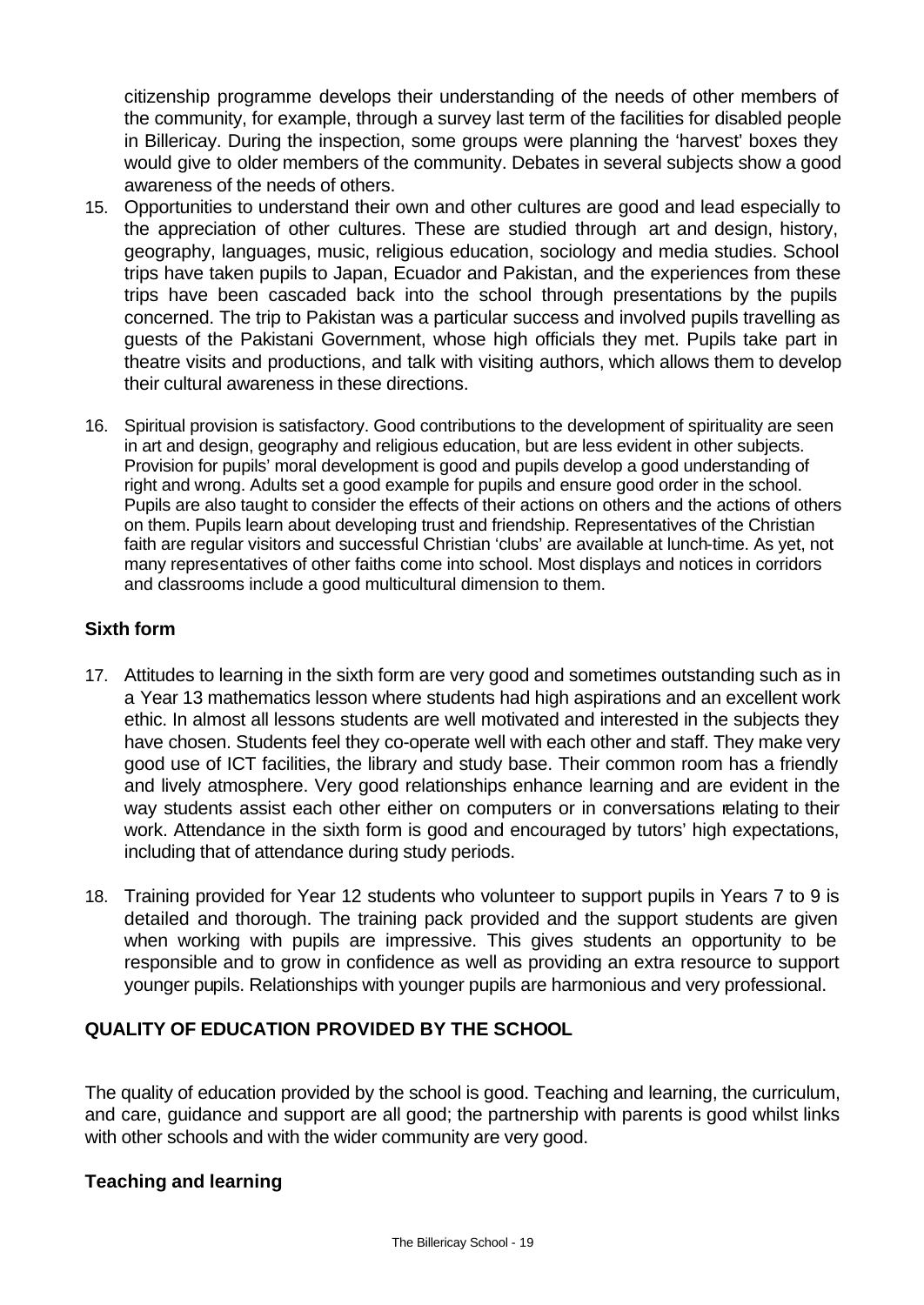Teaching and learning are both good overall. They are satisfactory in Years 7 to 9; good in Years 10 and 11 and in the sixth form. Assessment is good overall; it is satisfactory in Years 7 to 9, good in Years 10 and 11 and in the sixth form.

## **Main strengths and weaknesses**

- Teaching and learning are unsatisfactory overall in design and technology due to weaknesses in the 'workshop area'; they are often both good in food and in textiles technology.
- Pupils with special educational needs are very well taught in their base and their needs are satisfactorily, if inconsistently, met in subject areas.
- Teaching and learning in English, mathematics and science are good in Years 10 and 11. In Years 7 to 9 they are good in English and science, satisfactory in mathematics.
- Assessment routines, although satisfactory overall in Years 7 to 9, are not as rigorous as in other years.
- Independent learning by pupils is satisfactory overall, and by students in the sixth form it is good; the learning resource base (library) encourages learning.
- Gifted and talented pupils are well identified and their performance and development are effectively tracked.
- In the sixth form, teaching and learning in art and design and in sociology are both very good.

# **Commentary**

#### *Summary of teaching observed during the inspection in 173 lessons*

| Excellent | Very good | Good     | Satisfactory | Unsatisfactory | Poor | Very Poor |
|-----------|-----------|----------|--------------|----------------|------|-----------|
| 2(1%)     | 33 (19%)  | 74 (43%) | 59 (34%)     | 5(3%)          |      |           |

*The table gives the number of lessons observed in each of the seven categories used to make judgements about lessons; figures in brackets show percentages where 30 or more lessons are seen.*

#### *Summary of teaching observed during the inspection in Years 7 to 11 in 133 lessons*

| Excellent | Very good | Good     | Satisfactory | Unsatisfactory | Poor | Very Poor |
|-----------|-----------|----------|--------------|----------------|------|-----------|
| 2(2%)     | 23 (17%)  | 54 (41%) | 49 (37%)     | 5 (4%)         |      |           |

*The table gives the number of lessons observed in each of the seven categories used to make judgements about lessons; figures in brackets show percentages where 30 or more lessons are seen.*

19. Most parents who replied to the questionnaire indicated that they were satisfied with the quality of teaching. However, parents' comments at the meeting and some letters received gave reasons for dissatisfaction when regular teachers were either not available at all, or when long-term absence of regular teachers led to constant supply/temporary teachers, often changing frequently. Pupils gave similar comments; general satisfaction, with some subjects taught better than others and too often poor experiences when temporary teachers were used. Pupils admitted that some of their peers took advantage provided by changes of teacher and insecure management to misbehave rather more than they would do otherwise. The school is quite open about the difficulties it has had with recruitment and retention of teachers in recent years and the adverse effects this has had on maintaining standards and bringing about improvements. At the time of inspection the school is staffed satisfactorily and the quality of teaching and learning is good overall.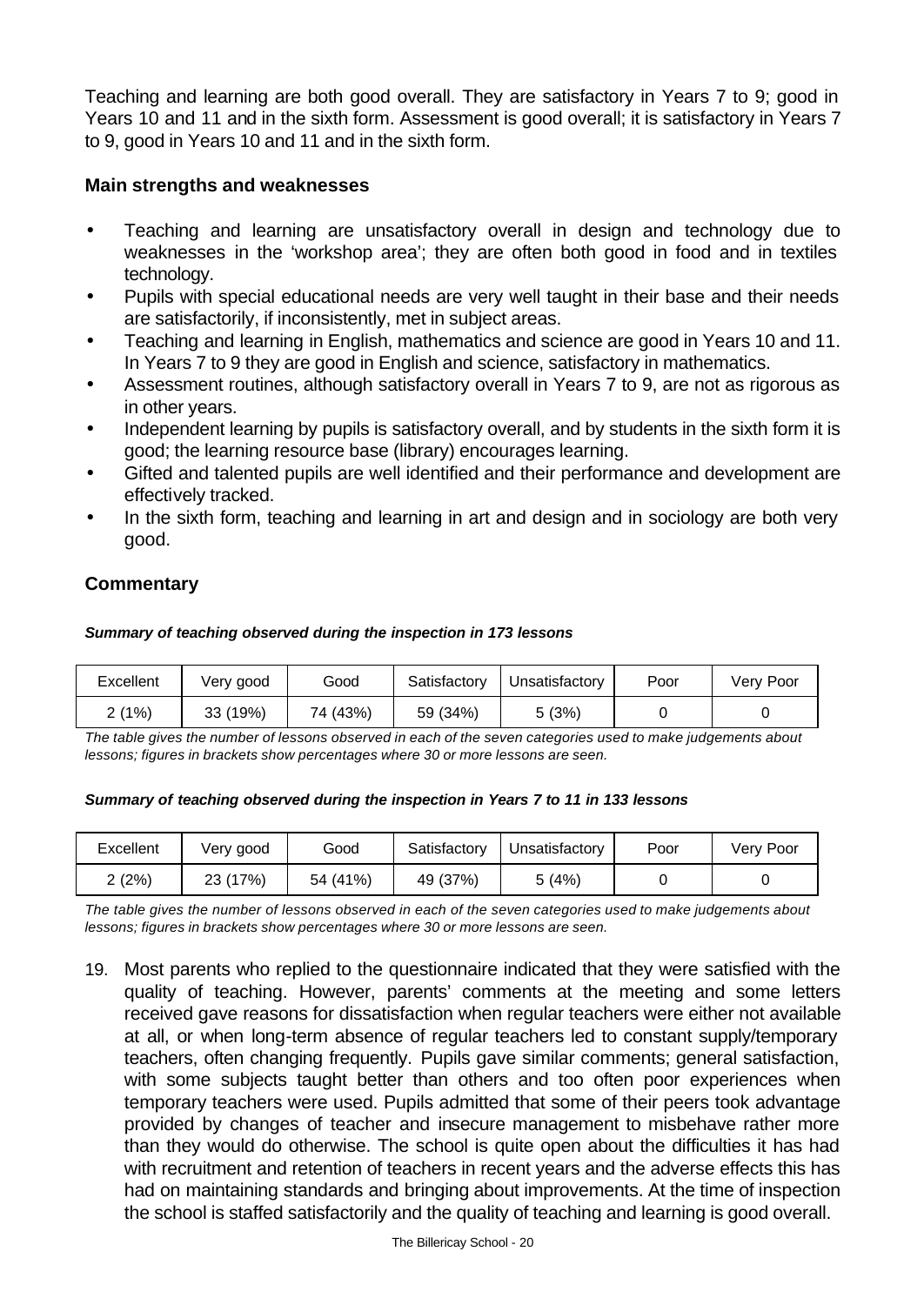- 20. A handful of unsatisfactory lessons seen were all in Years 7 to 9, predominantly in the 'work shop area' of design and technology. Consequently, teaching and learning in design and technology are unsatisfactory overall and this is related to unsatisfactory leadership, itself a consequence of recruitment difficulties. However, both food technology and textiles technology, which operate somewhat independently, provide a good quality of education. The teaching of textiles is particularly innovative and challenging, and pupils' learning benefits immensely, in both food and textiles, from excellent technical support. Some parents expressed particular concern about music and one lesson seen was unsatisfactory. However, overall, teaching and learning are now just satisfactory following great difficulty in staffing, which led to pupils now in Years 8 to 10 having very thin experiences of music in recent years. Learning is now improving and pupils are achieving satisfactorily.
- 21. Although teaching and learning are judged good overall, no subject in Years 7 to 11 was judged to be providing very good teaching and learning. Teaching and learning in half of the subjects taught in Years 7 to 9, including mathematics, are deemed to be satisfactory. Reasons for this 'lack of sparkle' may be offered. The inspection was early in September and teachers were getting to know pupils, particularly Year 7. Due to bad weather the new building was not completed and some staff and pupils only moved into classrooms at the beginning of the inspection and many staff are new or relatively new, due to the difficulties mentioned above. Inspection also found that the quality of teaching is more inconsistent in Years 7 to 9 than in Years 10 and 11, and this is due to a variety of reasons, from split classes and lack of specialist teachers in, for example, history, to general inexperience. There is also a tendency, common in many schools, for the 'better' or at least more experienced teachers to be taking examination classes. In science there is a broader spread of experienced staff across all years and teaching and learning were consistently good. Assessment practice also varies between Key Stages 3 and 4; GCSE requirements and 'target minimum grades' make assessment more tightly focused in Years 10 and 11 and both teachers and pupils are clearer about what has to be learnt and where improvements are needed. In Years 7 to 9, pupils are not always clear about how they should set about improving their work. There is inconsistency amongst teachers in such basic skills as marking and likely in the setting of homework to extend learning, and teacher assessments at the end of Year 9 are too frequently insufficiently moderated; standards of work are judged too high. This weakness can also be linked to staffing difficulties. Inexperienced staff have little 'feel' for standards whilst teachers recruited from overseas are often temporary and find it difficult to come to terms with the requirements of the English education system in general, and levels of attainment in the National Curriculum in particular. School management invests heavily in ongoing support and training for new staff, but the requirement is constant and drains financial resources.
- 22. Pupils' learning is very well supported by opportunities outside of normal lessons, which provide additional teaching, opportunities to do 'homework' and facilities for private study. The learning resource base is very well staffed and resourced and many pupils were seen working profitably in it at lunch-time and before and after school.
- 23. Teaching and learning within the special educational needs base are both very good. However, teaching in some subject areas does not always cater sufficiently for pupils with special educational needs. Appropriate support materials are not always prepared and teachers do not always obviously refer to targets set in pupils' independent education plans. In Years 7 to 9, pupils are withdrawn from lessons for successful literacy and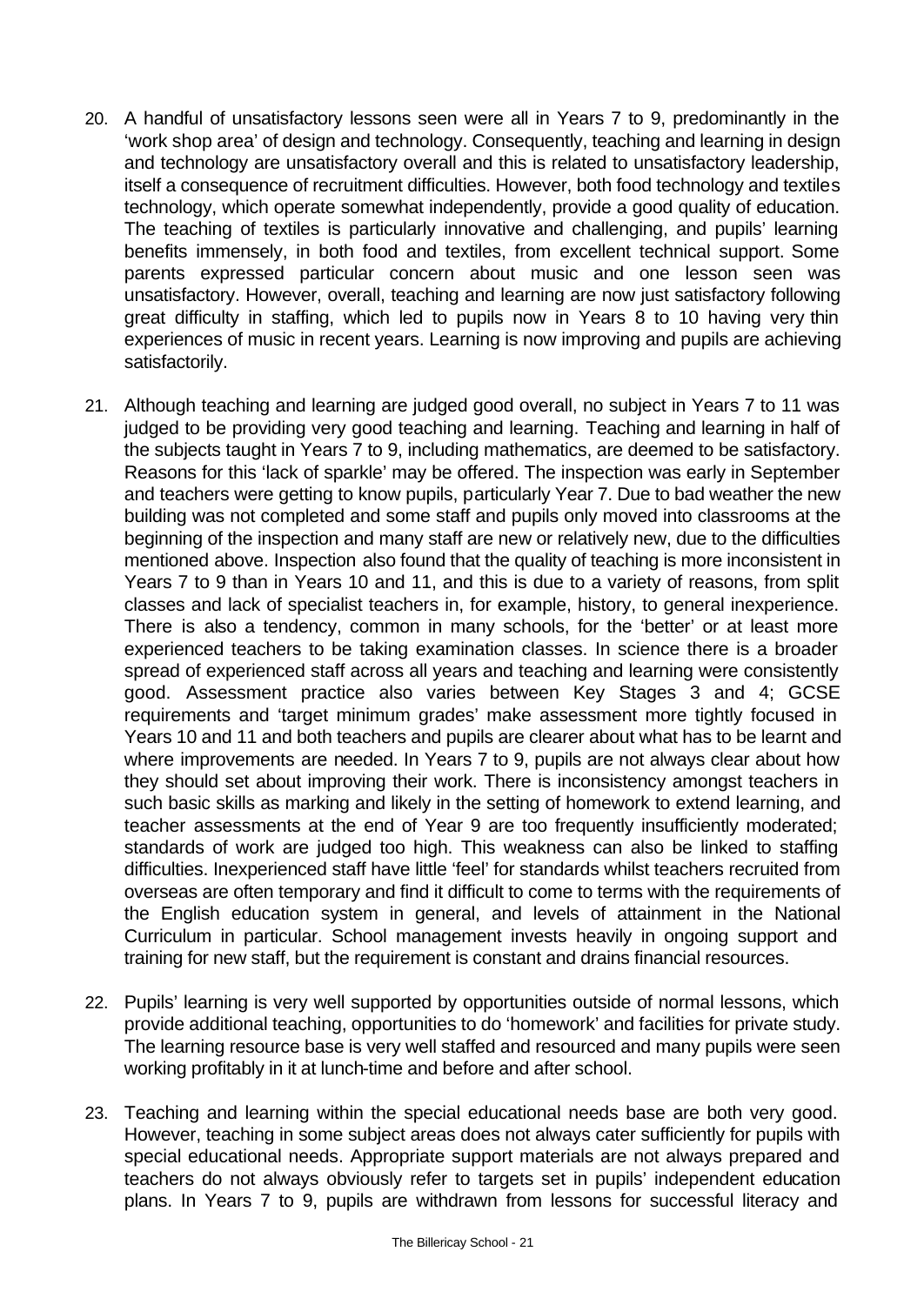numeracy support. Early morning sessions held during registration, in the learning support base, are a very good example of the way in which pupils receive a variety of support:

- One-to-one support with a support tutor for reading, writing and spelling.
- Practise using computer software to improve basic skills in numeracy and literacy.
- Independent study with support available if needed.
- 24. A Year 7 class was seen having a 'split' literacy lesson. Their attitudes and behaviour were very impressive; they worked conscientiously on their tasks with very little intervention from adults present. Half worked with the class teacher whilst the other half worked with support tutors, Year 12 volunteers or independently. The changeover after 30 minutes was achieved with little difficulty. Independent learners using computer software are carefully monitored and programs adapted to meet needs. In Years 10 and 11 pupils participate in a 'support option'. Pupils have the opportunity to use the time to complete work from subject areas with support from staff in the base. The present arrangement has resulted in higher level of grades at GCSE than would be expected and greater attendance at examination. Pupils work independently and behave responsibly in all lessons observed. Humanities, mathematics, physical education and design and technology teachers provide good information for 'support option' staff, but less consistently so in other subjects.
- 25. The documentation within the special educational needs department is very impressive in both the quantity and quality of information available to staff so that pupils' needs may be met. The records kept of pupils' achievement provides an excellent reference point for any subject teacher to be able to plan and prepare for pupils' needs. Assessment procedures give a clear picture of attainment and achievement, and how they may be raised.
- 26. Gifted and talented pupils are well identified as they start school and their progress, for example, through assessments, is well tracked as they get older. Teaching and learning styles to benefit them have been identified and data suggests they have been moderately successful, as such pupils have generally achieved at least as well as predicted. Work on preferred learning styles, for these and other pupils, is identified through coding on teachers' records, but inspectors found little evidence of use made of such information during the inspection other than reports about department meetings. Additional learning experiences for gifted and talented youngsters are recorded and appear popular.
- 27. There are few pupils who require English as an additional language (EAL) teaching in the school. Almost all have fluent use of English; only three still require extra support. The school has a policy for EAL, which is regularly reviewed. The school works closely with specialist teachers from the local education authority to ensure that pupils make good progress and are correctly assessed for language competency. Two members of support staff have also received training in teaching English as a foreign language. Pupils who have reached Stages 3 and 4 receive help in answering examination questions. The school handbook for EAL teaching provides clear guidance on testing, assessment and strategies for teaching and evaluating progress. Pupils with EAL are carefully monitored in line with all pupils supported by the learning support base staff.

#### **Sixth form**

#### *Summary of teaching observed during the inspection in Years 12 and 13 in 40 lessons*

| Excellent | Very good | Good     | Satisfactory | Unsatisfactory | Poor | Very Poor |
|-----------|-----------|----------|--------------|----------------|------|-----------|
|           | 10 (25%)  | 20 (50%) | 10 (25%)     |                |      |           |

*The table gives the number of lessons observed in each of the seven categories used to make judgements about lessons; figures in brackets show percentages where 30 or more lessons are seen.*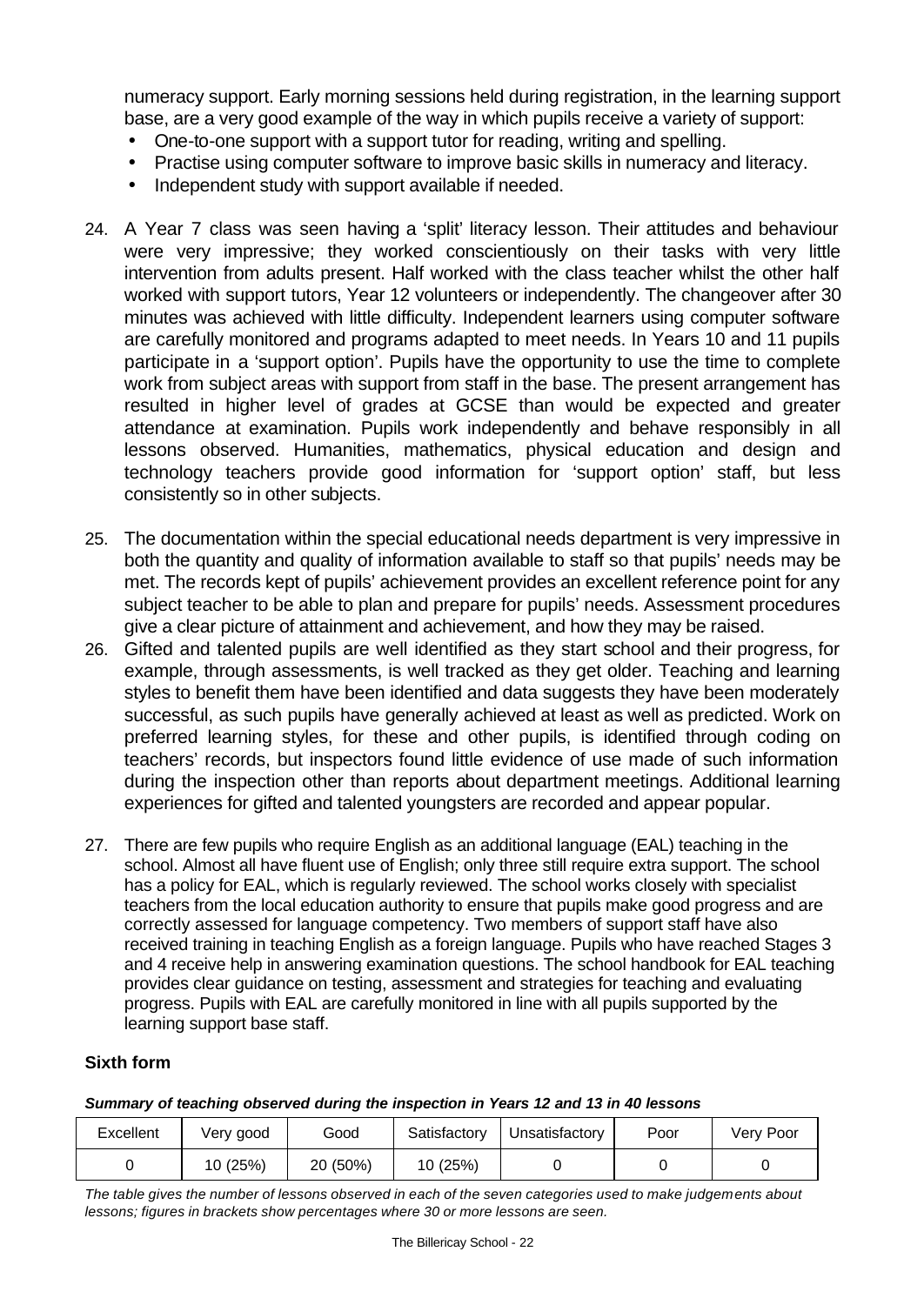28. Teaching seen during the inspection was good and students seen were learning well, both in lessons and independently, making very good use of both the learning resource base and the monitored sixth form study area, which has ICT provision dedicated to them. Very good teaching and learning predominates in sociology and in art and design, relatively weaker teaching and learning, although satisfactory, in physics. Teachers' challenge, clarity and consistency predominate in the more successful subjects. Physics teaching is not always as clear as it might be, day-to-day marking is inconsistent, and pupils' learning is made harder by their general inadequacies in the level of mathematics required. Learning in business studies is hampered by unsatisfactory accommodation, ICT resources and insufficient business links.

## **The curriculum**

Curriculum provision is good from Years 7 to 13. Extra-curricular opportunities, like support for learning and sport, are very good. Accommodation, resources and staffing are satisfactory overall; resources are good and provision of support staff, such as learning assistants and technicians, is very good.

#### **Main strengths and weaknesses**

- A well-constructed, broad and flexible curriculum meets the needs and aspirations of pupils and students well.
- The school provides very good opportunities for personal development.
- Opportunities for enrichment and extra-curricular activities are very good and well supported.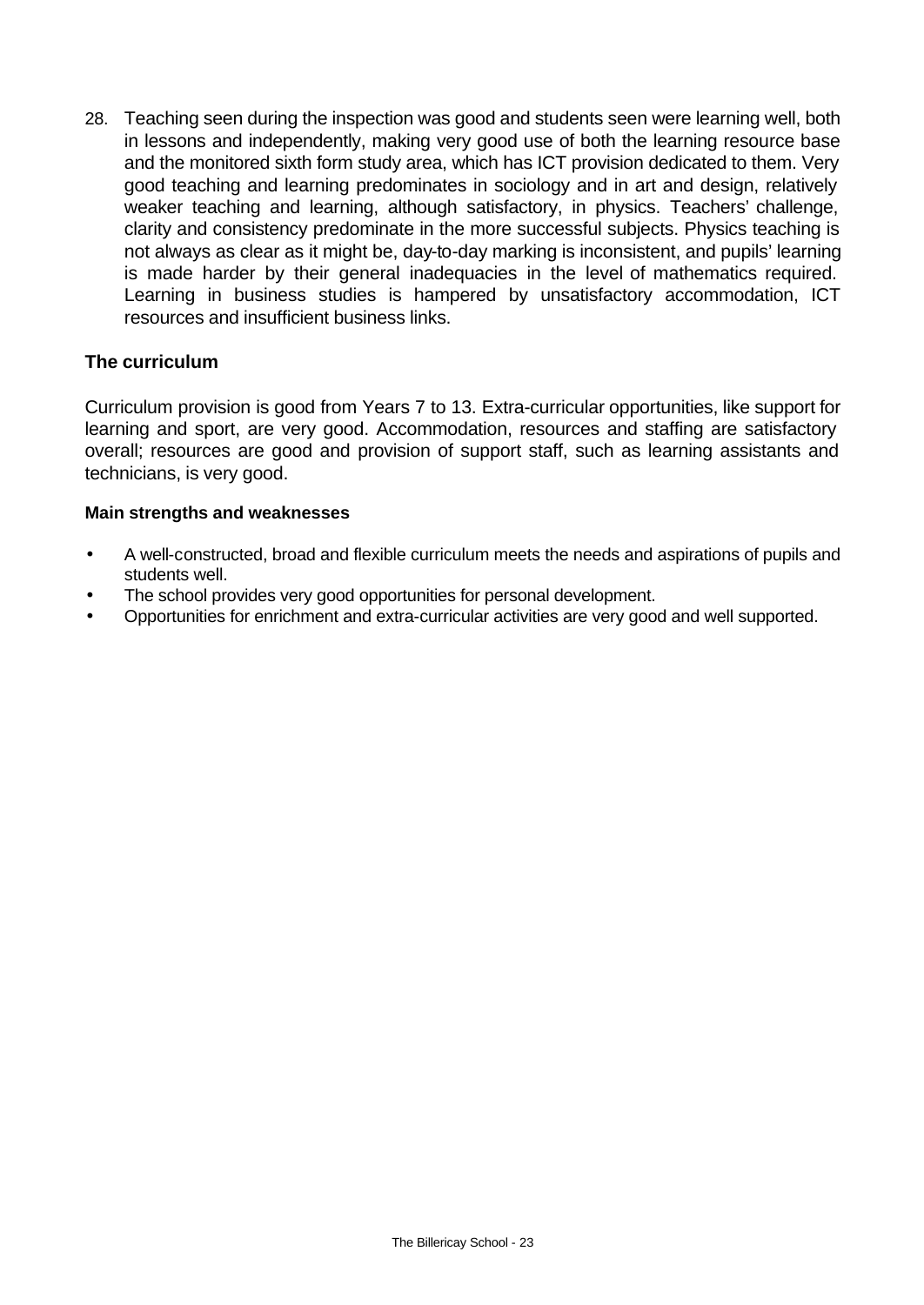- The resource based learning centre (library) is a very good resource for all pupils and supplements the good provision for sixth form private study.
- Some accommodation, by being too small or not adaptable, limits the range of work possible.

- 29. The curriculum in Years 7 to 9 is broad and balanced and meets the needs and aspirations of pupils well. In addition to normal requirements pupils have the opportunity to study a second language from Year 8. However, timetabling of the second language has not supported learning well; the school has recognised this and provision for the current Year 7 has changed accordingly.
- 30. The school works hard to ensure that the curriculum meets the needs and aspirations of its pupils well and reviews its provision on a regular basis to ensure that it does. For example, boys' achievement has, in part, been raised by reducing option choices for some and increasing time available for examinations taken. In addition, curriculum time for likely underachievers has had, and continues to have, a focus on coursework. Higher attainers and the gifted and talented can follow additional courses and activities, and the gains they make are monitored.
- 31. Pupils' transition from Year 11 to post-16 study or work and from Year 9 to Year 10 is carefully planned. There is a comprehensive and very well planned programme of careers advice to enable pupils to make appropriate choices in Year 10 and beyond. Consequently, the curriculum in Years 10 and 11 is flexible and enables pupils to choose from a wide range of subjects to pursue their interests and aspirations; many pupils take up to ten GCSE subjects. In addition to required courses, pupils have a wide range of additional choices such as drama, economics and media studies. There are also vocational courses such as travel and tourism, business studies and office studies offered in close collaboration with local colleges, which pupils may attend for parts of each week. A small number of pupils are provided with an alternative, work-related curriculum in collaboration with local colleges, which better suits their needs.
- 32. A good programme for personal development is planned and covers health and social education, citizenship and careers guidance. Pupils' awareness of citizenship is better where they have dedicated lessons in it, for example, in Years 7, 10 and 11, than where citizenship is taught through the humanities in Years 8 and 9. The school makes good provision for workrelated learning; the programme starts in Year 7 in the personal development programme. There is a long established and well-planned work experience programme for Year 11.
- 33. Opportunities for enrichment and extra-curricular activities are very good. There is a wide range of sports and other activities after school. In addition, pupils have opportunities to take part in a variety of trips and visits that enhance the taught curriculum. Extra help is given to pupils outside the school day in the form of clubs, coursework and examination classes as well as residential and other activities during school holidays. There is a good level of participation in these activities and a large proportion of pupils take part in the Duke of Edinburgh Award Scheme each year. The school provides excellent opportunities for pupils and students to work collaboratively and develop problem solving and personal skills through whole-school activity days such as Industry Day and Citizenship Day where pupils from Years 7 to 13 work together to complete group projects.
- 34. The match of teachers to the curriculum is satisfactory. The school has had difficulties in recruiting high calibre staff in the past, but good management has ensured an improving situation. The staffing of the special educational needs department is very good, both of teachers and support staff. The match of other support staff to the curriculum is also very good, particularly the number of support tutors. Technical support staffing is very good, for example, in science and in design and technology, ensuring that teachers have more time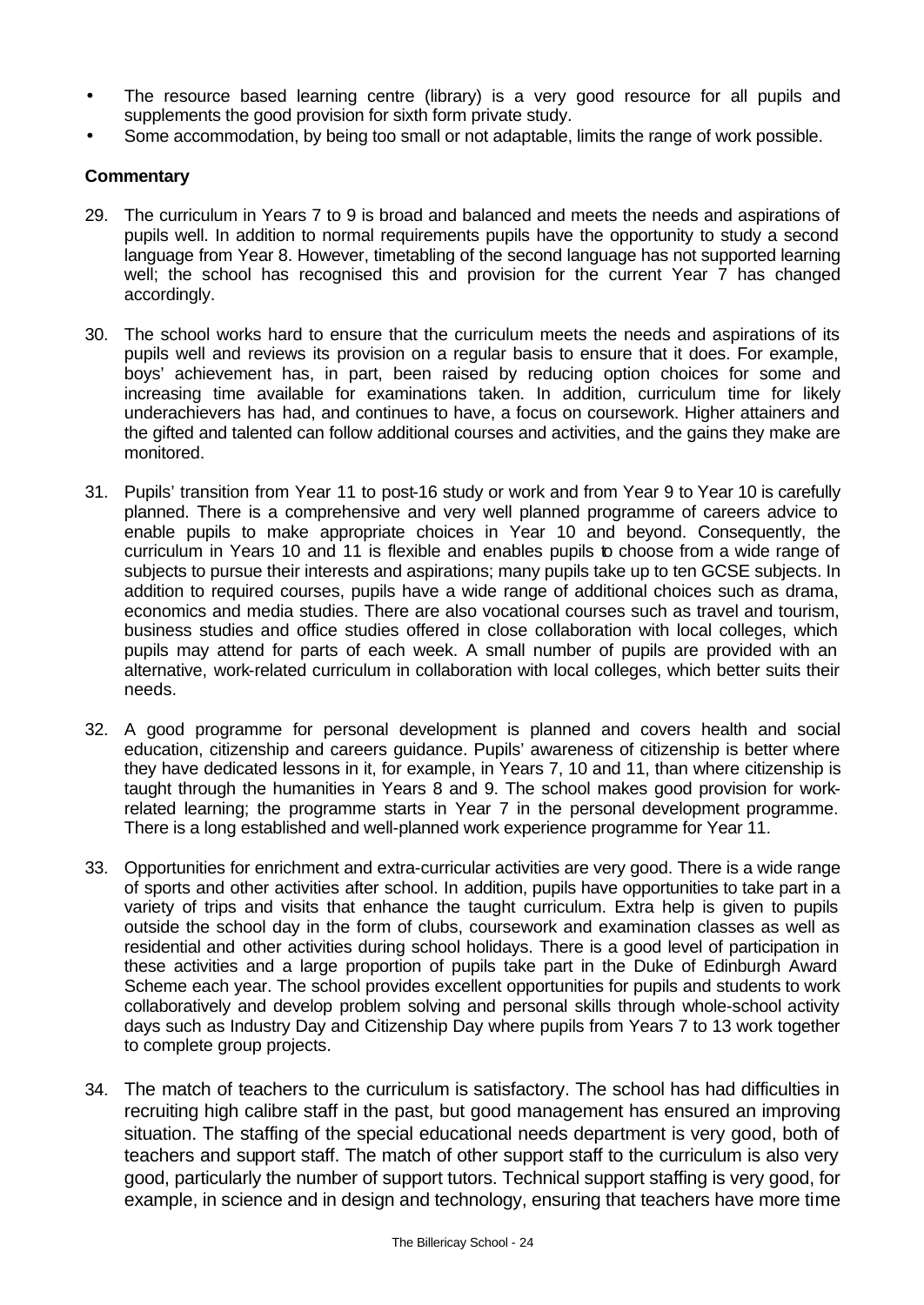to teach and often helping pupils and students learn more effectively than they would without such expertise.

- 35. Accommodation is satisfactory. The school has struggled hard to ensure that the quality and range of accommodation hasn't been detrimental to standards. This year, for example, it has had to invest in temporary classrooms for the English department, including, very temporarily, a marquee. A comprehensive asset plan is in place to enable further improvements to be made. In some subjects, the lack of rooms and space has meant that it is difficult to raise standards further; performing arts, for example. Good quality display in and around the school adds to the very good ethos in the school. Very good accommodation for physical education, including a swimming pool, enables a very good range of activities to be taught throughout the year. There is easy access to the very good ground floor accommodation provided for pupils with specific special educational needs.
- 36. Resources are good overall. All subjects of the curriculum have at least satisfactory resources of books and equipment, and most subjects are well resourced. There are some specific gaps within subjects: a shortage of data logging equipment in science and difficulties of access to ICT in history and geography, for example. Most subjects have a good stock of books for use in class, although sometimes these are shared in class or cannot be taken home by pupils. The school's resource based learning centre is a real strength; it is very well resourced, well funded and well staffed. Its stock is attractive and up to date and it provides very effective support across the subjects of the curriculum. ICT resources will become much better just after this inspection when systems already installed become operational.
- 37. The curriculum provision for pupils with special educational needs is good overall and referred to in both the sections on standards and on teaching and learning. The ICT resources within the special educational needs department are very good. They enable pupils to use various programs and games to improve literacy and numeracy in Key Stage 3 and work independently on coursework in Key Stage 4. Particularly impressive is the way in which all pupils use these resources sensibly and take real responsibility for their own learning.
- 38. The school does not provide a daily act of collective worship at any stage and so does not meet the statutory requirements to do so.

## **Sixth form**

- 39. The curriculum is broad and balanced. Students' needs and aspirations are met effectively through the provision of a wide variety of academic and vocational courses, for example, A-level courses in psychology, economics, music technology and media and theatre studies as well as GNVQ business. The school tries to ensure that all its students can pursue their interests and prepare for the next stage of their education and in order to achieve this it works in collaboration with local colleges and partner schools. It is also working with its partner schools to develop distance learning opportunities in order to further widen choices.
- 40. The development of students' key skills, including literacy, numeracy and ICT, provided through a rolling programme during Year 12, ensures that all students have access to sessions, although the school is reviewing its key skills provision to make it better. Religious education is encountered through the general studies course, taken by all students, and meets statutory requirements.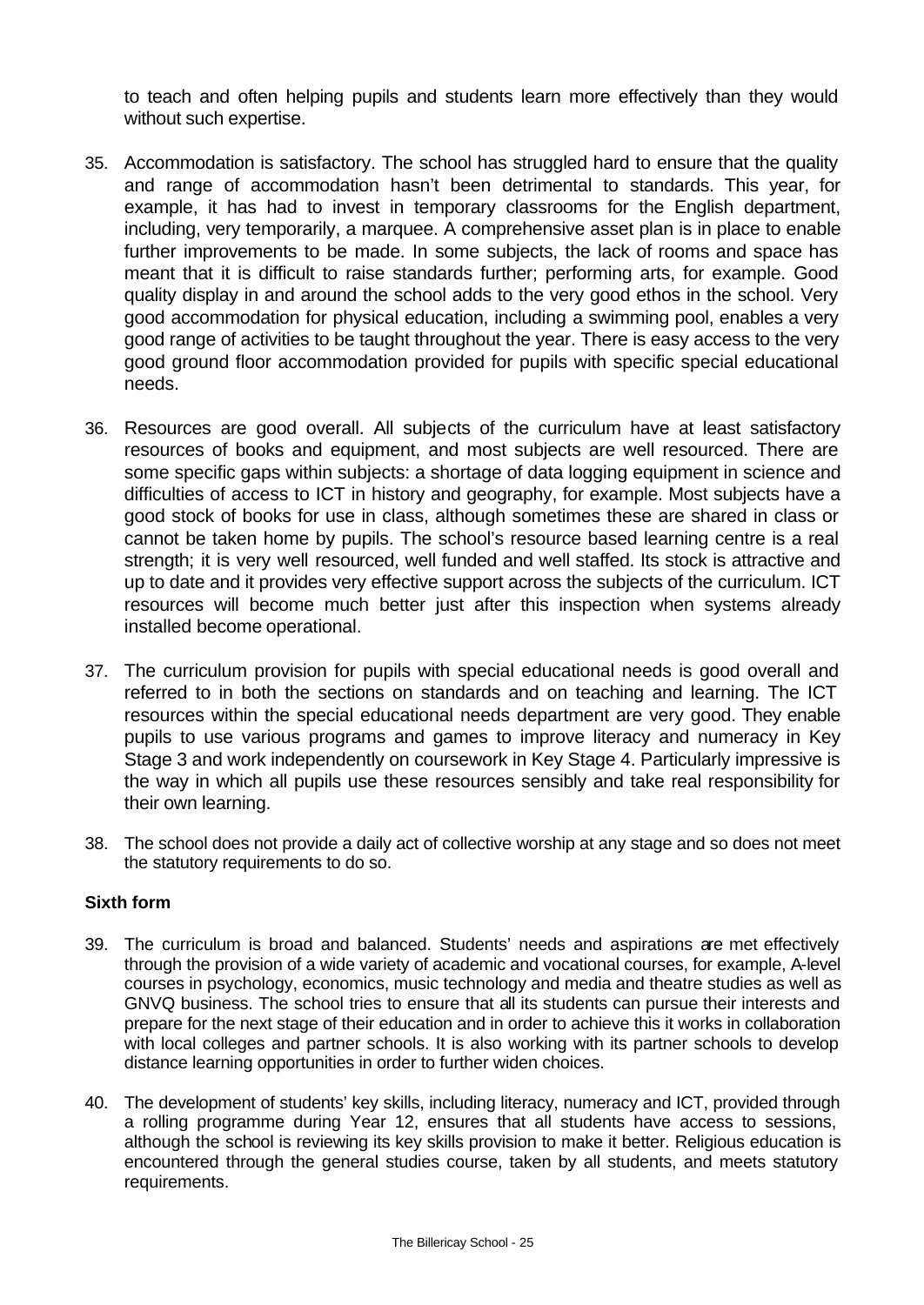- 41. Students play a full part in the life of the school and the wider community, helping younger pupils in their work, through community service and taking a lead in school council activities. Post-16 students benefit from a work placement programme in which they are required to solve problems. Students are well prepared for the world of work, further training or higher education.
- 42. Sixth form teachers are well qualified and have a good range of experience and expertise. Accommodation overall is satisfactory. Students benefit from a newly built sixth form block of good quality that has both social and supervised study areas. However, where subjects are taught in different non-specialist rooms there is not always easy access to the use of ICT to support learning. In business studies, rooms do not offer a stimulating and business-like environment for vocational courses. Resources to support the sixth form curriculum are good overall. Book and equipment resources for ICT and for religious education are good, for other subjects they are satisfactory, although there is a shortage of books in history. Central resources to support independent study are very good. The study area and the resource based learning centre are very effective in supporting students' independent learning. Student study periods are timetabled and supervised in the centre. Students value resources and make good use of them.

## **Care, guidance and support**

## **How well are pupils cared for, guided and supported**

The provision for pupils' care, welfare and health and safety is good. The support, advice and guidance, based on the monitoring pupils and students receive, is good. The involvement of pupils and students through seeking, valuing and acting on their views is very good.

## **Main strengths and weaknesses**

- School surveys and class and school councils enable pupils and students to have a strong voice in the school.
- Provision for pupils with special educational needs is very good in the support base.
- Pupils and students with significant learning or social needs are very well cared for.
- The well-established structure of year heads and form tutors provides a good and effective level of support for pupils and students.
- Monitoring and supporting of the personal development of pupils is good.
- Annual progress reports to parents are variable in their clarity and do not always convey well enough what pupils need to do to improve.
- There are good arrangements for the induction of new pupils and the transfer of students into the sixth form.
- There are some health and safety hazards associated with design and technology, and with litter.

## **Commentary**

43. The school actively involves pupils in obtaining their views. 'Backchat', the class representatives' forum, and the school council help pupils play a full role in school actions affecting them, for example, uniform and dining arrangements. Local and Essex students' councils encourage pupils and students to speak on behalf of their own and other schools to a wider audience. Both pupils and students feel that there are opportunities to put forward their views to form tutors or heads of year. The school conducts regular surveys of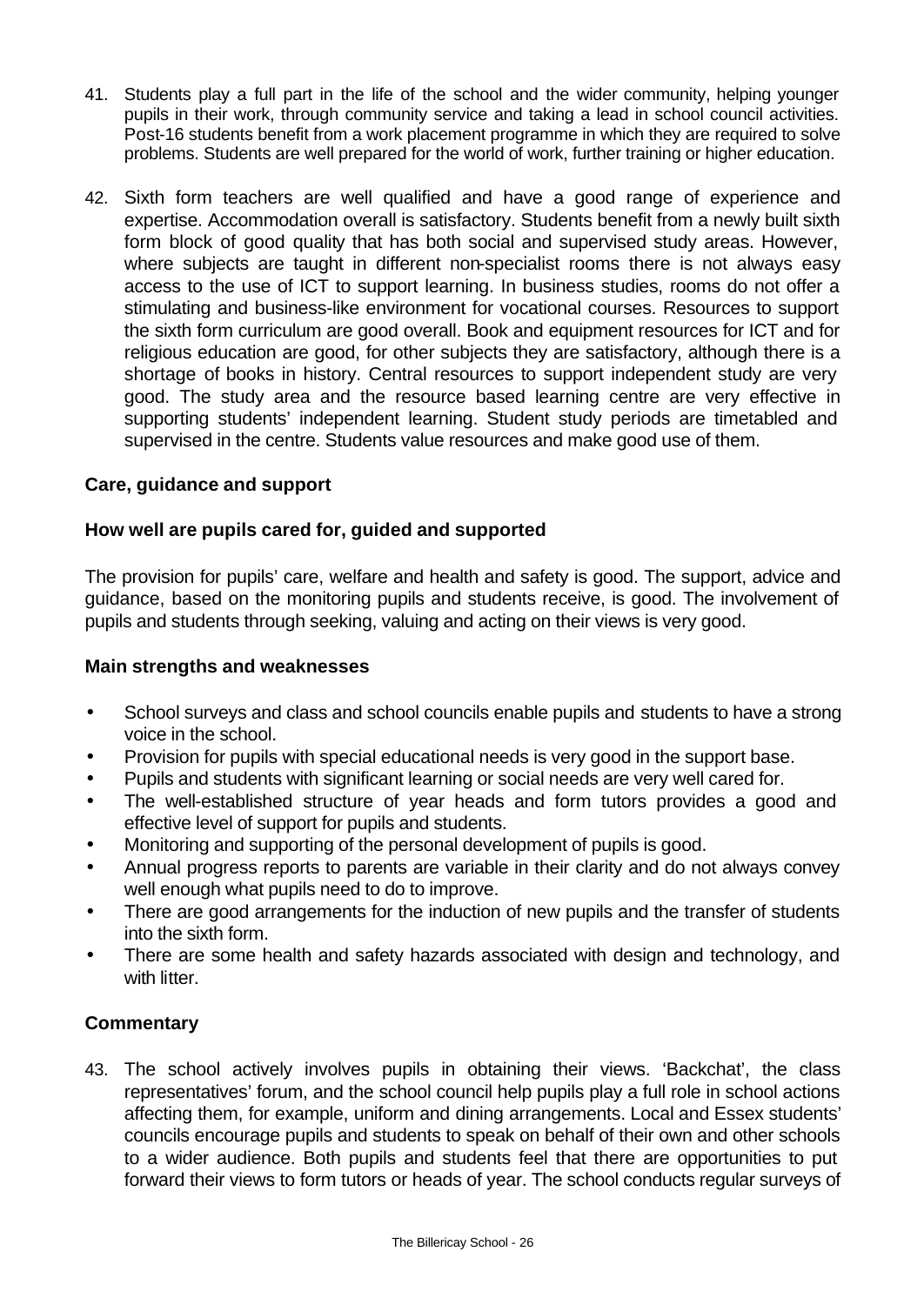pupils' views through an intermediary, and results show that the majority of pupils are positive about their school.

- 44. The school provides good support for its pupils' personal development. As a result, pupils feel staff are approachable and they are confident in their care. Heads of year and form tutors get to know pupils well. Information, through a computer based profile database, keeps staff informed on areas such as attendance, effort in lessons and possible examination grades. The individual mentoring of all pupils by heads of year encourages pupils to take responsibility for their own personal development. The school's approach to assessment is generally good, pupils know and understand their academic targets and are clear on how to improve their personal targets such as, 'working harder'. How to improve their work in specific areas of subjects is an area that requires further development. Annual progress reports to parents are variable in their clarity in identifying what needs to improve and how to go about it.
- 45. The school gives very good support to pupils who need help in overcoming problems related to learning or who are in danger of social exclusion. Children in care appear particularly successful right through to sixth form. Provision for pupils with special educational needs is good. Provision within the special educational needs department is very good, but it is less consistently so in subject areas. The needs of all pupils with a Statement of Special Educational Needs are met very well within the special educational needs base and by the majority of subject teachers. Individual education plans for all pupils on the register are very useful working documents and are used by the special educational needs department to track pupils' progress in all areas of the curriculum. The monitoring systems in place help to ensure that individual education plans are regularly updated and used to review pupils' targets. The school includes pupils, often with challenging behaviour, in classes. Pupils returning from a period in the pupil referral unit are carefully re-integrated and good use is made of the Key Stage 3 'inclusion' base in school. Targets for returning pupils are negotiated and parents are actively involved in the process. The school succeeds in integrating pupils with special educational needs through extra support or specific withdrawal, ensuring that they have access to the wholeschool curriculum. They also have the opportunity to follow an accredited ASDAN course (a course that combines skill building and personal development).
- 46. Good systems are in place to ensure that teachers and classroom assistants are fully informed of child protection procedures. Other staff receive some information on child protection, but training is not significant. Through the personal, social and health education programme, the wider curriculum and form tutorials, pupils are taught to protect themselves. A Health Day and visiting speakers also contribute to the breadth of opportunities for pupils to learn how to take care of themselves. Health and safety procedures are mostly in place. The design and technology area is an exception and a list of potential hazards was notified to the school during the inspection. Litter at and after lunch-time is also a hazard; the very high number obtaining food from various school outlets means corridors and stairs have debris on them, which is a trip or slip hazard.
- 47. The establishment of links with partner primary schools has ensured that a good induction to this school is provided. A planned programme of careers education takes place through the personal development programme. The quality of advice to pupils on post-14 courses is good. The Connexions service is available in school and provides post-16 option advice; the service is widening their responsibilities to improve their involvement in the welfare of pupils.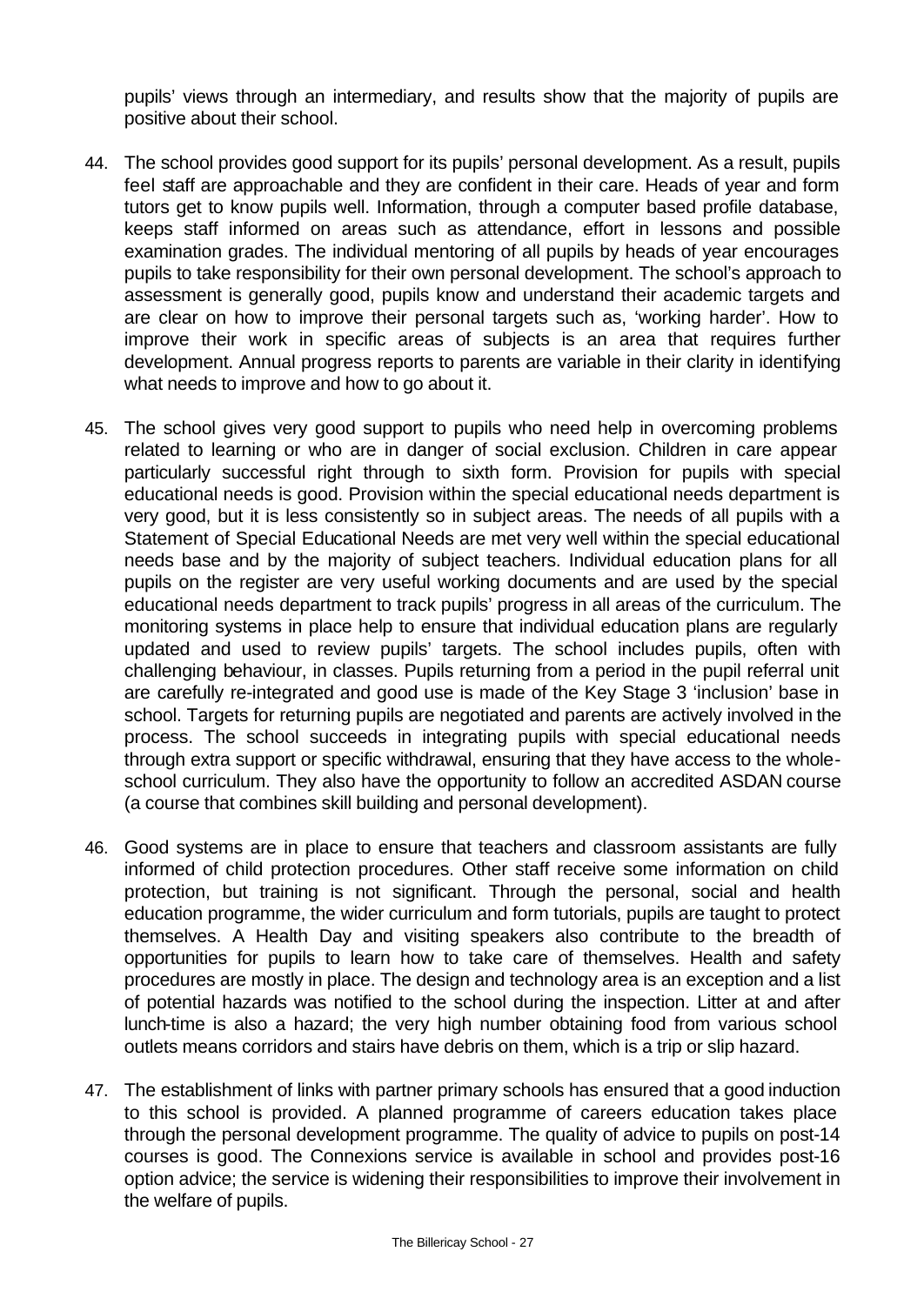# **Sixth form**

48. The generally good quality of care and support described above continues in the sixth form. Students receive good guidance on the use of their time in the sixth form, in the subjects to study and in the opportunities to talk to a wide variety of businesses. The quality of support by teachers, using assessment information, is good and students feel they receive well-structured advice and guidance on how to improve work and raise their levels of performance. Teachers provide useful support and guidance in administrative tasks such as preparing applications to university and in determining the additional requirements that will help to gain acceptance in further education establishments.

## **Partnership with parents, other schools and the community**

The effectiveness of the school's links with its parents is good. The quality of the school's links with the community is very good. The school's links with other schools and colleges are very good.

## **Main strengths and weaknesses**

- Links with the community enrich provision for pupils' personal development and the curriculum very effectively.
- Curriculum links with other schools and educational institutions are very good and support learning well.
- Parents receive generally high quality information, but annual pupils' progress reports show room for improvement.
- Links with industries, agencies and colleges create innovative experiences for pupils and students.

- 49. Parents receive a wealth of information on the daily life of the school; newsletters are detailed and booklets to inform of the transfer to school and different stages of education are very useful. In the pre-inspection questionnaires, a few parents' responses indicate that they do not feel well informed on how their children are getting on. Progress reports give good information on the successes of pupils and clearly indicate if pupils are working at the academic levels expected of them and give details of their personal development. Reports are less successful at identifying specific areas that pupils should improve and how they should proceed or how parents might help them. Heads of year do work in school with interested parents to help them support their children at home. The school regularly conducts a survey of parents' views through an intermediary. The latest shows that virtually all who responded approve of the quality of reports and that most parents feel positive about all aspects of the school.
- 50. Links with the community are very well developed. The school is part of the local educational community in which teachers share their expertise with a view to increasing standards. Collaboration with other schools, colleges and further education establishments is effective and strengthened by the school's membership of the Consortium for School Improvement. This is a much wider group than the local one and enables much broader expertise to be tapped into. The school makes use of, and is useful to, a wide variety of businesses, through shared training and facilities. The ICT curriculum has been developed through such links. Girls in Year 11 are encouraged to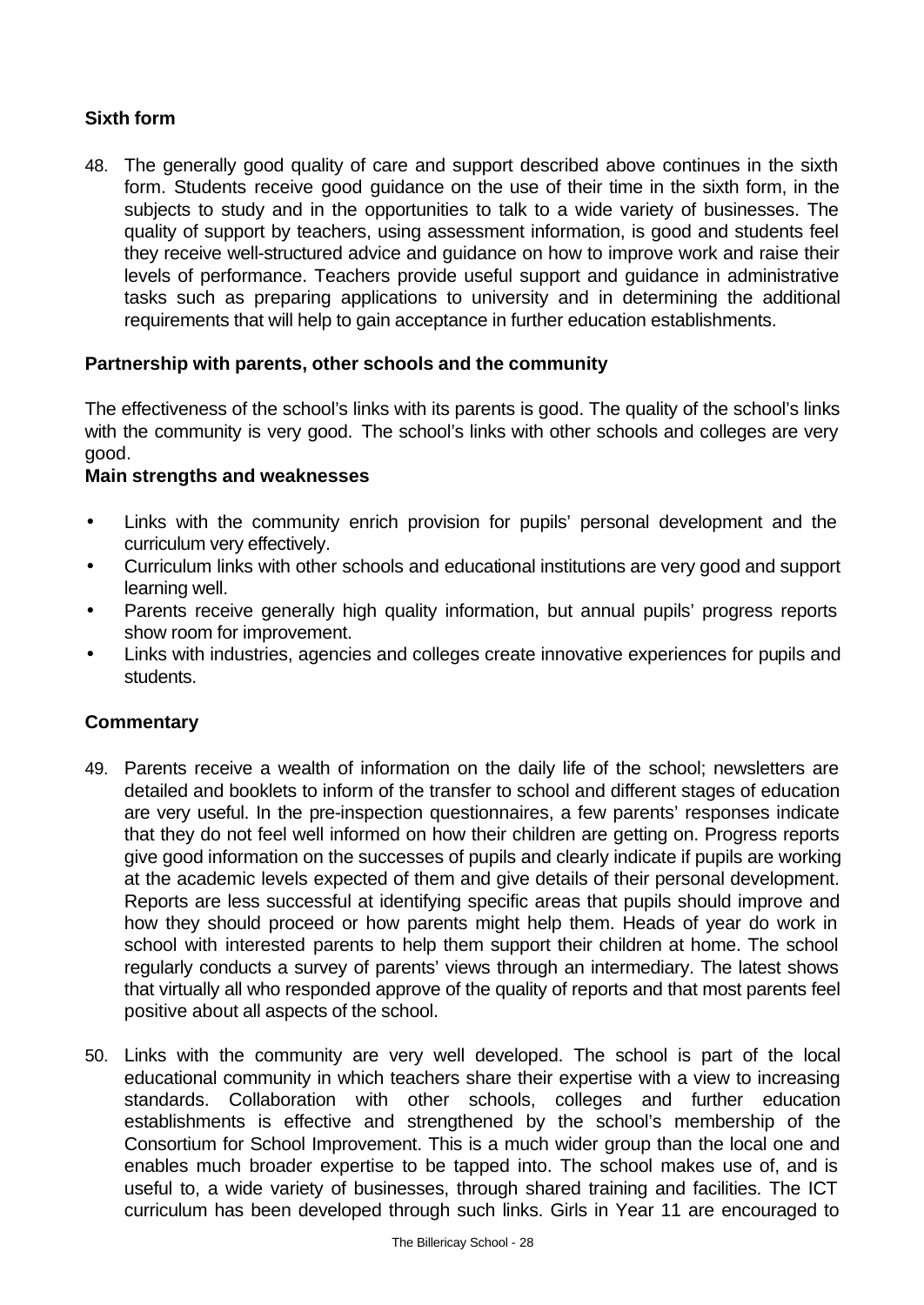consider science careers by representatives from the research centres at British Petroleum and at GlaxoWellcome. Representatives from agencies such as the fire service, counselling services and Women's Refuge promote pupils' self-esteem and confidence and support their learning. Courses are held for parents in ICT and mathematics.

# **Sixth form**

51. Teachers make good use of links with the community through visiting speakers, and visits to theatres and museums to broaden students' experiences. Links with King's Way, an ICT charity, provides students with the opportunity to be involved with providing basic skills for disaffected young people and older people. Through the Business Enterprise activities, students are encouraged to widen their outlook by, for example, a two-day management course in conjunction with businesses and a university. Co-operative ventures with universities and colleges help students in their choice of careers and the involvement of Trident supports students in voluntary work in the community and work experience.

## **LEADERSHIP AND MANAGEMENT**

Leadership and management are good overall both in the main school and in the sixth form. Leadership by the headteacher and of other key staff is good. Management is good. The quality of governance is very good across the school.

There is non-compliance with statutory requirements in the following area:

• Provision of a daily act of collective worship.

#### **Main strengths and weaknesses**

- The headteacher provides good leadership and clarity of vision.
- The headteacher is well supported by an effective senior team who have complementary skills that are deployed to good effect.
- Governors are very committed to the school and have a clear picture of the school's strengths and weaknesses.
- Financial management is very good.
- Leadership and management of the special educational needs department are excellent.
- Good systems are in place to monitor and review the work of departments, however, the consistency and speed with which these are acted upon is still variable.
- Arrangements for induction, performance management and the continuing professional development of teachers are very good.
- The school contributes very well to initial teacher training, but the recruitment and retention of staff continues to pose a significant barrier to improvement.

## **Commentary**

52. The school is well led by the headteacher who is highly committed and has a very clear and realistic vision of what the school seeks to achieve. She is well supported by a senior leadership team who have a wide range of expertise. They provide good leadership and effectively support faculty and subject managers. The quality of planning is thorough with clarity of purpose. Development planning has at its core the promotion of an inclusive and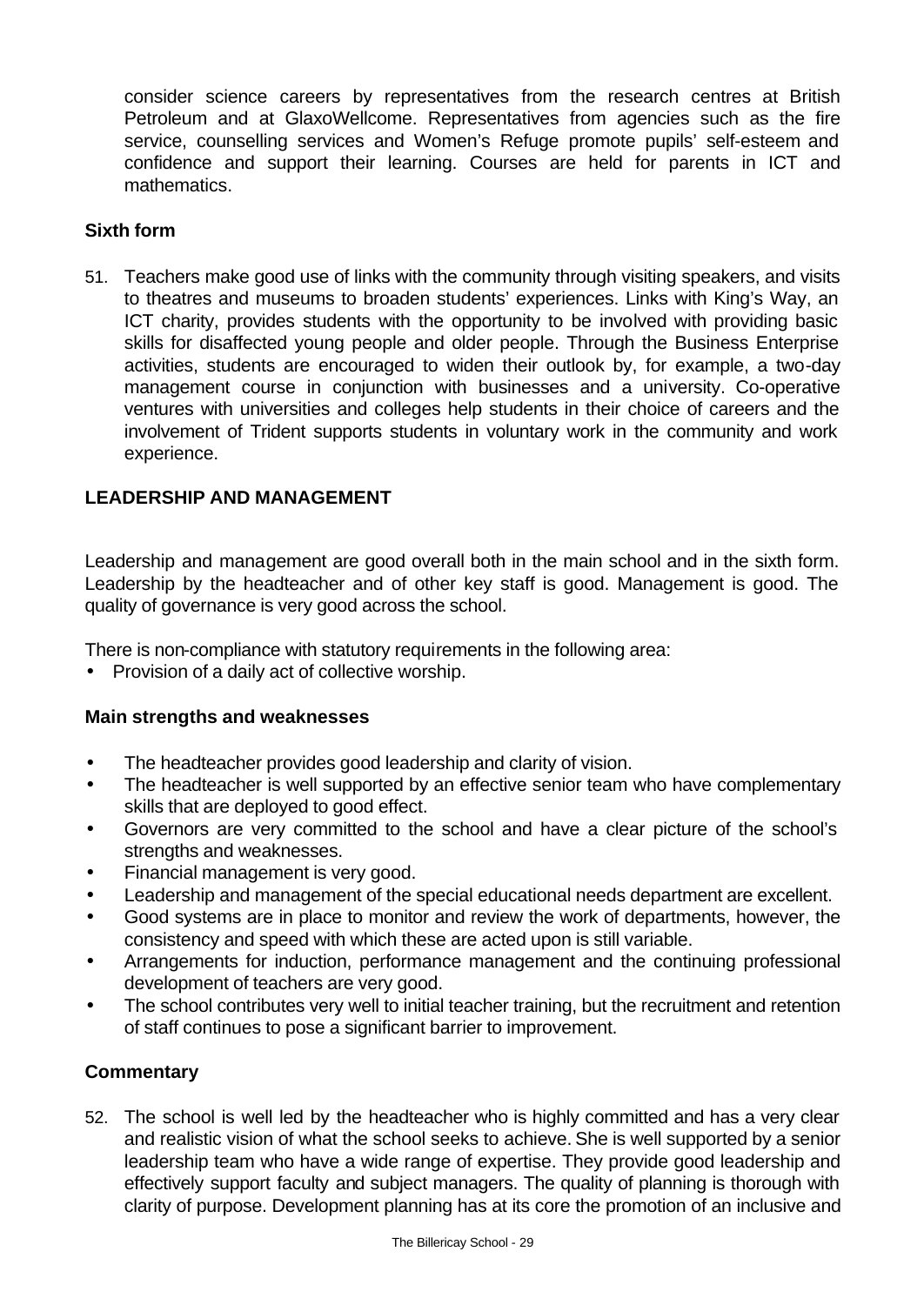positive climate for learning to support the raising of student achievement. The governors have a well-informed understanding of the strengths, weaknesses and challenges facing the school and are very supportive of the headteacher and senior leaders. Since the time of the previous inspection the headteacher, senior managers and the governing body have faced significant challenges in recruiting and retaining experienced and qualified staff. They have tackled this challenge in creative ways such as recruiting teachers from overseas, participating successfully in initial teacher training and developing the skills of existing staff. In addition, the headteacher, senior leaders and governors have led the school to a successful bid for specialist mathematics and computing status.

- 53. The school has moved forward successfully with its plans for improvements to accommodation despite tight budgetary constraints, and since gaining specialist status a year ago, has put significant energy into developing leadership and management roles at all levels. The school benefits considerably from the sharing of expertise and professional development opportunities through its significant involvement with two local school consortia. The school is now poised to improve further the quality of education of its pupils.
- 54. Management is good overall. The school, although large, functions very well as an orderly community. There is a very clear framework for departmental reviews that clearly sets out responsibilities and the schedule for review within faculties. Middle managers are increasingly involved in the use of performance data to examine the effectiveness of their departments and to take action to improve standards. Senior managers are actively involved in the process. Trends in attainment are monitored and reviews, together with performance data, are acted upon. Pastoral leaders complement the work of subject leaders in supporting and guiding those pupils identified as underachieving. The impact of the cycle of review and the speed with which action can be taken is, however, affected by changes in staffing and levels of management experience across different subject areas.
- 55. There is good support for provision for pupils with special educational needs from the governing body; they see special educational needs as 'a real strength of the school'. Governors receive very good reports from the co-ordinator and they attend pupil review meetings. There has been a rise in the pupil roll as a consequence of the reputation the school has developed for inclusion and special educational needs. The leadership and management of the special educational needs co-ordinator (SENCO) are excellent and make the learning support base a very effective learning environment. The SENCO has made improvements in documentation, assessment and recording systems, and to the organisation of the learning support base. Liaison between teachers, support tutors and the SENCO is very good. Support tutors report pupils' progress in regularly held departmental meetings as well as informally. Regular meetings are held with link subject teachers to discuss strategies for improvement as well as individual pupil needs. The SENCO led meetings seen during the inspection very effectively and efficiently, encouraging ideas and views and identifying ways to move forward.
- 56. The school acknowledges that recruitment and retention of qualified staff is a significant barrier to continuing improvement. The school has worked energetically and successfully to recruit and retain teachers to minimise disruption caused by staffing difficulties. There is a strong commitment to continuing professional development for all staff alongside performance management. This is used effectively as a means to further improve the quality of education the school provides. An extensive range of strategies is used to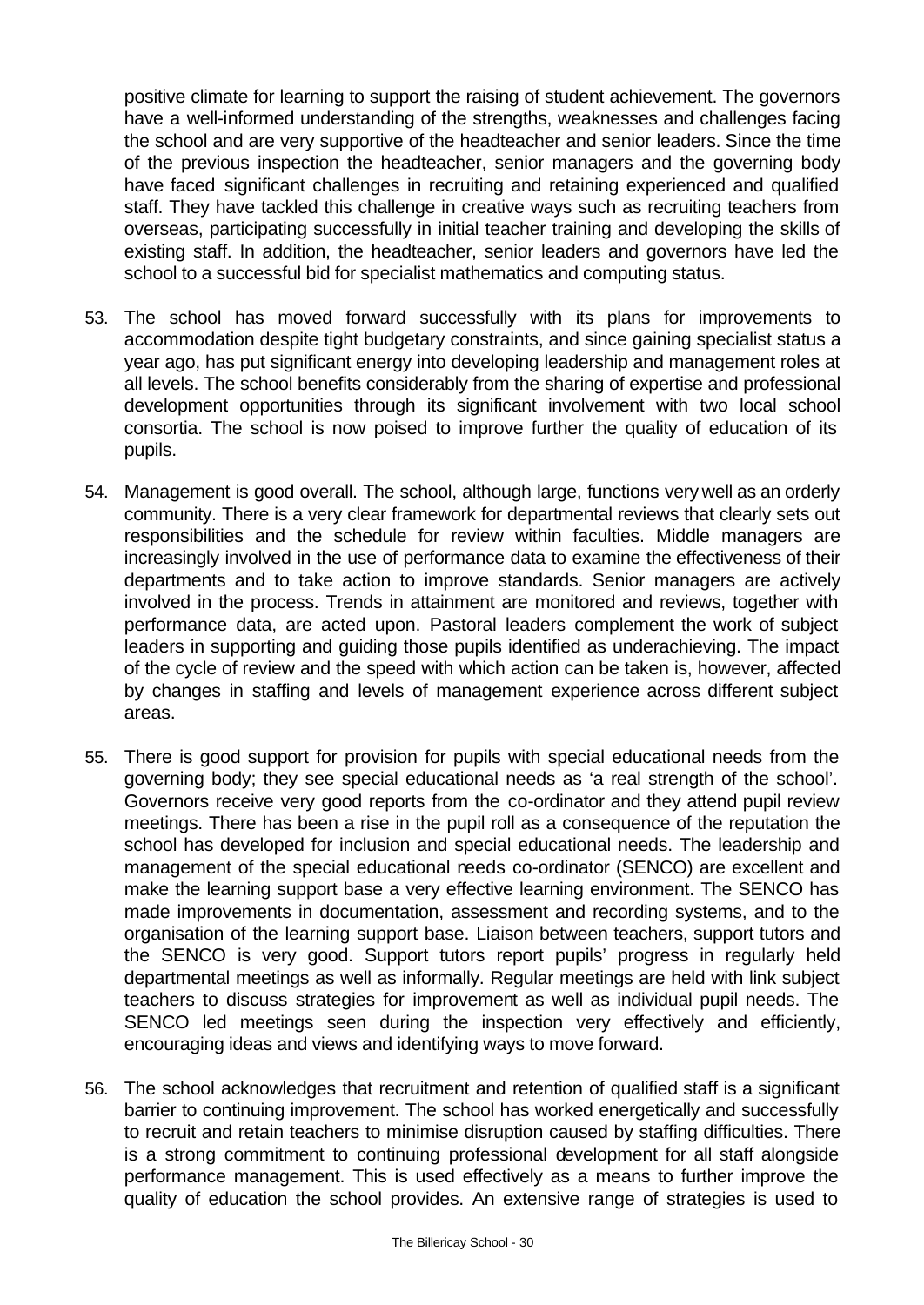support staff new to the school. New teachers and those who join the school from overseas value the very good and comprehensive induction programme. This effective support ensures that they make a valuable contribution to the quality of teaching and learning in the school. The school is actively involved in initial teacher training that, as well as bringing some new staff into the school, has the additional benefit of developing the skills and expertise of those teachers who act as mentors.

- 57. Approaches to and procedures for financial management are very good and ensure that the school effectively spends all the money allocated to it and meets targets despite recent local financial constraints. Governors are regularly informed and fully involved in setting and monitoring the budget while supporting the school in seeking value for money in all its work. The very marginal deficits indicated in the table below reflect the care taken to ensure that pupils benefit from all income.
- 58. The overall quality of governance is very good. The governing body serves the school very well. Governors are committed to the school's development and there is a well-organised committee structure that ensures that all aspects of the school's life are closely monitored. Members of the governing body bring to it a wide range of professional skills and experiences that they are very glad to use to the benefit of the school. There is noncompliance with statutory requirements in that a daily act of collective worship is not provided for all pupils. The governors are aware of this and the lack of large assembly spaces makes gathering significant numbers of pupils together in this large school difficult. Governors do support the range of Christianity-based activities available at lunchtimes and have ensured that religious education provision meets requirements right across the school.

# **Sixth form**

59. Leadership and management in the sixth form are good. The sixth form is organised efficiently. There are clear lines of responsibility and the school's priorities for development are appropriately based upon the continuing analysis of students' performance. Academic target setting and the monitoring of students' progress are well established and focused upon raising standards. Students' overall progress is carefully tracked and appropriate support is given where necessary. Leadership and management of individual subject areas are good overall, very good in sociology, media studies, art and design and in science. There is good liaison between subject leaders and the head of sixth form, although more could be made of the analysis of subject performances the school purchases. There has been significant progress since the last report in establishing facilities and an atmosphere in the sixth form centre, which enable students to develop independent learning skills and prepare them well for the next stage in education. Inclusion practice means not all students starting Year 12 are as academically able as earlier entrants might once have been, but good teaching and management enables most to achieve well in their work. The sixth form is cost effective.

| Income and expenditure $(E)$ |            | Balances (£)                                   |
|------------------------------|------------|------------------------------------------------|
| £5,808,281<br>Total income   |            | Balance from previous year<br>-£20,695         |
| Total expenditure            | £5,794,156 | Balance carried forward to the next<br>-£6.570 |

#### *Financial information for the year April [year] to March [year]*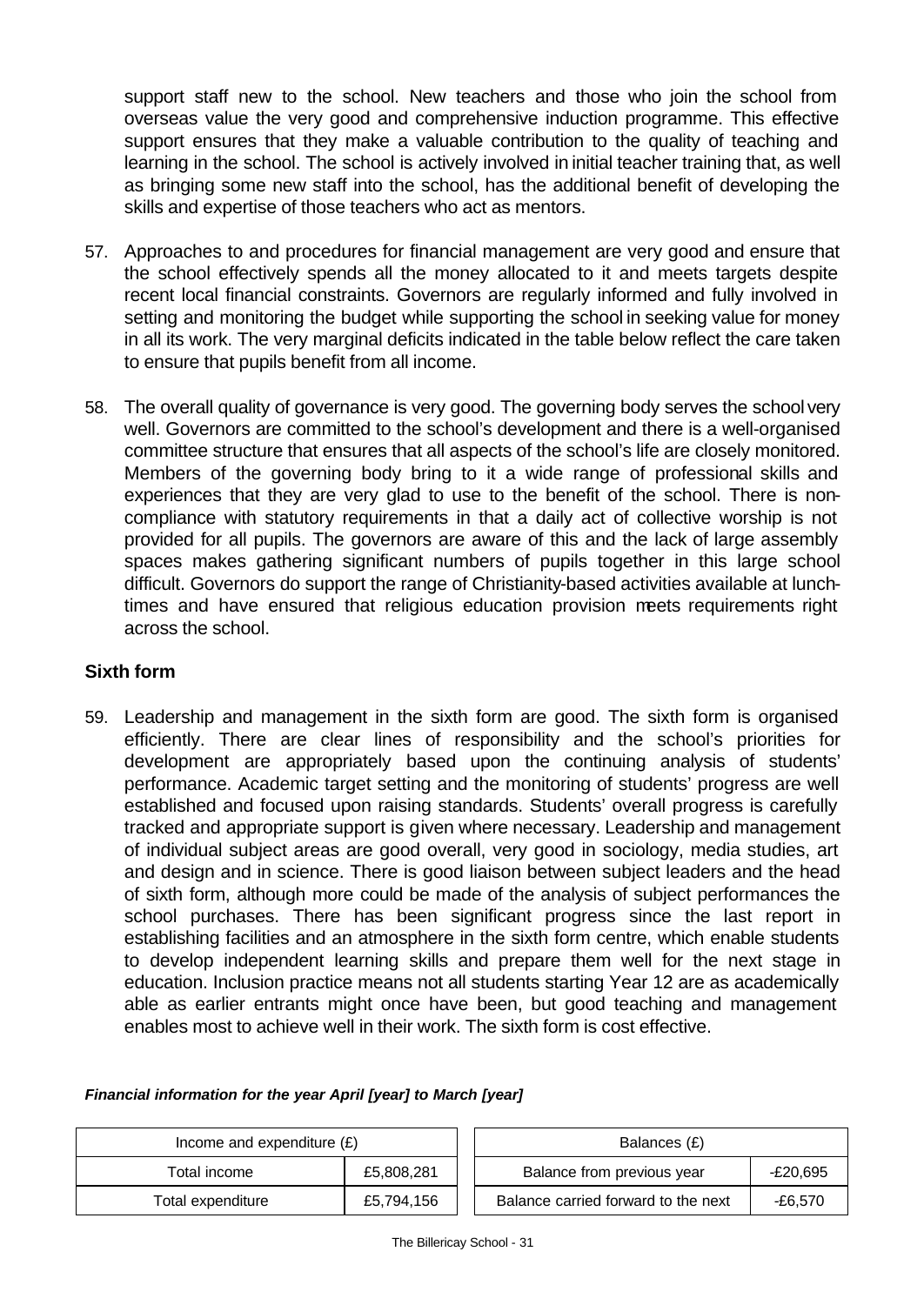| Expenditure per pupil | £3,463 |
|-----------------------|--------|
|-----------------------|--------|

## **Work-related learning**

Work-related learning was sampled during the inspection.

- 60. The effectiveness of the school's provision for work-related learning (WRL) is good; it meets statutory requirements.
- 61. The school's programme for certain aspects of WRL has been carefully planned in accordance with national guidance. The programme starts in Year 7 and in all years relevant work is covered via the school's personal development programme. During the inspection a very good WRL lesson was seen where Year 11 pupils completed an application form and were preparing for job interviews. The pupils' learning in this lesson was very good because of the very well planned teaching offered. The school has a long history of running work experience programmes for pupils in Year 11 and for advanced level students in Year 12. Both programmes have strong features and both offer suitable experiences of the world of work. There is also a good programme of study for a small group of pupils in Years 10 and 11 who are following an alternative curriculum. These pupils are developing useful practical skills through college and other appropriate workbased placements.
- 62. Although other aspects of the school's WRL programme are in the early stages of development, a clear rationale has been established and teachers responsible manage a good careers education and guidance programme that starts in Year 7. The teaching of careers guidance is good. Some departments have also formed very effective curriculum partnerships that serve to enliven teaching and learning. For example, a very good Year 11 leisure and tourism lesson was seen in which the pupils' learning benefited from a recent visit to Colchester Zoo. Such curriculum initiatives are few in number at present, but the school is keen to develop this aspect of the WRL programme further.
- 63. WRL is well led, but many developments are recent and have yet to fully impact on standards. There is a commonly understood curriculum policy, for example, but some subject areas have yet to implement it. Assessment systems through the reporting of each pupil's work on their personal development course are in place, but procedures need to be refined to ensure that WRL is adequately reported. In order to do this, a thorough audit of present provision is needed.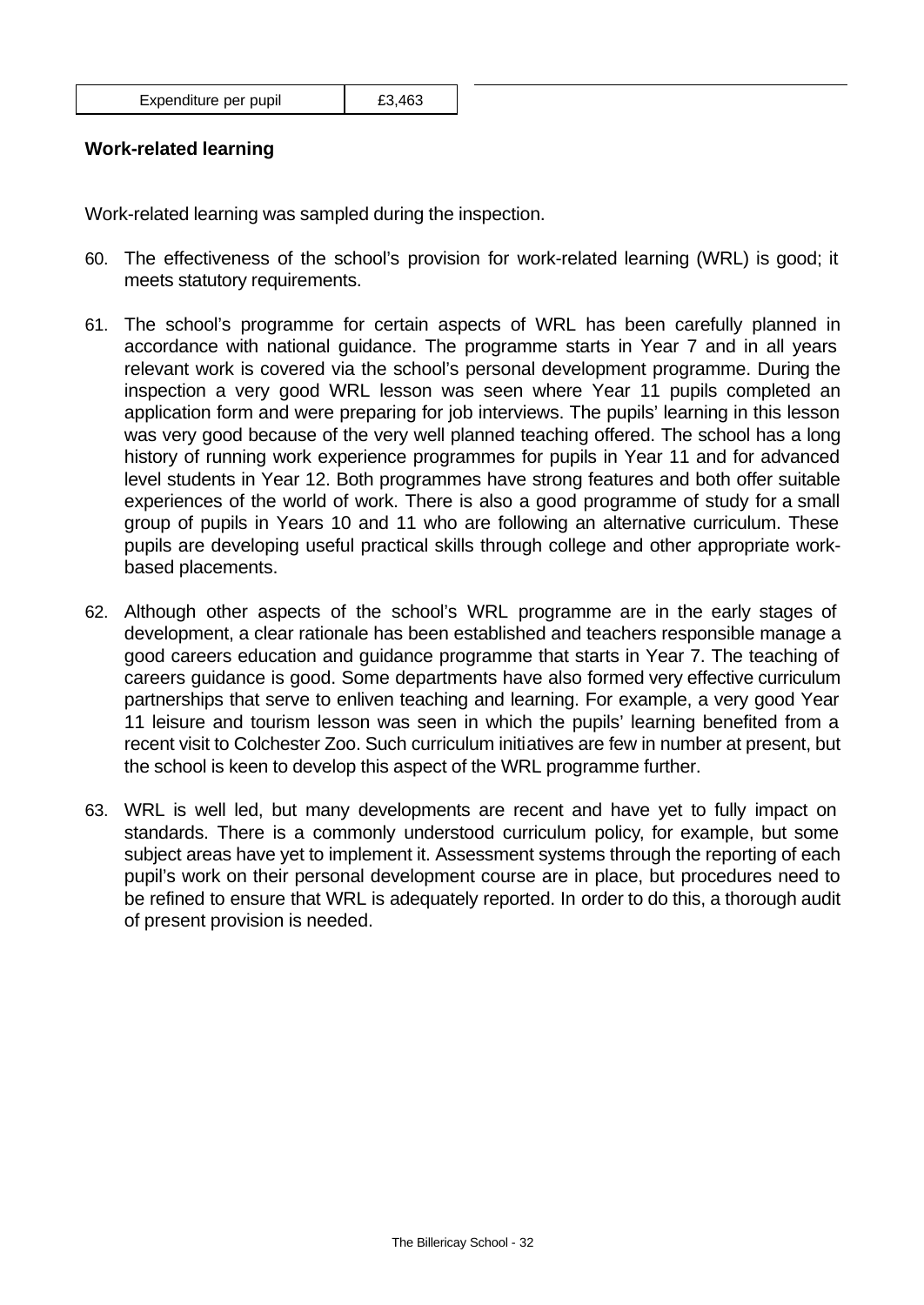# **PART C: THE QUALITY OF EDUCATION IN SUBJECTS AND COURSES**

# **SUBJECTS AND COURSES IN KEY STAGES 3 and 4**

# **ENGLISH AND MODERN FOREIGN LANGUAGES**

## **English**

Provision in English is **good**.

#### **Main strengths and weaknesses**

- Pupils enjoy English and learn well because teachers involve them actively in lessons.
- By Year 11 pupils have made good progress from when they entered school.
- Good management has led to improving overall standards in recent years.
- The work of many pupils shows little regard for good spelling and presentation.
- Lower attaining pupils in mixed ability classes make good progress less often than others.

- 64. Improvement since the previous inspection is good. Standards for pupils in Year 9 have improved from average to above average. In Year 11, above average standards have been maintained.
- 65. National test results at the end of Year 9 in 2004 are lower than those in 2003, which were above average. The trend over the last three years is in line with the national trend of gradual improvement. Standards in work seen are above average. Test results in 2003 were better than they were in similar schools. Results in 2004 appear less good, and the school gives as the reason for this the fact that staffing difficulties disrupted the learning of pupils in a few classes.
- 66. GCSE results in 2003 were average compared with those in all schools. The proportion of pupils attaining an A\*-C grade was average in both English and English literature. The proportion of pupils attaining an A\*-G grade was above average in English and average in English literature. When compared with similar schools, GCSE results were slightly better than might be expected. The proportion of pupils attaining A\*-C was above average. The proportion attaining A\*-G was also above average. Boys' results were a little further behind those of girls than nationally. Results in 2004 are better than in 2003 because the proportion of girls in the year was greater. Girls nationally consistently gain higher results than boys. The proportion of pupils attaining the highest grades in 2004 was above recent national averages. GCSE results in recent years have generally been above average.
- 67. Standards in work seen in Years 7 to 9 are above average. Pupils achieve well. By Year 9 pupils are competent speakers and they read well with good understanding. They make regular use of the resource based learning centre for research and personal reading. Their written work is generally organised and appropriate, but standards of presentation and levels of accuracy in spelling, punctuation and grammar are too often careless. Pupils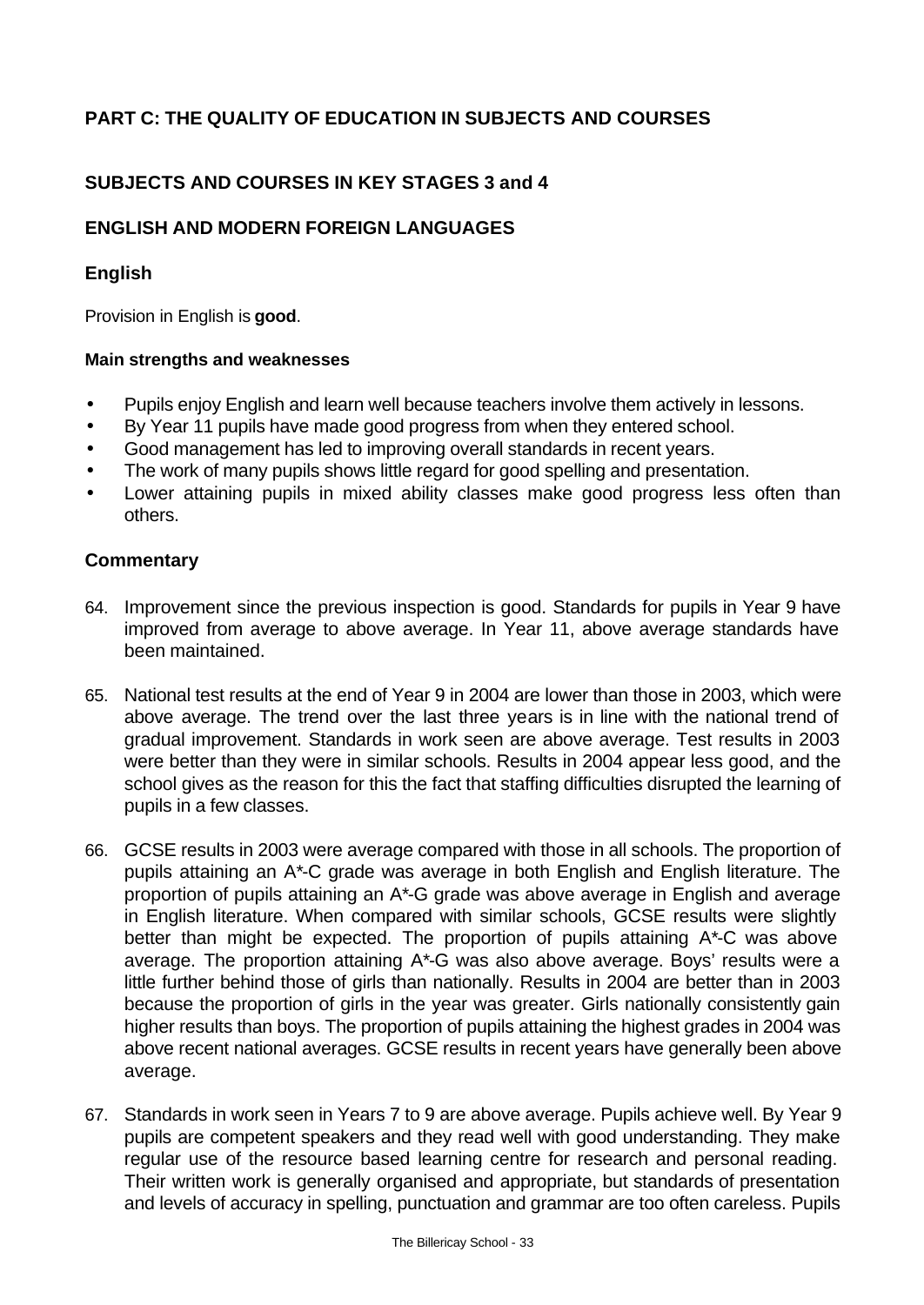enter the school with broadly average standards in English. Good teaching helps them to reach above average standards by the end of Year 9. This represents good achievement. Boys and girls do equally well in tests against national figures for each gender. Over the last four years test results have improved at the same rate as nationally.

- 68. Standards in Year 11 are above average. Pupils achieve well in Years 10 and 11. By Year 11 pupils communicate confidently in most situations. They are able to analyse challenging literary and media texts. They write effectively showing good awareness of language. However, standards of presentation and accuracy remain too low for many pupils, including some higher attaining pupils.
- 69. Pupils with special educational needs make satisfactory progress; those in small sets achieve well in all years, those in mixed ability groups do not progress as well because lessons do not always match their particular needs, for example, in choice of materials or tasks or in levels of individual support.
- 70. Teaching and learning are good across Years 7 to 11. Teachers ensure that pupils work frequently in pairs and small groups so that everyone is actively involved. Pupils enjoy this challenge and learn quickly through their contributions to lessons. In a good lesson on modern poetry, Year 11 pupils in pairs explored aspects of language and layout and then fed back their ideas to the class. Everyone learnt well and readily joined in discussion of the poem's meaning. In another good lesson, pupils in Year 7 compared diary extracts of two young writers. They worked in groups of four to identify differences in content and style and then volunteers assumed the role of one or other diarist, to be questioned by the class. All pupils showed an interest in the moral and social implications of war and effectively developed skills in reading and speaking. In contrast, a lesson for pupils in Year 9 on writing newspaper reports was less successful because tasks lacked appeal so that pupils were insufficiently involved in the lesson to learn well. Teachers usually plan lessons effectively. However, in a lesson for Year 11 pupils an oral question and answer session on a Robert Browning poem lacked the clear objectives necessary for pupils to make good progress. The behaviour of pupils is generally good because they participate fully in lessons.
- 71. Leadership and management are good. The adverse effects of recent staffing and accommodation difficulties have been minimised. Standards of work have improved steadily since the previous inspection. Programmes of lessons for pupils in each year are being revised to focus even more clearly on what pupils should learn. Work on developing the language and literacy skills of pupils is good, although a clearly structured programme is not yet evident in many lessons. Pupils make widespread use of ICT in researching and presenting their work. Assessment is good. The progress of individual pupils is closely tracked. Marking is consistently detailed and helpful to pupils. Pupils are clearly aware of their progress against national standards and know what they can do to improve further. Opportunities for pupils to extend their learning outside the classroom are good. The excellent resource based learning centre is a valuable stimulus to good learning for pupils in all years.

## **Language and literacy across the curriculum**

72. Standards in literacy are broadly average in Years 7 to 9 and above average in Years 10 and 11. Support for improving literacy is inconsistent across subjects. In many lessons pupils have good opportunities to develop oral skills. Pupils talk effectively to each other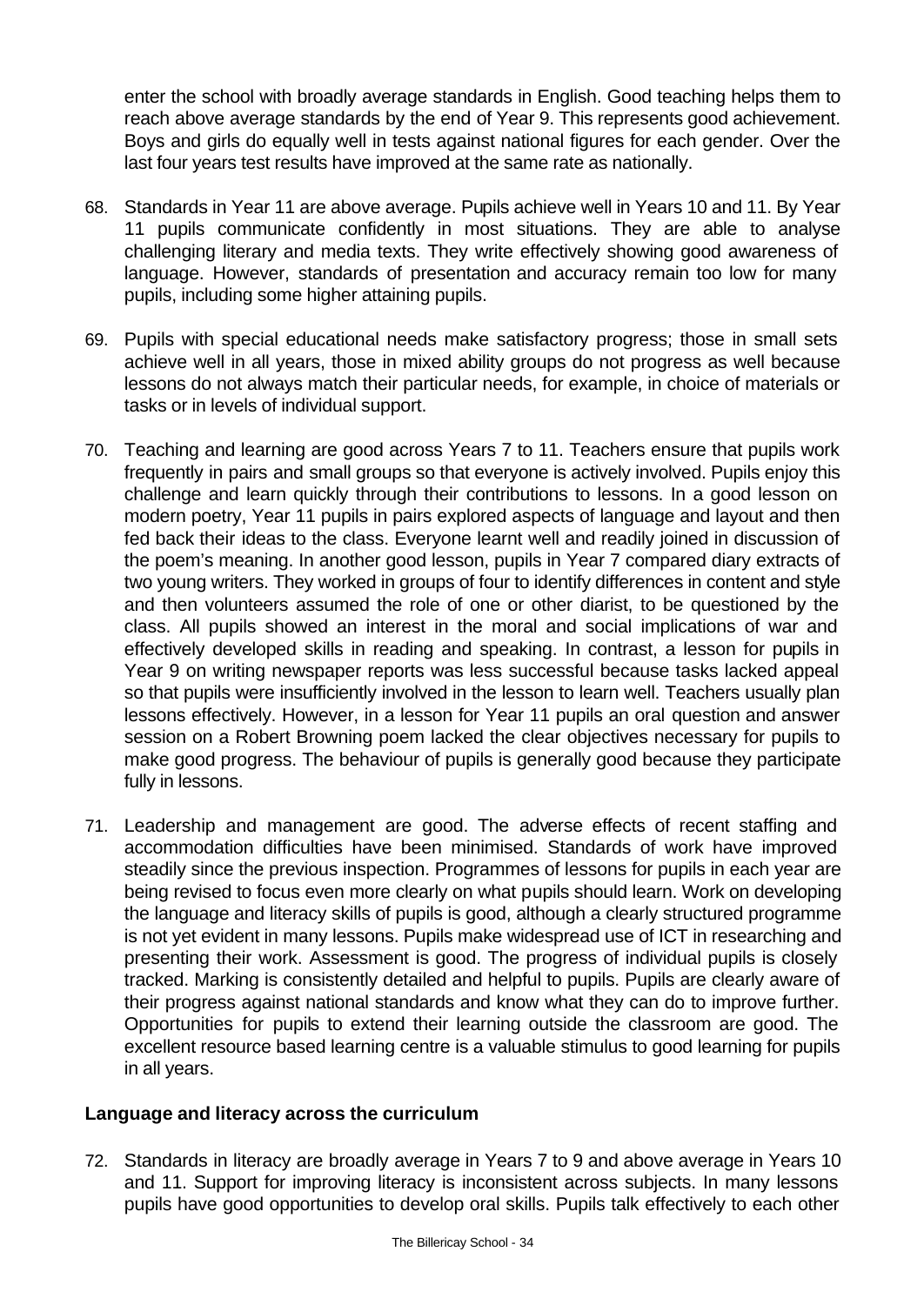when working in groups and often speak confidently to the whole class. Although in most subjects the range of reading is quite narrow, many pupils make good use of the resource based learning centre for research and to pursue their own reading interests. Writing for a variety of purposes is evident in English, history, geography and religious education. Writing is often well supported, but marking for accuracy in spelling, grammar and punctuation is not evident across all subjects. As a result, marking does not consistently help pupils to improve their skills in writing.

## **French and German**

Provision in French and German is **satisfactory**.

#### **Main strengths and weaknesses**

- Teachers have a very good command of the languages they teach and pupils' listening skills are well developed as a result.
- Pupils' attitudes are positive and behaviour is good.
- Extra-curricular opportunities are good.
- Opportunities for pupils to use the languages themselves and for real purposes are limited; speaking and responding skills are weak.
- The provision for teaching the second language is inadequate and pupils do not achieve as well as they should.
- The systems in place for the development of teaching and learning are not sufficiently structured to spread good practice.

- 73. Improvement since the last inspection is satisfactory. Improvement in the last year has been particularly significant; after a severe dip in GCSE results in 2003 due to staffing difficulties standards are now rising and those difficulties have been resolved.
- 74. GCSE results in 2003 were below average compared with those in all schools. The proportion of pupils attaining an A\*-C grade was low in French and German and very low for boys in French. The proportion of pupils attaining an A\*-G grade was broadly average. However, the proportion of pupils entered for examination was higher in French and much higher in German than is nationally the case.
- 75. In 2003 there were too many pupils who got very low grades most likely because of staffing difficulties experienced by the department. Boys' results in French were low compared with girls' results probably because of the weaker attitudes towards the subject the school says they had. Results in 2004 are better than in 2003. The trend in results is up because staffing difficulties have been resolved and boys' attitudes towards their learning have improved.
- 76. Standards in Years 7 to 9 are average and pupils achieve satisfactorily. By Year 9, pupils can describe events simply in the past, present and future and express simple opinions in both languages. However, most cannot do this easily without reference to notes and models. Lower attaining pupils and pupils with special educational needs follow models closely, adapting set phrases to change meaning, and matching sentences to meaning.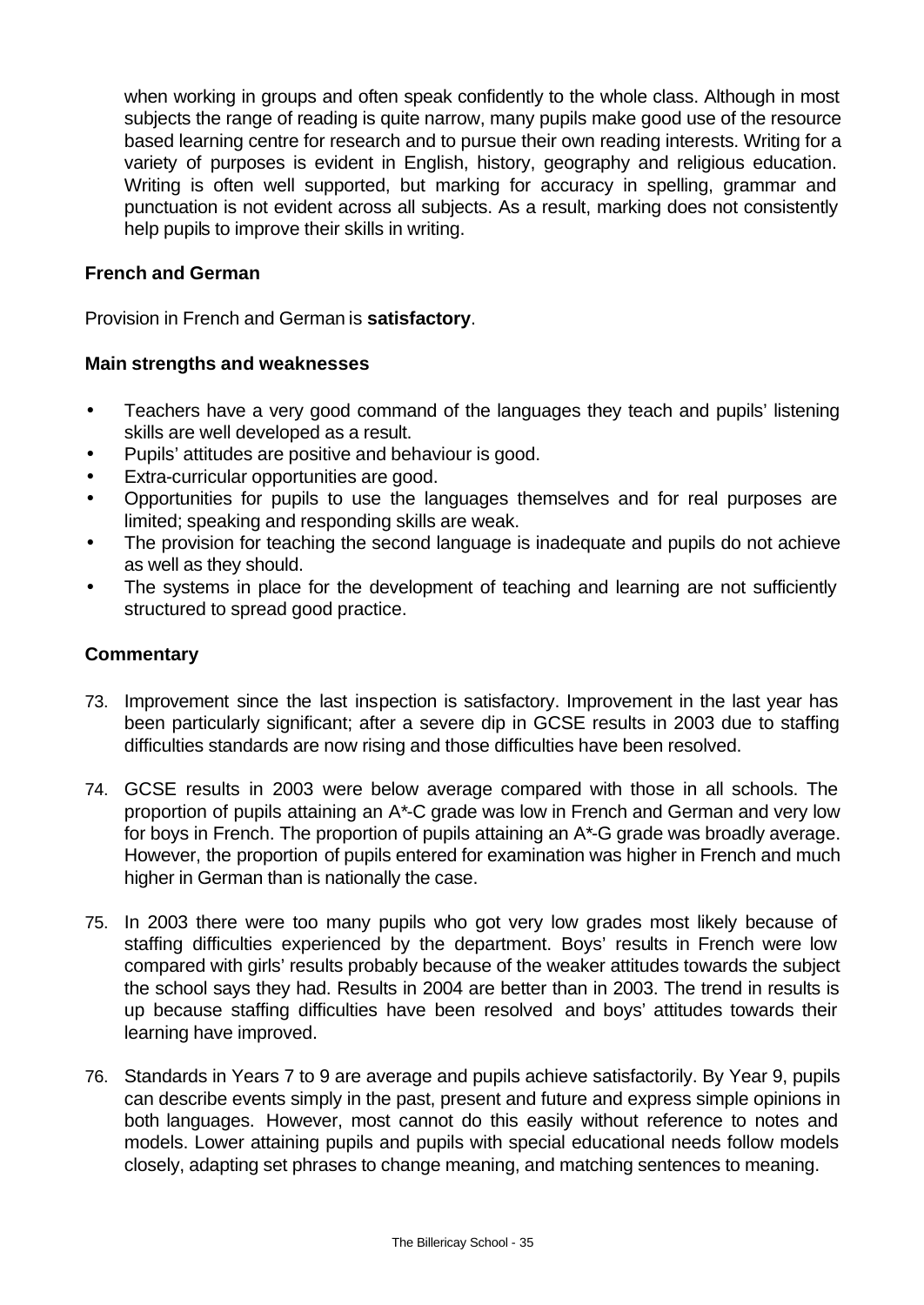- 77. Standards in Years 10 and 11 are below average overall. There is underachievement due to the adverse effect on pupils' learning of previous staffing difficulties. However, these difficulties have now been resolved and, although overall standards are below what might be expected, pupils are now making satisfactory progress in lessons. By Year 11, pupils write at some length using a range of structures and vocabulary, for example, to describe their part-time jobs or their leisure activities. However, the range of language used is limited and they do not always use it creatively to link their ideas. Listening and reading skills are well developed, but speaking and responding spontaneously are less secure. Pupils are heavily dependent upon written notes and prompts, and this inhibits their ability to respond independently and spontaneously in French and German.
- 78. Pupils in Years 8 and 9 do not make adequate progress in their second language because they have only one hour per week in the second language. Too much time each lesson has to be spent reminding them of previous learning so that their progress over time is very slow, standards are low and they do not achieve as well as they should. The school recognises this and the provision is being adapted accordingly.
- 79. Teaching and learning are satisfactory overall in all years. Teachers have a very good command of the languages they teach and the language is used effectively to conduct activities; pupils, therefore, benefit from very good role models, and listening skills are well developed as a result. They have good relationships with their teachers and pupils behave well, listen attentively and are concerned to do well. They respond particularly well and make the best progress when they are given the opportunity to work informally in pairs or to use the language either to gather information or participate in games. Pupils lose concentration when they are not directly involved in activities and are reluctant to participate in whole-class oral activities without the chance to practise beforehand.
- 80. In Year 9, a good lesson enabled pupils to exchange information in German about what they had for breakfast. Key language was presented clearly using visual prompts, and effective questioning enabled them to respond successfully and was followed by opportunities to practise informally. By the end of the lesson they were confident enough to conduct a survey around the class in German. Where teaching is less effective, teacher-led activities dominate, decreasing pupils' opportunities to use the language themselves and, as a result, they are reluctant to participate. Similarly the lesson emphasis is on reading and writing to the detriment of speaking and listening. Lower attaining pupils and pupils with special educational needs find particular difficulty in completing tasks and all pupils rely too heavily on notes so that fluency and pronunciation are adversely affected.
- 81. In a Year 11 German lesson pupils made very good progress in learning how to describe the weather and grew in confidence in their own ability as proficient linguists. Despite their initial opinions to the contrary they succeeded because the lesson was very well planned with a series of short, achievable steps that enabled them to build confidently on what had gone before.
- 82. Assessment is satisfactory. Marking is regular and constructive. However, individual education plans for pupils with special educational needs are not always taken sufficiently into account in lesson planning and this sometimes results in these pupils finding tasks too difficult. Similarly, where classes contain a wide range of ability, assessment information is not always used effectively to enable all pupils to succeed at an appropriate level.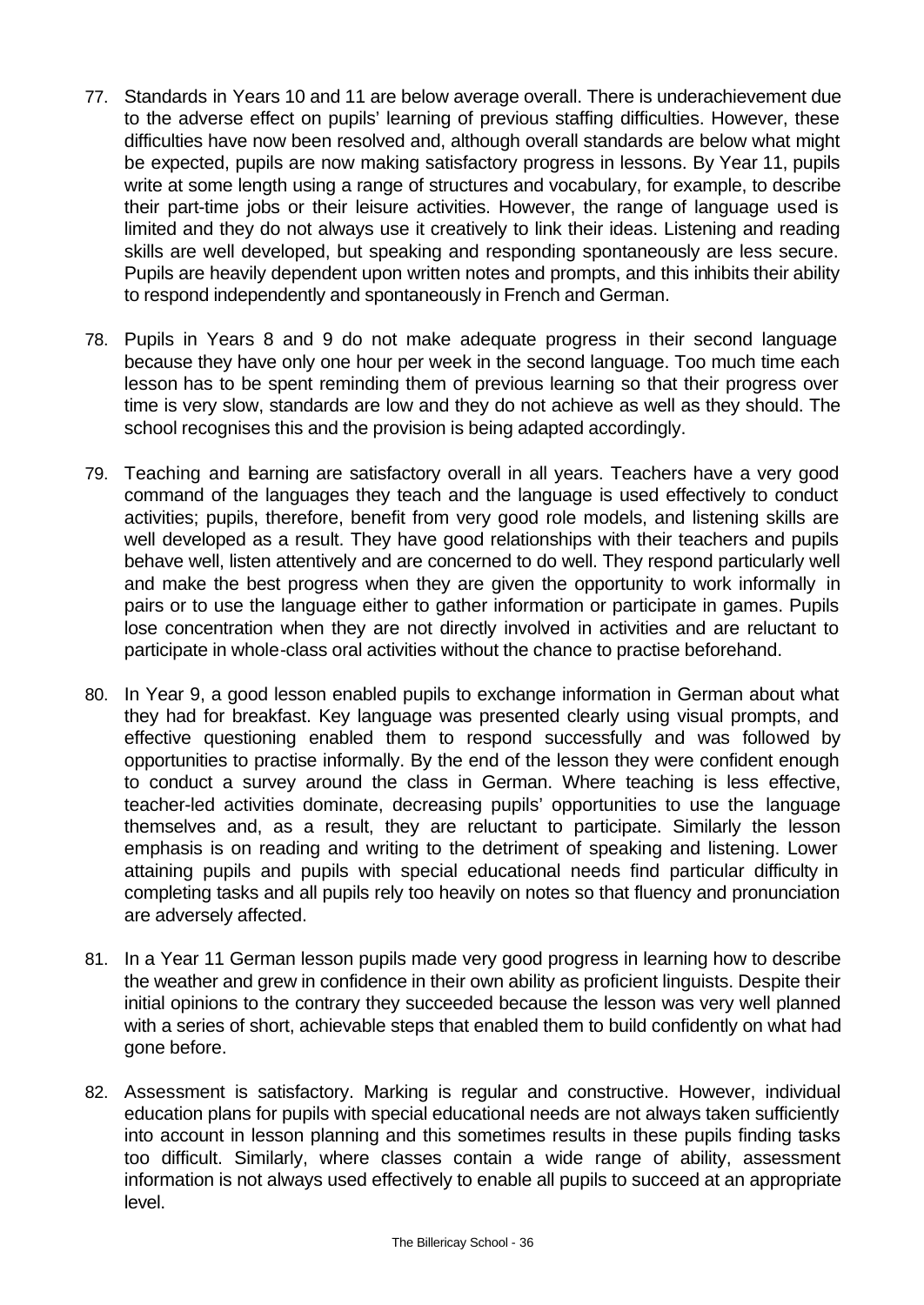83. Leadership and management are both satisfactory. The department has had considerable difficulties with staffing over the past two years, but these have now been resolved and standards are rising again. However, there are some inconsistencies in the quality of teaching and learning and, although systems are in place to monitor and develop teaching and learning, they are not rigorous or structured enough to effectively spread the good and very good practice that exists in the department. Assessment and marking procedures are now in place and used to track pupils' progress. Appropriate action has been taken to raise standards and establish common assessment and marking procedures through the introduction of more suitable course materials. The department makes a valuable contribution to pupils' social, cultural and personal development through its well-established exchanges with France and Germany and the opportunities it gives pupils to take part in national language competitions.

# **MATHEMATICS**

Provision in mathematics is **good**.

## **Main strengths and weaknesses**

- Pupils achieve well in Years 10 and 11 due to good teaching, learning and assessment.
- There is an experienced and well-qualified team of teachers whose particular strengths include planning, the teaching of the most able and those with special educational needs, and the use of reviews at the end of lessons.
- There are exciting developments arising from specialist status including the use of ICT, the development of new courses and support for activities beyond the school day.
- The department is well led and managed; the team is supportive and share high aspirations and a determination to raise standards further, although they need to make better use of data about pupils' performance to help them do this.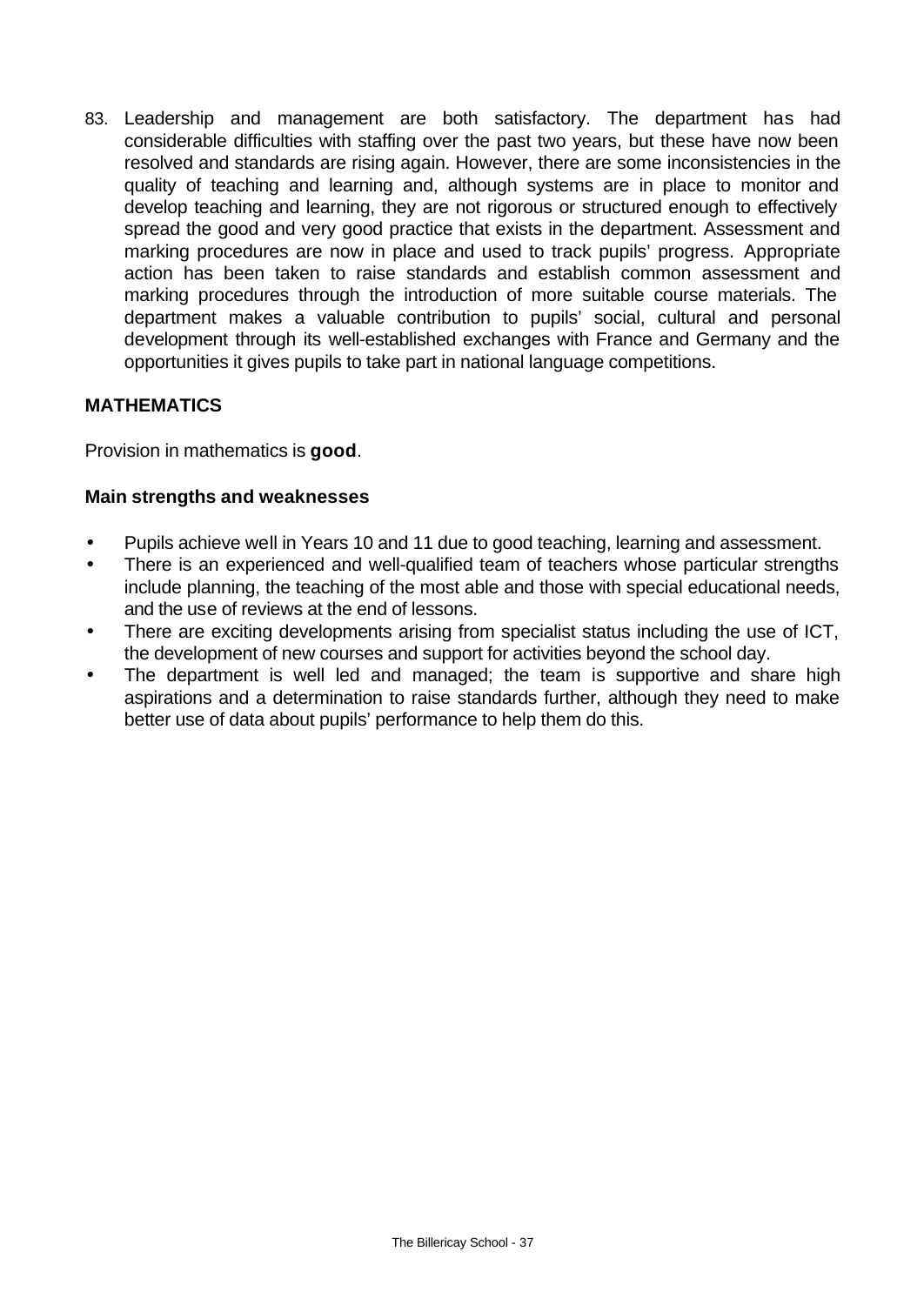- 84. Improvement is satisfactory overall, but recent improvement is good. In recent years the department has faced considerable staffing difficulties and standards had fallen. There are now clear signs of improvement and a strong well-led team of qualified teachers is in post. Schemes of work have been rewritten, a whole-school numeracy policy is now in place, the department is working towards greater consistency and there is sharing of good practice. There are opportunities for pupils to discuss their work, and teaching and learning strategies are varied.
- 85. National test results at the end of Year 9 in 2004 are higher than those in 2003, which were above average. Test results in 2003 were poorer than those in similar schools and the school says this is because of difficulties in securing suitably qualified teachers. The trend over the last three years is one of gradual improvement in line with the national trend.
- 86. GCSE results in 2003 were below average compared with those in all schools. The proportion of pupils attaining an A\*-C grade was low whilst the proportion of pupils attaining an A\*-G grade was above average. When compared with similar schools, GCSE results were poorer than might be expected. The proportion of pupils attaining A\*- C grades was low whilst the proportion gaining A\*-G grades was above average. Girls' results were particularly poor compared with boys' results, which are at least partially explained by the lower proportion of girls in the year. There were fewer able girls than is typical. Results in 2004 appear far better than in 2003, but have yet to be nationally validated. The trend in results over the last three years is up and staffing difficulties have been largely resolved.
- 87. Standards in Years 7 to 9 are average; pupils achieve satisfactorily. By Year 9, all pupils can simplify simple algebraic equations, manipulate decimal and vulgar fractions, and the most able understand concepts such as moving averages and can sketch graphs of quadratic functions. Standards on entry were average and this standard is maintained. Standards in Years 10 and 11 are above average; pupils achieve well. By Year 11, most pupils can solve simple equations, use appropriate units for measurements, represent data in graphical form and make calculations of speed. The most able pupils are capable of advanced mathematical concepts such as rational and irrational numbers and are capable of factorising quadratic equations by a number of different methods.
- 88. Pupils with special educational needs make good progress because of good enthusiastic teaching. The most able pupils make good progress because they are continually challenged to extend their skills by good, well-qualified teachers. There were no differences observed between the performance of boys or girls during the inspection.
- 89. Teaching and learning are good overall; satisfactory in Years 7 to 9, good in Years 10 and 11. In Years 7 to 9 teachers generally plan lessons well and follow suggested national strategies. In the best lessons teachers adjust their planning to respond to the needs of pupils. By contrast, in weaker lessons, pupils sometimes spend too long continuing practising a skill they have already. In a good lower attaining Year 9 lesson, pupils started by mentally calculating scores based upon the game of snooker. The teacher encouraged good oral responses as they developed different strategies to improve their speed. In a weaker Year 7 lesson, pupils spent considerable time adding and subtracting positive and negative numbers making very few errors and being given no real challenge.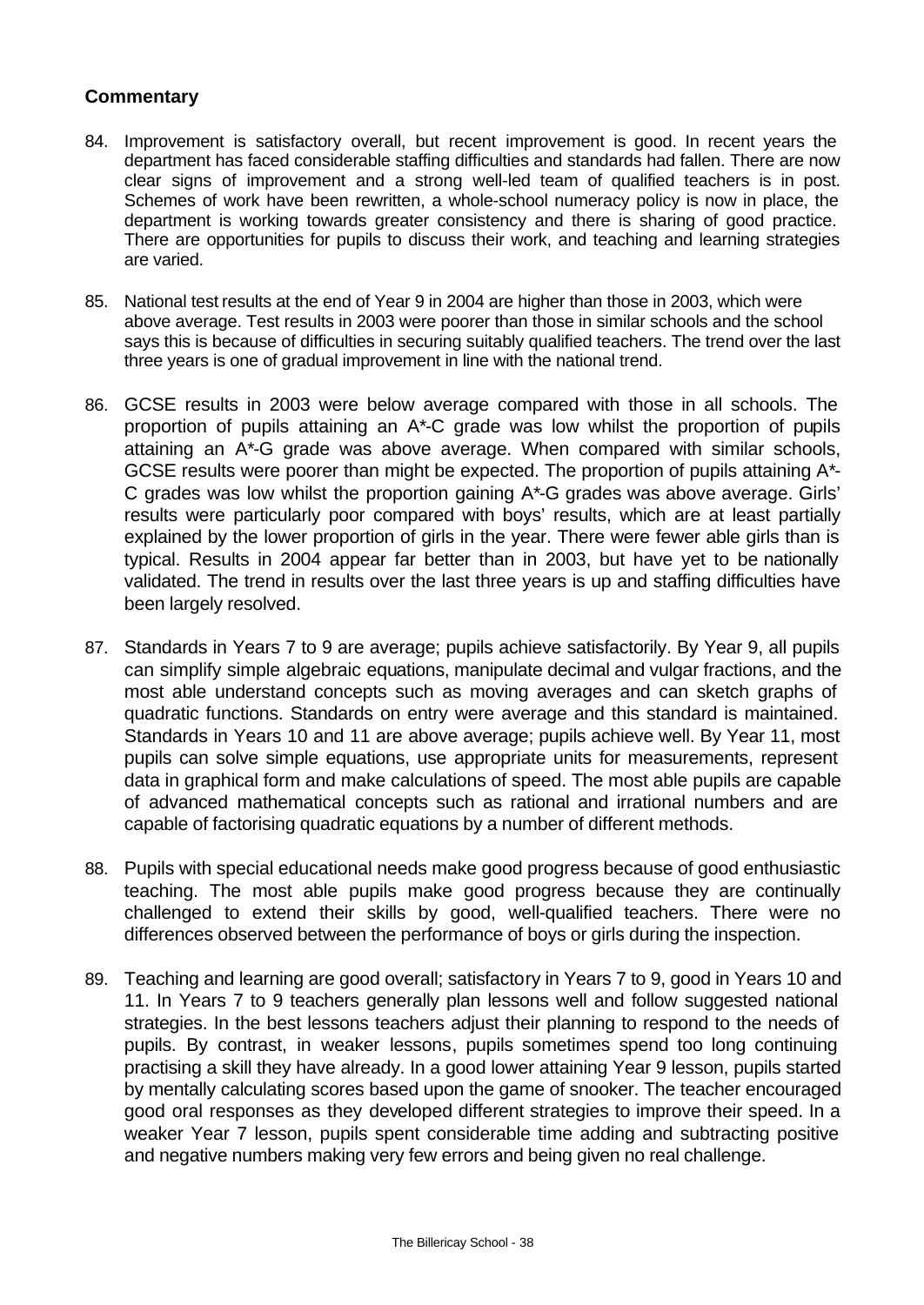- 90. In Years 10 and 11 the pace of work is nearly always demanding, In one Year 10 class high attaining pupils quickly established an understanding of how to simplify complex indices and in Year 11, pupils manipulated surds, and entered a debate upon the use of rational numbers. In a lower attaining Year 10 class pupils were challenged to identify examples for the practical use of measurement before then developing a series of practical tasks to re-enforce their skills. In each case good teaching maintained an effective pace that made sure that all pupils achieved well.
- 91. Leadership and management are good. Departmental procedures and supporting materials are well developed and peer observations to share good practice are in place. Plans to incorporate the use of ICT within the classroom using interactive whiteboards have been hindered by technical difficulties, nevertheless, progress is being made and the use of the small dedicated ICT room is proving effective. Standards are improving and there is a clear team commitment to raise these further. Good departmental planning is based upon monitoring and evaluation. Books are well marked with appropriate comments to aid pupils and homework completion is tracked. New courses are being developed to support the school's new specialist status.

## **Mathematics across the curriculum**

92. The National Numeracy Strategy is used very well in mathematics lessons, and other departments have planned for the development of numeracy in their work. In design and technology pupils were seen using mathematical skills to weigh, measure and draw. A good range of numerical skills was also seen in effective use in ICT, for example, calculating and graphing with spreadsheets.

# **SCIENCE**

Provision in science is **good**.

## **Main strengths and weaknesses**

- Teaching and learning are good in all years.
- Pupils achieve well.
- The leadership and management of the department are very good.
- Relationships are very good and teachers maintain a consistently high standard of discipline in lessons, which enables all pupils to learn effectively.
- The progress of the lowest attaining pupils in Years 7 and 8 is restricted because they receive only two-thirds of the normal quota of science lessons.
- Marking is inconsistent and there are insufficient comments to help pupils improve their future work.

- 93. Improvement since the last, very good, inspection report has been satisfactory overall, but impeded by staffing difficulties. Above average standards have been maintained. There are now much better facilities for using ICT to enhance learning.
- 94. National test results at the end of Year 9 in 2004 appear slightly below those in 2003, which were slightly above the national average. Test results in 2003 were below those found in similar schools. Results in 2004 are weaker and this is likely due to staff recruitment and retention difficulties during this cohort's progression through Years 7 to 9. The trend over the last three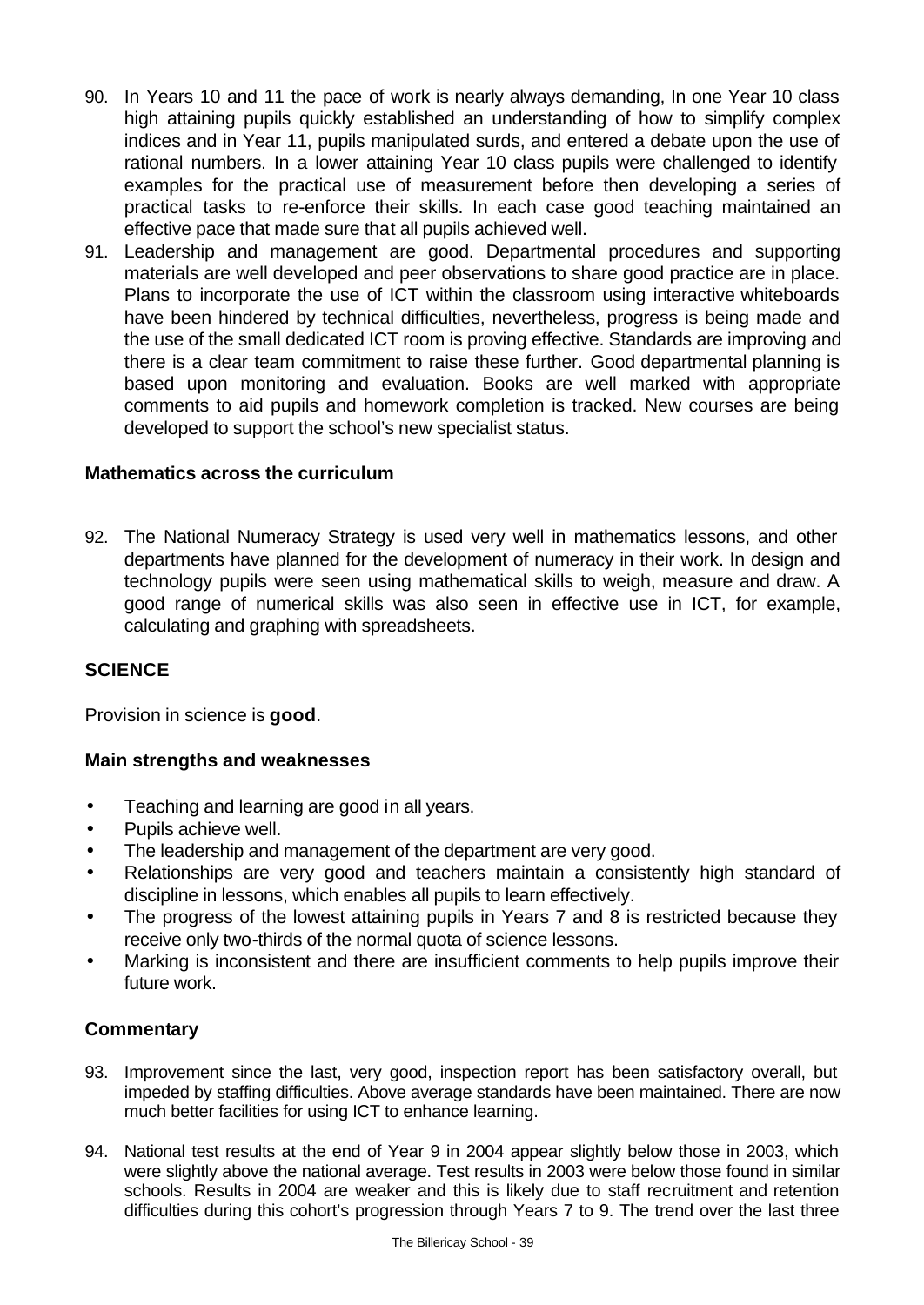years is one of gradual improvement, but in 2004 there was a decrease in the number of pupils reaching higher levels in the tests. The standard of work seen in lessons and in pupils' exercise books is above average and pupils are now achieving well.

- 95. GCSE results in 2003 were in line with the national average. The proportion of pupils attaining an A\*-C grade was very close to the national average, but the proportion of pupils obtaining at least a grade G was higher than it was in most other schools. In 2004, there was a significant improvement in the GCSE results with two-thirds of pupils achieving at least a grade C. This is well above the national average in 2003 and likely so in 2004, although national results have yet to be validated. Standards of work in Years 10 and 11 are above average. Pupils achieve well and by Year 11 pupils can, for example, explain the differences between genes, chromosomes and DNA, although some have difficulty in distinguishing between electric current and voltage.
- 96. Pupils with special educational needs are well catered for in Years 10 and 11 with many out-performing their GCSE grade predictions. In Years 7 and 8, however, pupils in the bottom set only have two-thirds of the national average quota of science lessons, making it very difficult for teachers to adequately cover all the work they are required to do. The science education of these pupils is, consequently, diminished.
- 97. Teaching is consistently good; no unsatisfactory teaching was observed and there were some very good lessons in both key stages. Teachers are caring and insist on a high standard of pupil behaviour in lessons. Their subject knowledge is good and they prepare pupils very thoroughly for external examinations. The department is implementing ideas from the National Key Stage 3 Strategy such as the three-part lesson. A good variety of starter activities are used, such as a true/false quiz, to quickly engage the interest of pupils, but learning objectives are not always explained at the start of the lesson. A very good Year 11 lesson, on how plants take up water and transpire, started briskly with a quick review of previous work and an explanation of the lesson's learning aims. It contained whole-class discussions, teacher demonstrations, some practical work and a short video clip. With such a range of activities the interest of pupils was sustained throughout the lesson and together with clear explanations from the teacher very effective learning took place. Lessons deemed only to be satisfactory lacked variety, resulting in pupils losing interest and becoming bored. In some lessons, where there was a considerable spread of ability, insufficient attention had been paid to ensure that all pupils were offered tasks that matched their individual capabilities.
- 98. A good assessment system is in place in Years 10 and 11 to monitor the progress of pupils using the tests provided by the examination board - but a more rigorous system is needed in Years 7 to 9. Well-focused support is offered to those pupils identified as underachieving and the revision programmes provided by staff over the period before Year 9 national tests and GCSE examinations are greatly appreciated by pupils.
- 99. Leadership and management are both very good even though provision is good overall; the department has been kept running smoothly through several years of staffing problems. The quality of teaching and learning is closely monitored, although marking remains inconsistent in Years 7 to 9. The head of department is scrupulously fair in the way he organises the curriculum and allocates teachers to classes. His hard work and commitment to the ongoing development of the department sets an exemplary standard. The team of staff are very supportive of each other. New improvements are always being considered. A more appropriate GCSE course has been very successfully introduced with a clear improvement in results, and the new Key Stage 3 course already appears to be improving standards.
- 100. The department makes a good contribution to the spiritual, moral, social and cultural development of pupils and incorporates issues related to citizenship in lessons whenever appropriate, for example, when debating the use of renewable and non-renewable energy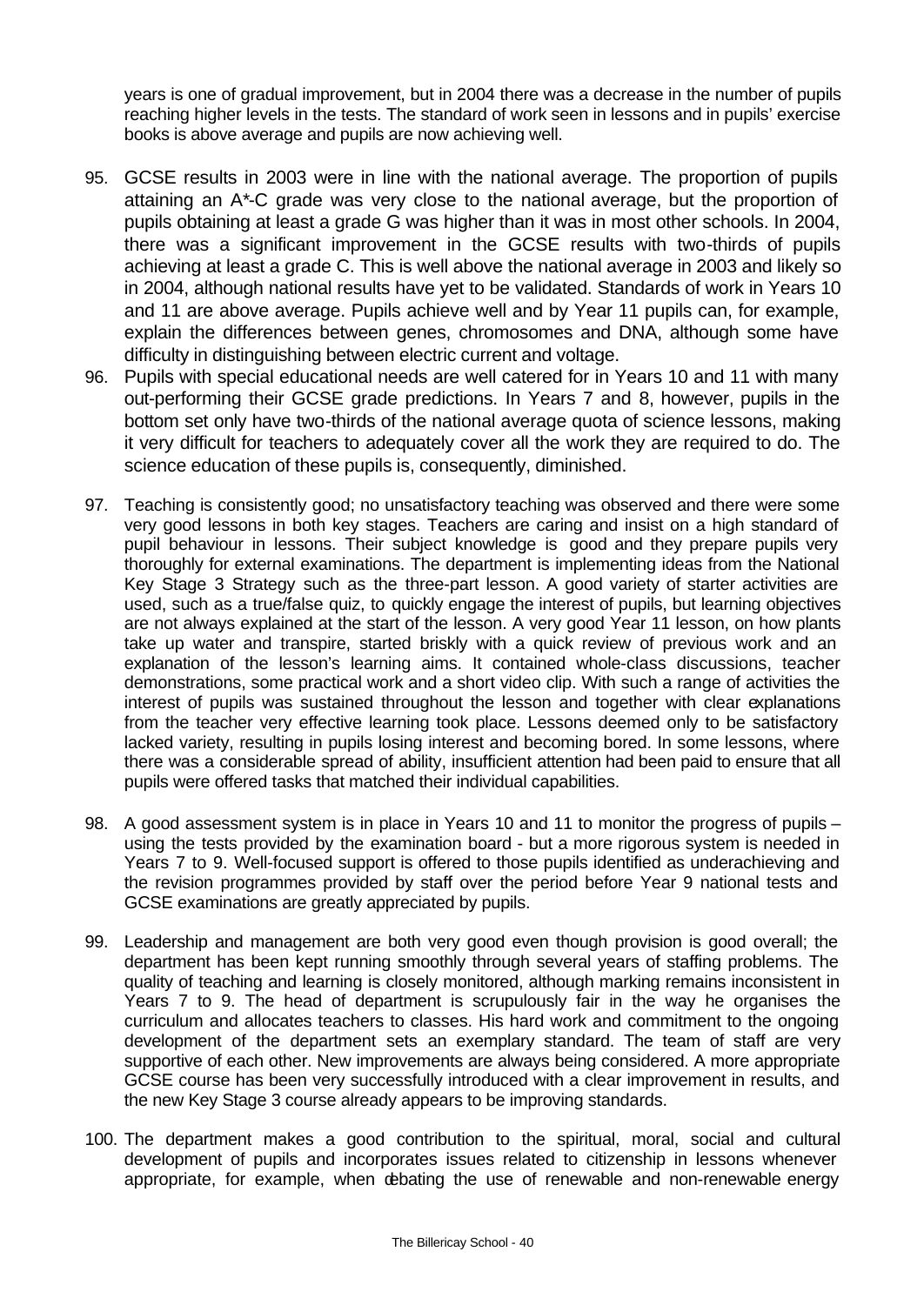resources. The smooth running of the department is greatly helped by the highly efficient team of experienced and well-qualified technicians ably led by the senior technician.

101. The number of laboratories is barely adequate for the number of science lessons being taught and some lessons take place in a classroom. Most have good facilities, but many are dull and gloomy and do not create the best learning environment.

# **INFORMATION AND COMMUNICATION TECHNOLOGY**

Provision in information and communication technology is **good**.

#### **Main strengths and weaknesses**

- Standards are above average in Years 7 to 9.
- Good leadership and management have sustained the department over a difficult period.
- Teachers use their specialist knowledge well to support learning.
- Assessment information available to guide and inform pupils on how to improve is underused.
- Pupils, particularly in Years 7 to 9 have positive attitudes that help them learn.
- There are very good resources and guidance for pupils on GCSE courses, but overuse at times discourages pupils from thinking for themselves.
- The very good practice seen in some lessons is not shared sufficiently within the department.

- 102. Improvement since the last inspection is satisfactory. There have been significant changes in the curriculum and a high turnover of staff that have been managed well. The school has achieved mathematics and computing college status.
- 103. There were no GCSE results in 2003 that enable comparisons to be made with national averages. In 2004 comparisons are not possible because no validated averages are available yet and because whilst some pupils followed a full double award course the great majority took a short course GCSE examination. The proportion of pupils who achieved a C grade or above was 52 per cent on the short course and 42 per cent on the double award full course. Achievement on the full course, particularly that of girls, was unsatisfactory. Limitations in the teaching time allocated to the course contributed to this underachievement.
- 104. Standards in Years 7 to 9 are above average. All pupils achieve well as a result of wellplanned and challenging lessons well matched to their abilities. Current Year 7 pupils have very positive attitudes and are achieving very well. By Year 9, pupils are working on projects that prepare them for their GCSE courses in Year 10 and they are very confident users of the school network and ICT resources. Their skills in the use of presentation software are particularly strong. They have more limited experiences of using ICT to measure and control events, but have a secure understanding of how this can be done.
- 105. Standards in Year 11 are average. In Year 10 they are above average as a result of the improved pace of learning those pupils received in Year 9. Improved allocation of teaching time means that pupils now build effectively upon their skills from earlier years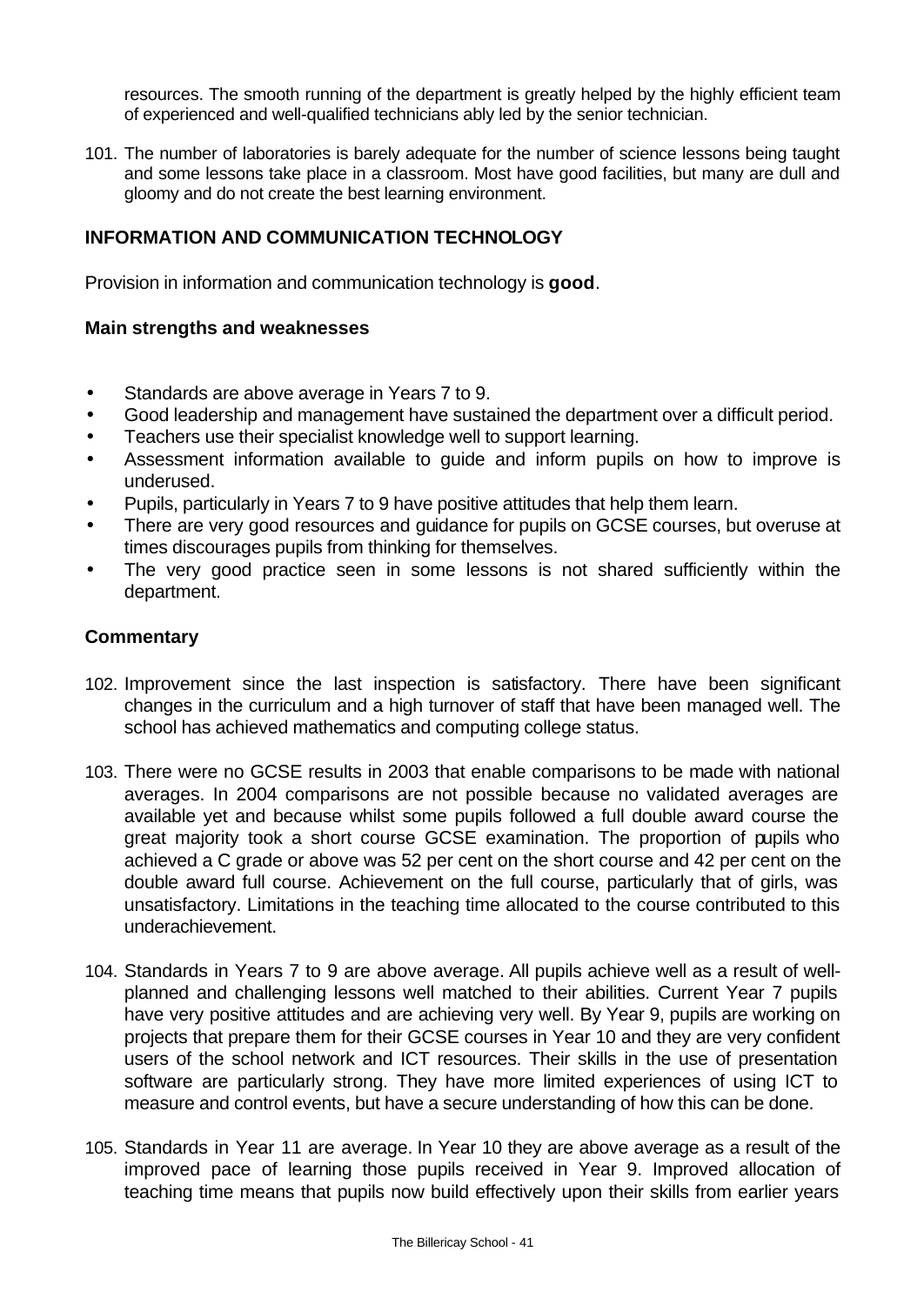and overall achievement is good. They have a very clear understanding of how to develop their coursework as a result of good quality support materials. Pupils with special educational needs in particular benefit from the very structured support materials provided by teachers.

- 106. Teaching and learning are good in all years. The team of teachers in place, although not all fully qualified, have good specialist knowledge that ensures that skills and knowledge are taught effectively. Planning of what is to be taught is thorough and in Years 7 to 9 in particular ensures that pupils develop a range of skills to high standards. Pupils are encouraged to evaluate and assess their work, but there is scope for teachers to explain the criteria and develop pupils' understanding of how to improve. Teachers support GCSE coursework and help pupils learn through providing an extensive range of study guides and materials. At times, however, teachers over direct pupils and leave insufficient opportunities for higher attainers to extend their thinking beyond the resources provided. In the very best lessons a wide range of methods, questioning and discussion is used very effectively to engage pupils and check understanding. This results in a very good pace of learning, particularly with younger pupils.
- 107. Leadership and management are both good. The head of department has been in post just over two years. Monitoring and evaluation of the performance of the department have improved. Data is increasingly used to highlight pupils' underachievement and to enable teachers to take action to address it. There have been significant revisions to schemes of work and curriculum time to address the quality of learning and raise standards. The difficulties of recruiting staff have been well managed and an extensive range of support materials is in place on the school network. The excellent support of the computer network manager has enabled the school to put the infrastructure in place to extend support for teaching and learning in line with its specialist school status.

## **ICT across the curriculum**

108. Pupils' capability in using ICT to support their learning is above average overall. Through Years 7 to 9 they are taught the essentials of using a range of software tools including the use of spreadsheets and databases. They are very confident users of the school network and can make very effective use of ICT to develop and present their work. Many subjects are now routinely planning for the use of ICT by pupils to present work and undertake independent research, building upon the very good levels of skill that pupils have. The use of interactive whiteboards to support the teaching of mathematics is developing. In geography and history, many pupils use ICT to present coursework and as part of their research. In business education, Year 11 pupils, some with special educational needs, confidently use their wordprocessing skills to write up an analysis and report on customer care, following a visit to the local zoo. In some subjects, for example, art and design, regular access to equipment is problematic as demand for computers steadily increases. Pupils enjoy good opportunities to make use of computers in the library resource area and also at lunch-times through computer clubs. For many pupils their skills are also developed through good access to computers at home. The school has put in place a wireless extension to the school network which, when fully operational shortly after the inspection, will further address the issues of access and also provide easy laptop access for teachers.

## **HUMANITIES**

# **Geography**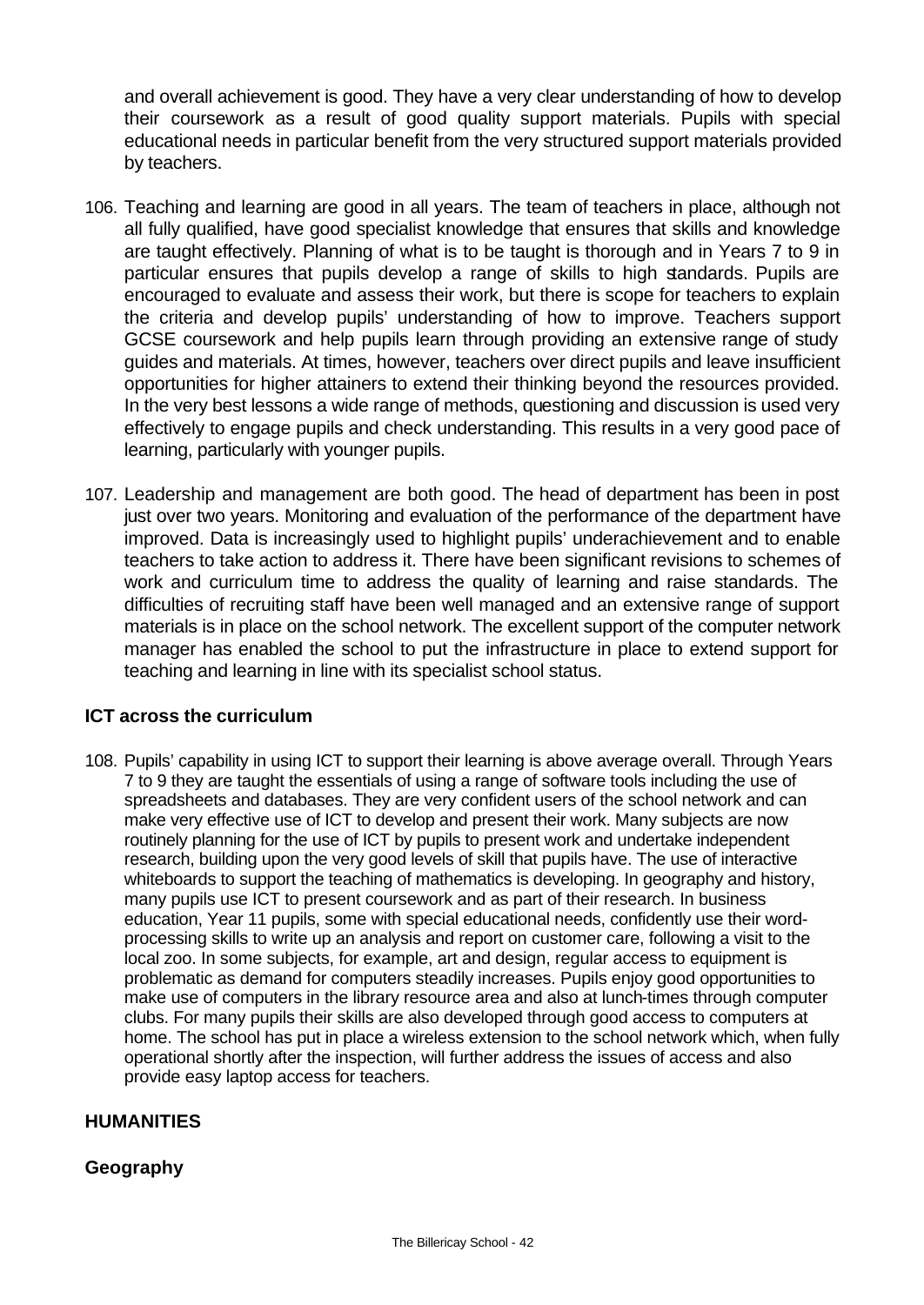Provision in geography is **good.**

## **Main strengths and weaknesses**

- Pupils achieve well in Years 10 and 11 leading to standards that are above average.
- Pupils' attitudes and behaviour are very good.
- Teaching and learning are good in Years 10 and 11.
- The department is well led and managed.
- Ensuring sound provision for pupils in split classes is using up too much management time.

- 109. Improvement since the last inspection is good. GCSE results have improved and the gap between boys' and girls' results has narrowed. ICT use is now well developed, as are schemes of work and the fieldwork programme. The staffing situation in Years 7 to 9 is still not ideal.
- 110. GCSE results in 2003 were well above the national average, mainly because of very good performance by a group of boys. The proportion of pupils attaining an A\*-C grade was well above average. The proportion of pupils attaining an A\*-G grade was above average. When compared with similar schools, GCSE results were better than might be expected, and results were above the average of other subjects in the school. Results were not as high in 2004, but a high standard was maintained.
- 111. Standards in Years 7 to 9 are average. On entry to the school pupils' geographical skills and knowledge are mixed, but generally average and by the end of Year 9 their achievement is satisfactory. By Year 9 the most capable pupils can carry out investigations comparing and contrasting features in different parts of the world. They can present information in a variety of formats and are particularly good at using ICT applications. Lower attaining pupils can collect information, but their analysis and presentation skills are limited and on occasion unfinished work shows limited interest in some issues. The higher attaining pupils write well because literacy is emphasised in most lessons. Numeracy skills are less well developed, with some untidy graph work appearing in many books.
- 112. Standards in Years 10 and 11 are above average and achievement is good. Recent work to raise boys' attainment has resulted in the gap closing between the learning of boys and girls so that there is now no significant difference. By Year 11, pupils can collect data in the field and make effective analyses of, for instance, land use and beach development. They use ICT well to support their homework and their very positive attitudes mean that lessons move forward at a fast and productive pace.
- 113. Pupils with special educational needs make satisfactory progress, but although teachers have individual education plans for the pupils in their groups, not enough thought is given to the use of appropriate learning styles for different pupils in this category and some lessons were seen to be pitched towards the middle of a group rather than providing work appropriate to the needs of all pupils. For example, a group of pupils who would clearly have benefited from the opportunity to draw a route to school on an actual map were asked to describe the route in abstract terms, a task which was beyond many of them and inevitably led to a sense of failure for some.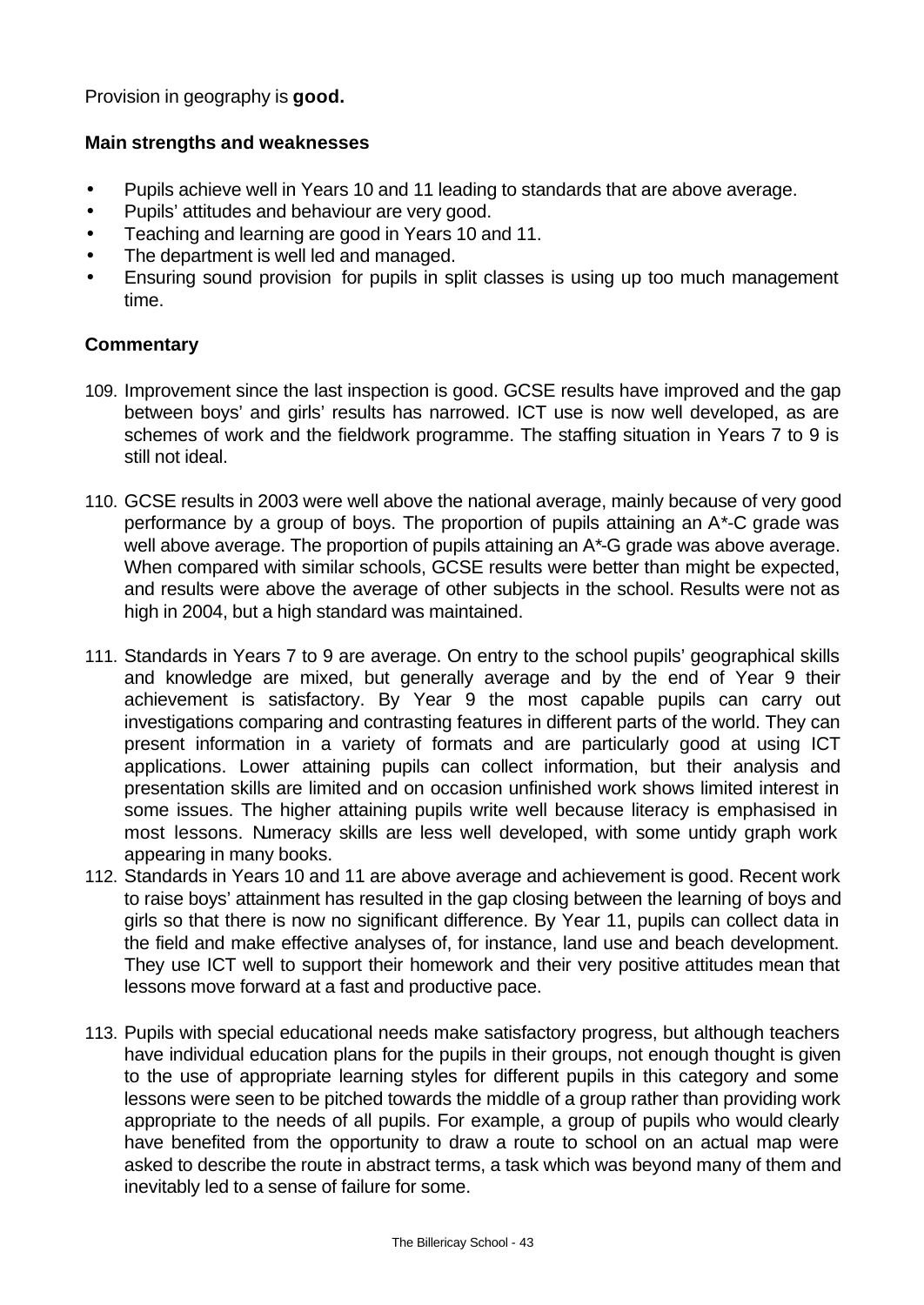- 114. Teaching and learning are satisfactory overall. They are good in Years 10 and 11, satisfactory in Years 7 to 9. There were no unsatisfactory lessons seen, and one was excellent, where a group of high attaining Year 9 pupils were given a challenging series of activities based on earthquakes, which led to them working together and taking responsibility for organising their own learning. However, the large number of staff teaching in Years 7 to 9, coupled with some classes being split between two teachers, means that pupils in these groups suffer some inconsistency of experience. The standard of teaching and learning was more consistent in Years 10 and 11, where teachers' very good subject expertise, varied and lively delivery, and very good planning of interesting lessons, together with very good pupil attitudes to the subject, ensured good achievement. In one very good Year 10 lesson about demographic change, where pupils were interpreting population pyramids, the teacher kept up constant pressure for the pupils to think for themselves as well as to be aware of the examination requirements of the topic, and, as a result, learning moved forward fast. Assessment is satisfactory; marking is regular and informative and teachers are good at assessing what pupils have learned in class. Also there is a comprehensive system of assessing learning at the end of each unit, although at present this does not always fully reflect National Curriculum criteria.
- 115. Leadership and management are good. The head of department has not been in post for long and she has already revised the schemes of work and documentation. She is fully aware of the future needs of the department and has made contact with feeder primary schools with a view to rationalising curriculum links. She leads her team well and has a system of delegating key tasks, such as the mentoring of non-specialist geographers teaching in the department. It is her good organisation that minimises the effect of the non-specialist teachers on the learning of the pupils concerned, but this takes extra time and energy. Citizenship has been made an integral and explicit part of the curriculum units and the subject makes a strong contribution to cultural development through its studies of different parts of the world, and to social development through the co-operative nature of much of pupils' work.

# **History**

Provision in history is **good.**

## **Main strengths and weaknesses**

- Standards in Years 10 and 11 are above average and pupils' achievement is good.
- Pupils' attitudes to the subject are positive and behaviour in lessons is good.
- In Years 7 to 9 there is much good practice in teaching, learning and assessment, but such practices are not fully adopted by all teachers so teaching and learning in these years is satisfactory overall.
- The history curriculum interests and motivates pupils.

- 116. Improvement since the last inspection is satisfactory.
- 117. GCSE results in 2003 were above average compared with those in all schools. The proportion of pupils attaining an A\*-C grade was above average. The proportion of pupils attaining an A\*-G grade was above average*.* Pupils' achievement in these examinations was good. Boys' results were better than those of girls. Results in 2004 represent a slight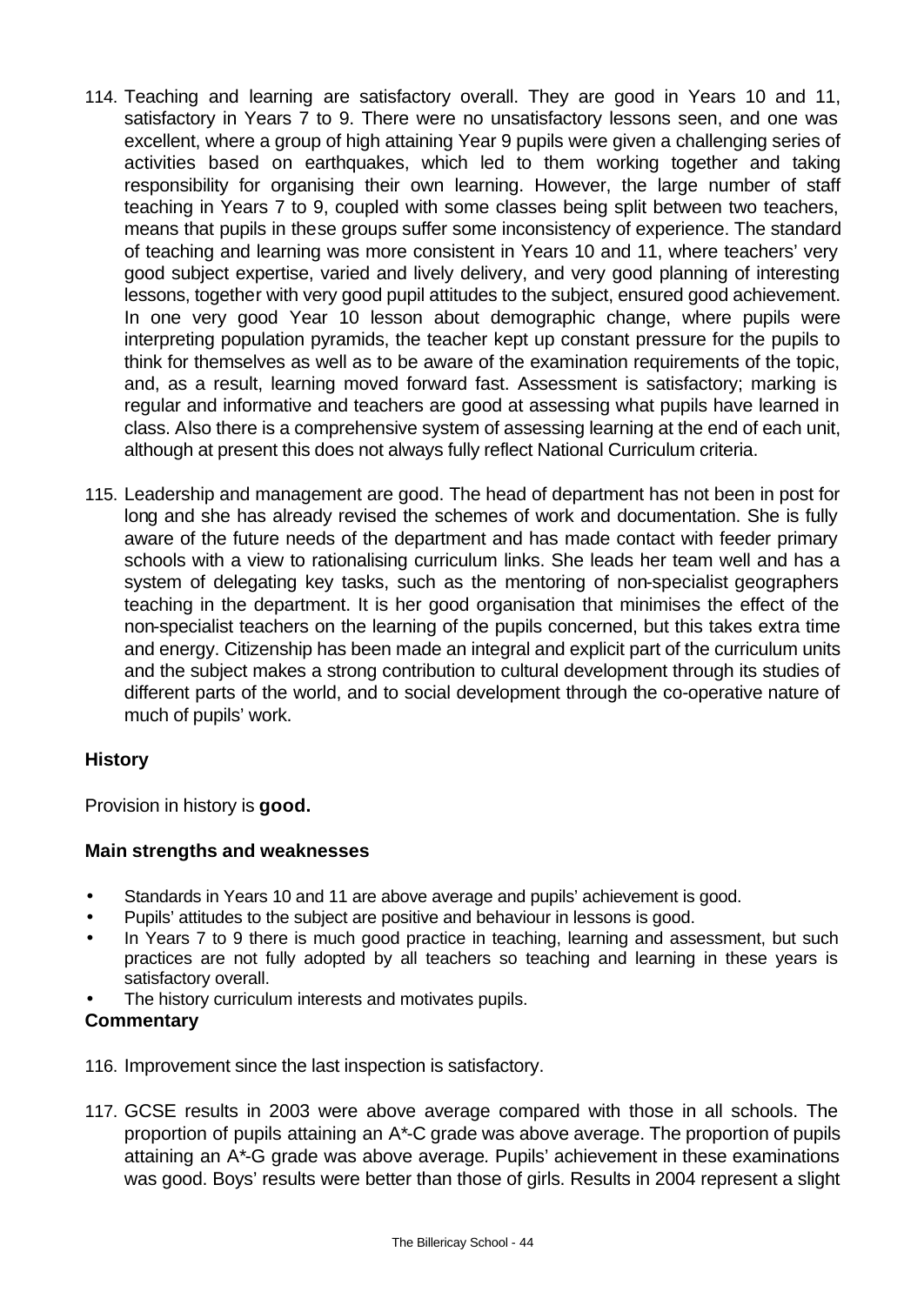decline on 2003; in these examinations, girls' results were better than boys'. In recent years, results have usually been above average.

- 118. Standards in Years 7 to 9 are average and pupils' achievement is satisfactory from average standards on entry to the school. By Year 9, pupils' knowledge, understanding and their skills of using and evaluating historical sources are as nationally expected. However, the standard of their longer pieces of written work is above average, which is largely a result of good teaching of these skills. There is no consistent difference in achievement by boys and girls. Standards in Years 10 and 11 are above average and pupils' achievement is good. By Year 11, most pupils have a sound knowledge and understanding of the topics they have studied; their skills of using and evaluating historical sources are average. Their longer pieces of structured writing are above average. Most pupils can use and compare historical sources effectively; their skills of evaluating sources for reliability and utility are not so well developed. Pupils with special educational needs and the most able pupils make similar progress to that of other pupils. Again, there are no consistent differences in the achievement of boys and girls**.**
- 119. Teachers have high expectations of behaviour and they manage their classes well. Behaviour in history lessons is consistently good. Pupils' attitudes to the subject are positive and history is a popular option at GCSE level.
- 120. Teaching and learning are good overall, although more consistent in Years 10 and 11 than in the lower years. In Years 10 and 11, teaching and learning are good. Lessons are consistently well planned, with clear objectives. Teachers have a good command of their material and they present it well to interest and motivate pupils. Pupils respond well to the variety of work they are offered. The skills needed for examination success are taught systematically. As a result of all this, achievement in lessons is good. A very good Year 10 lesson on America in the 1920s saw enthusiastic teaching, very good questioning to develop pupils' understanding, effective use of group work and carefully structured tasks. Sometimes there is a need for a greater range of work to meet different needs. In a satisfactory Year 11 lesson on Roosevelt and the New Deal, the teacher had clear aims and managed a potentially difficult group well, but the task needed to be set at different levels of difficulty to match the different abilities of pupils. Nearly all work at this level is marked and assessed thoroughly so that pupils have a clear understanding of their progress and what they need to do in order to improve.
- 121. Teaching and learning are satisfactory in Years 7 to 9. In these years, as at GCSE level, there are a number of consistent strengths. Some good practice is not consistent across different teachers. For example, lessons invariably have clear objectives, but these are not always explained to pupils. Key words are identified to help pupils develop their historical terminology, but they are not consistently emphasised enough or recorded by pupils. In a satisfactory lesson on the 'Titanic' disaster, Year 9 pupils extracted information about conditions on the ship from a number of sources and recorded it, making satisfactory progress in their source work skills. However, in a very good lesson using the same sources, pupils' achievement was greater; the teacher inspired greater interest and asked very good supplementary questions to develop pupils' thinking, they responded well to working in pairs and showed real enthusiasm for their work. Assessment is satisfactory; the great majority of work is marked regularly and thoroughly so that pupils understand how they can improve their work. However, assessment related to National Curriculum Levels in Years 7 to 9 is only currently being standardised and recent assessments have been too generous.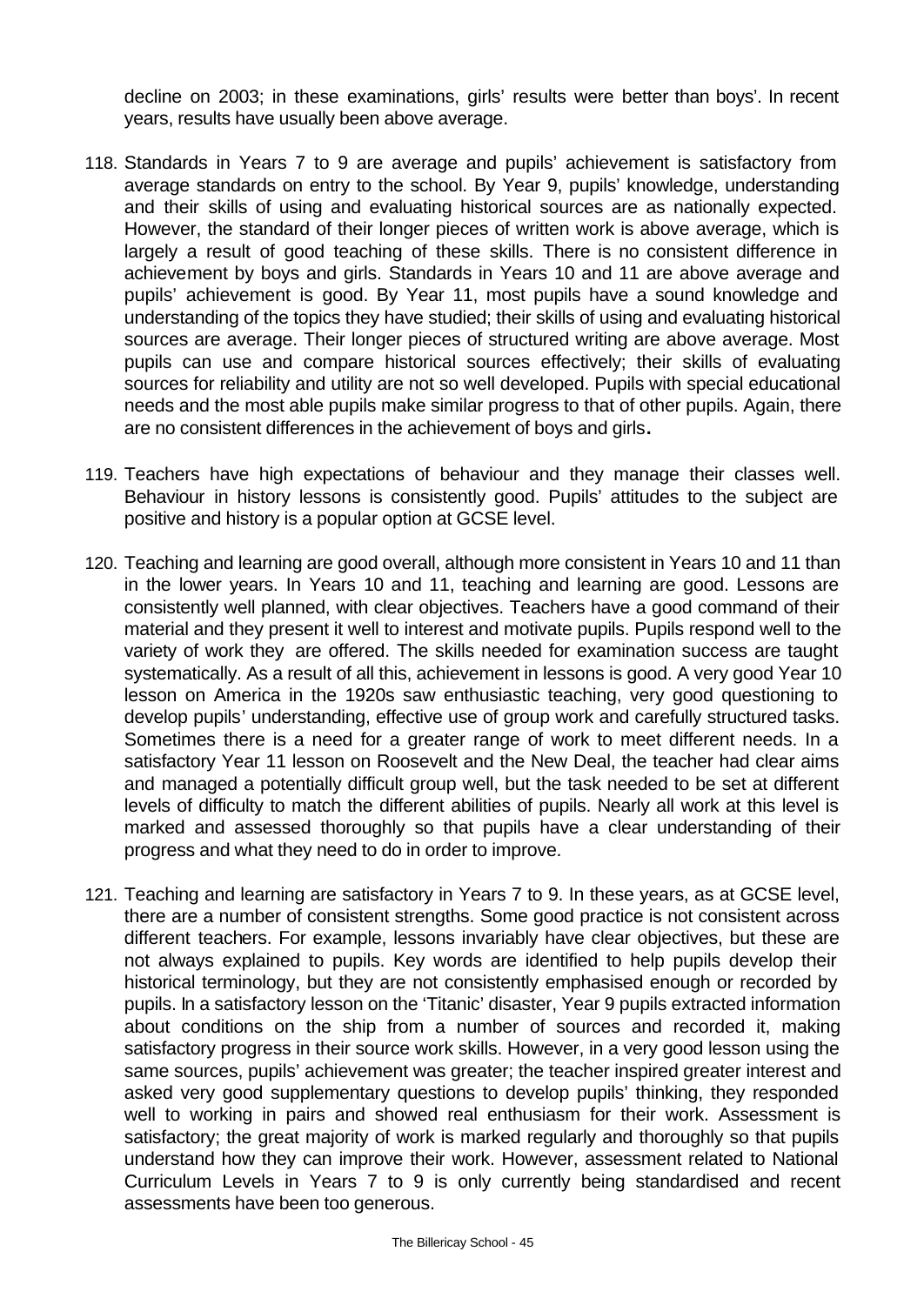122. Leadership of the department is good and management is satisfactory. In the short time he has been in post, the head of department has provided a good model of professional practice and a good lead in developing teaching and learning. Much of what he has started has yet to have its full effect. Further monitoring is needed to spread good practice and achieve full consistency across the department's large team of teachers. The history curriculum motivates pupils and helps promote pupils' achievement. There is, unusually, a choice of two very different GCSE courses that meet different needs and interests. Local history is well used to enrich the curriculum. The many opportunities for pupils to work collaboratively make a good contribution to their social development. Citizenship content has been identified in the scheme of work and separate learning objectives for citizenship are a current focus of development.

## **Religious education**

Provision in religious education is **good**.

## **Main strengths and weaknesses**

- Pupils' achievement is good and improving across the school.
- Teaching is good overall and pupils' attitudes to learning are good.
- Religious education contributes well to pupils' spiritual, moral, social and cultural development and citizenship.
- Marking and assessment are inconsistently applied.
- The school has insufficiently developed links with religious communities other than Christian groupings to create opportunities for pupils to deepen their understanding of world faiths and, consequently, raise standards further.

- 123. Improvement since the last inspection has been good; the school is now fully compliant with statutory requirements.
- 124. Standards in Year 9 meet the expectations of the locally agreed syllabus and a significant number of pupils exceed expectations. The gap between boys' and girls' achievement is getting narrower. Pupils with special educational needs achieve well. Standards in the GCSE religious studies course, which every pupil now takes, are rising and getting closer to standards in the rest of the school, above average.
- 125. In Years 7 to 9, pupils gain a good understanding of beliefs, practices and insights of religions, although the relatively weak quality of their written work holds them back. Year 9 pupils appreciate and explain what is unique about them as individuals and what is it that makes one human. In one lesson, some more able pupils mentioned personality, the spirit and soul, thereby, exploring spirituality. In a Year 11 lesson, pupils discussed with each other, qualities of an ideal partner, analysed different points of view and justified their own. They also discussed what is special about a Christian marriage compared with other types of partnerships.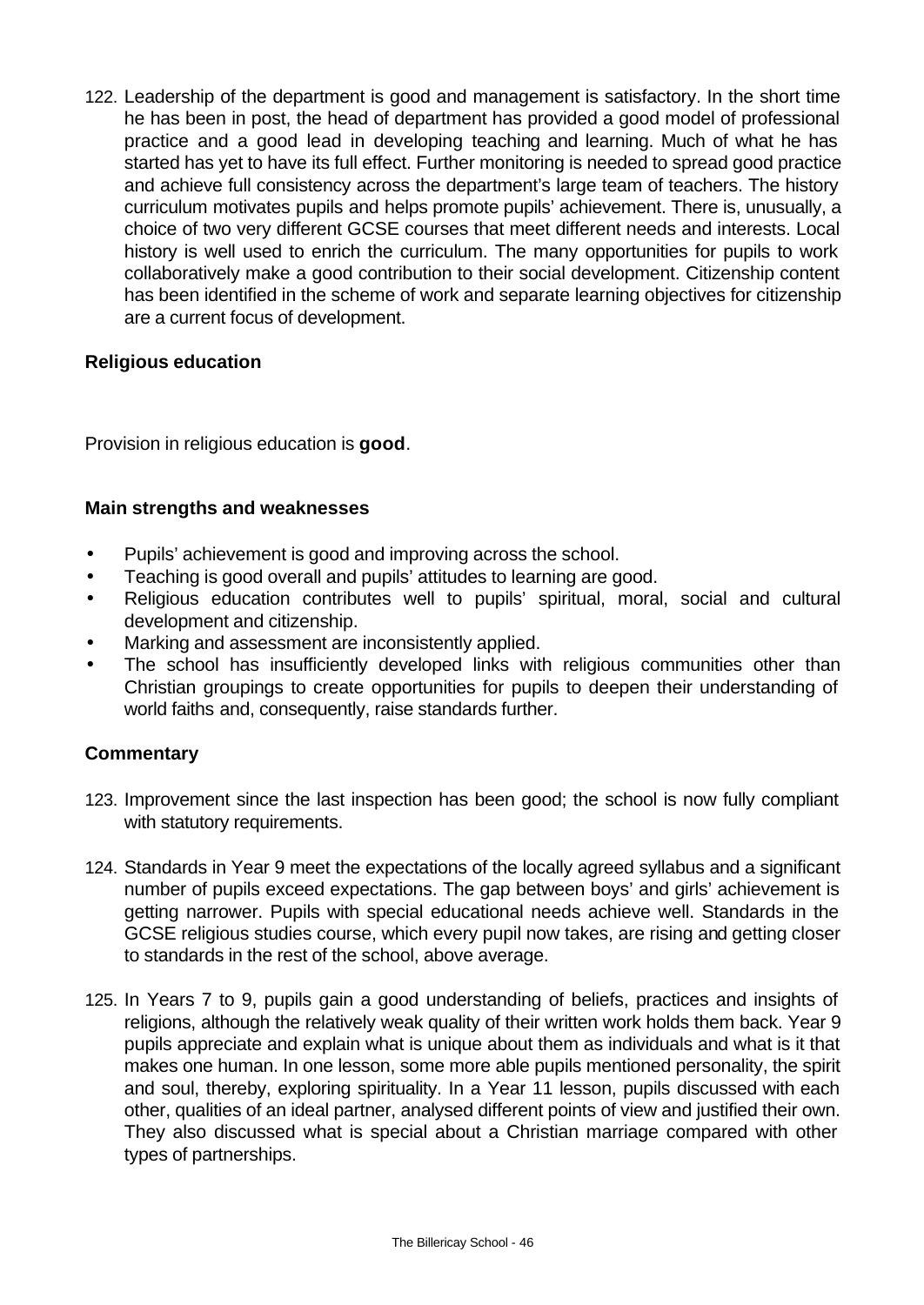- 126. The quality of teaching is good overall in all years. Some very good lessons were seen. High expectations of behaviour, coupled with the teachers' good relationships with pupils, are helping pupils to achieve well. Teachers plan their lessons well. Teachers help pupils to learn to respect the feelings and beliefs of each other and to have opportunities for personal development. Pupils' work shows that marking and assessments are not always consistent, particularly in relation to the factual understanding of world religions.
- 127. Leadership and management are good. The subject is taught mainly by specialists, and the scheme of work is closely linked with the requirements of the agreed syllabus adopted last year. There are detailed lesson plans based on the National Key Stage 3 Strategy, with resources such as books, worksheets and videos to match. Although religious education contributes to spiritual, moral, social and cultural development and citizenship, no explicit links are made. Limited use is made of ICT to help teaching and learning.
- 128. Pupils visit places of religious interest such as local churches and the school maintains a link with the Christian Union and, unusually, there are active groups and clubs in the school. Links with other faith communities are limited.

# **TECHNOLOGY**

# **Design and technology**

Provision in design and technology is **unsatisfactory.**

## **Main strengths and weaknesses**

- Teaching and learning are inconsistent and unsatisfactory overall.
- There is significant underachievement by boys.
- Leadership is unsatisfactory.
- Pupils achieve well in food and textiles in Years 10 and 11.
- Good procedures exist for assessing pupils' work.
- Overall examination results are well below average.
- Pupils can use a range of ICT skills effectively.

- 129. Improvement since the last inspection is unsatisfactory. Staffing changes and recruitment difficulties have had adverse effects on provision and continue to cause problems.
- 130. Teacher assessment at the end of Year 9 in 2004 shows pupils achieving well above average standards. The standard of work seen during the inspection was below average overall, but is variable between material areas; textiles and food work is of a better standard. Both the work seen and teacher assessments at the end of Year 9 show there is a much wider gap than seen nationally between the achievement of girls and boys.
- 131. Examination results are much lower than at the last inspection when they were above average. GCSE results in 2003 were well below average compared with those in all schools. The proportion of pupils achieving grades A\*-C was very low. The proportion of pupils gaining grades A\*-G was low. Compared with their performance in other subjects pupils achieved less well. Provisional results for 2004, when a smaller number of pupils took the subject, are lower than in 2003. There is a marked difference between the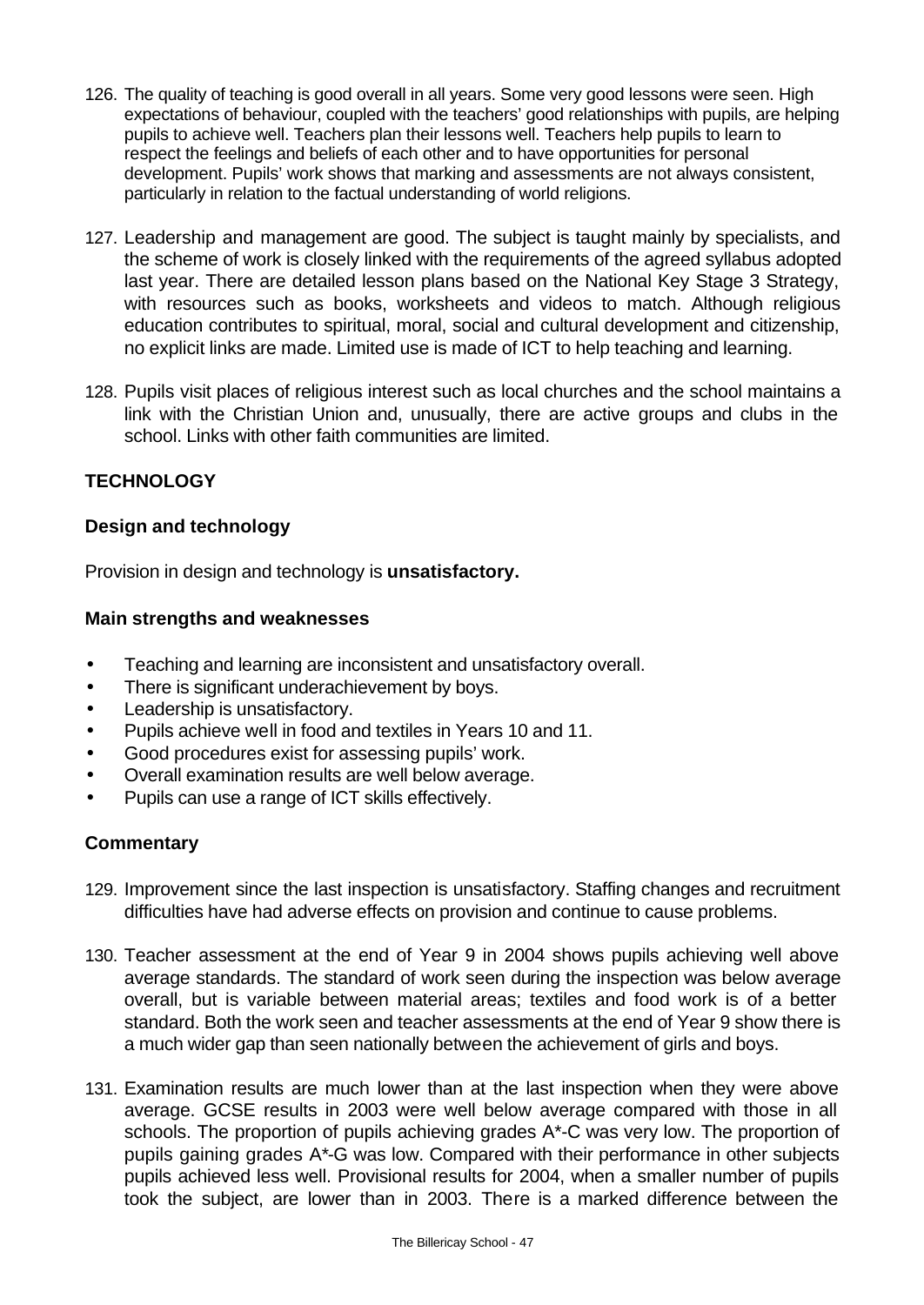performance of boys and girls. The performance of girls was above the 2003 subject average and that of boys well below.

- 132. Standards in Years 7 to 9 are below average and pupils achieve unsatisfactorily. Pupils are able to design and make products using a range of tools and materials. They work well in pairs and groups as seen in a Year 9 group investigating pneumatic systems when pupils worked co-operatively. Pupils are able to use a good range of ICT applications including computer aided design and manufacture and computer numerical control. Pupils' design work, however, shows great variation in quality and quantity. Much of the design work seen was of a low standard. Girls generally produce better work than boys. Variation exists between teaching groups. Standards were highest when pupils understood the purpose of the work and were challenged. Standards were low in a Year 7 group where the majority did not know the name of the material they were using and pupils had to be continually reminded of safe working practices. Pupils' literacy and numeracy skills are sufficient for the needs of the subject.
- 133. In Years 10 and 11 standards overall are below average. Boys underachieve and girls achieve satisfactorily. This is linked to better teaching in food and textiles, which are taken mainly by girls. Teaching is not as good in resistant materials, systems and control, and graphics where boys predominate. The poor motivation of many boys has an adverse effect on standards. The school acknowledges underachievement of boys and measures have been taken to remedy the situation. The downside of a local and nationally encouraged strategy to boost examination results by starting GCSE courses early is that pupils in this school are not receiving their full National Curriculum entitlement in Years 7 to 9 and do not have a common experience of the subject. A good feature of work is that pupils build on ICT skills learnt earlier. An able Year 11 pupil taking graphic products used software confidently to produce a three-dimensional model of his design. He was able to consider various options by manipulating images. Most pupils use ICT for research and to improve presentation. Pupils who have special educational needs receive adequate support and achieve similarly to other pupils.
- 134. Teaching and learning are unsatisfactory overall and across all years. Lessons seen were mostly satisfactory with small proportions that were better or unsatisfactory. Over time, however, as seen from pupils' work, pupils, particularly boys, show unsatisfactory achievement. In Years 7 to 9 the quality and quantity of pupils' design work seen in folders and books varies with the teacher they have. Not all teachers use the available good assessment procedures and information about each pupil's prior attainment effectively. The quality of marking varies and not all pupils know what they need to do to improve. Pupils tend to opt fairly traditionally within the material areas in Years 10 and 11. For example, in resistant materials, which comprises mostly boys, teaching fails to motivate pupils to design and make innovative products. The lessons are mundane and lack a variety of activities. In textiles, chosen by girls, the teacher presents the work in such a way as to encourage originality and creativity. Pupils are enthusiastic, work hard and achieve well. They design and make attractive products that show flair and quality workmanship, some of which is outstanding.
- 135. The overall leadership of the department is unsatisfactory. The newly appointed head of faculty has only been in post for a few months. He has not had time to fully monitor and evaluate the work of the department and take effective action. Management is satisfactory; the department runs smoothly on a day-to-day basis. Several workshops do not provide a good working environment. They are dimly lit, cold in winter, dusty and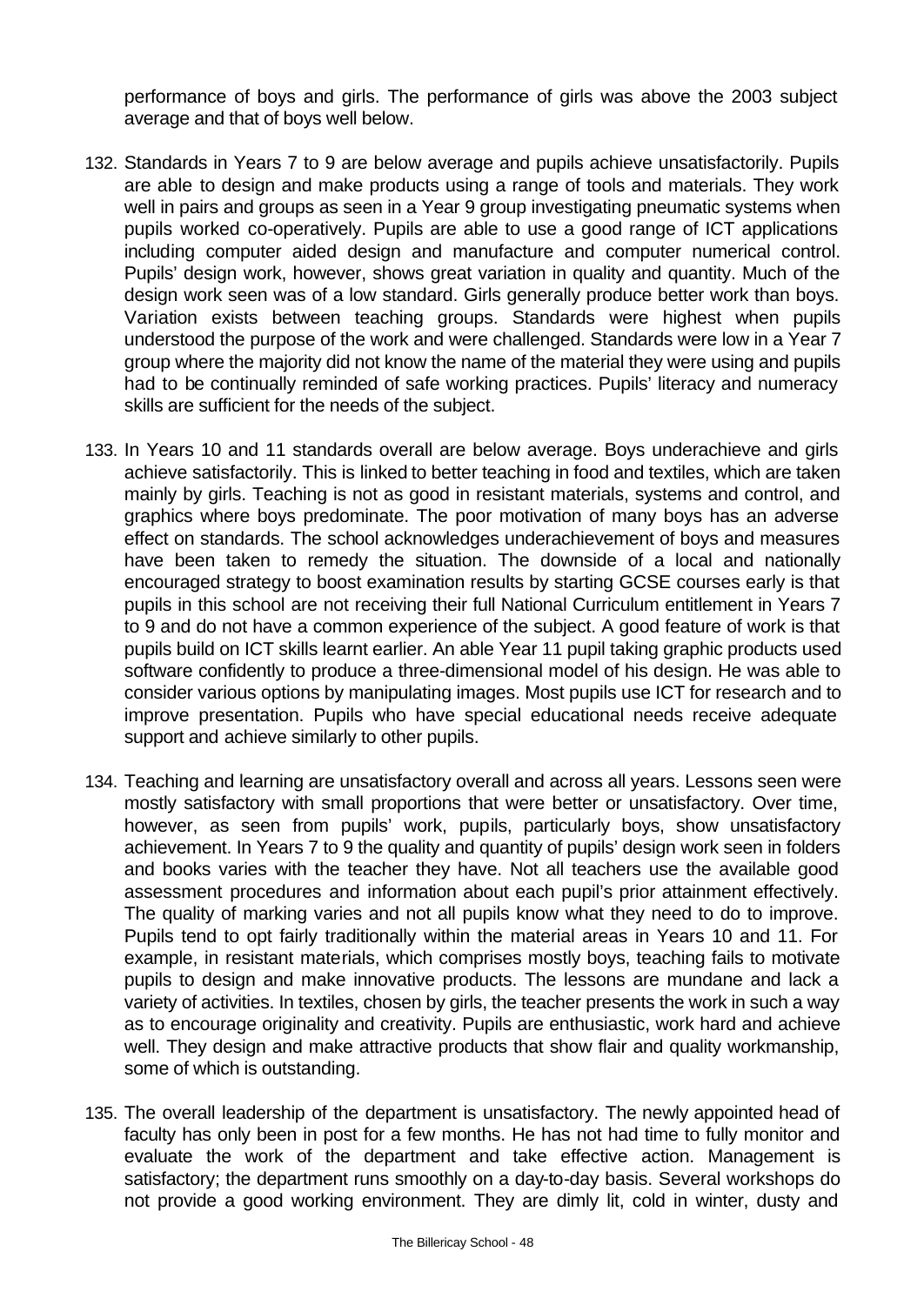cluttered, all of which militates against pupils choosing the subject in Years 10 and 11. Some health and safety concerns were identified to the school and to the department.

# **VISUAL AND PERFORMING ARTS**

- 136. Media studies at GCSE level was sampled. One lesson in Year 11 was seen, in which teaching and learning were good. Pupils in the large class were enthusiastic, teaching was stimulating and achievement was patently good.
- 137. Drama was sampled. One satisfactory lesson was observed in Year 7, in which pupils were only in their third week in the school. Working on a short text, they were beginning to learn to explore plot, suspense and characters, as well as learning something of dramatic conventions. Pupils were interested and eager to learn more.

## **Art and design**

Provision in art and design is **good.** 

#### **Main strengths and weaknesses**

- GCSE results have declined over recent years, but standards of current work show improvement.
- Teaching and learning are good in Years 10 and 11 and pupils achieve well.
- Lessons are mostly well structured and provide a variety of work to pupils.
- Leadership and management are both good and are leading to improving standards of pupils' work.

- 138. Improvement since the last inspection is good. Assessment, curricular planning and pupils' use of sketchbooks for research and preparation have all improved.
- 139. GCSE results in 2004 are higher than in 2003. The trend in results over the last three years is up because the department is addressing historical reasons for underachievement. GCSE results in 2003 were well below average compared with those in all schools. The proportion of pupils attaining an A\*-C grade was very low. The proportion of pupils attaining an A\*-G grade was average. When compared with similar schools, GCSE results were poorer than might be expected. The proportion of pupils attaining A\*-C grades was particularly low whilst the proportion gaining A\*-G grades was as might be expected. Boys' results were poor compared with girls' results because of less positive attitudes and more absence.
- 140. Standards in Years 7 to 9 are average; pupils achieve satisfactorily. Pupils enter the school with variable levels of skill; they are average overall. By Year 9, pupils understand the concepts and techniques used in creative art and design. Lessons are well organised, have clear objectives and teachers have high expectations. Occasionally some pupils in Years 8 and 9 do not make sufficient progress. This is because of the poor behaviour of a minority and weak class management. Standards in Years 10 and 11 are above average. By Year 11, achievement for most pupils is good. Pupils can use the formal elements of art effectively. Most pupils use their sketchbooks well to research topics and to prepare pieces to be submitted for examination coursework. Across all years, pupils with special educational needs achieve as well as their peers.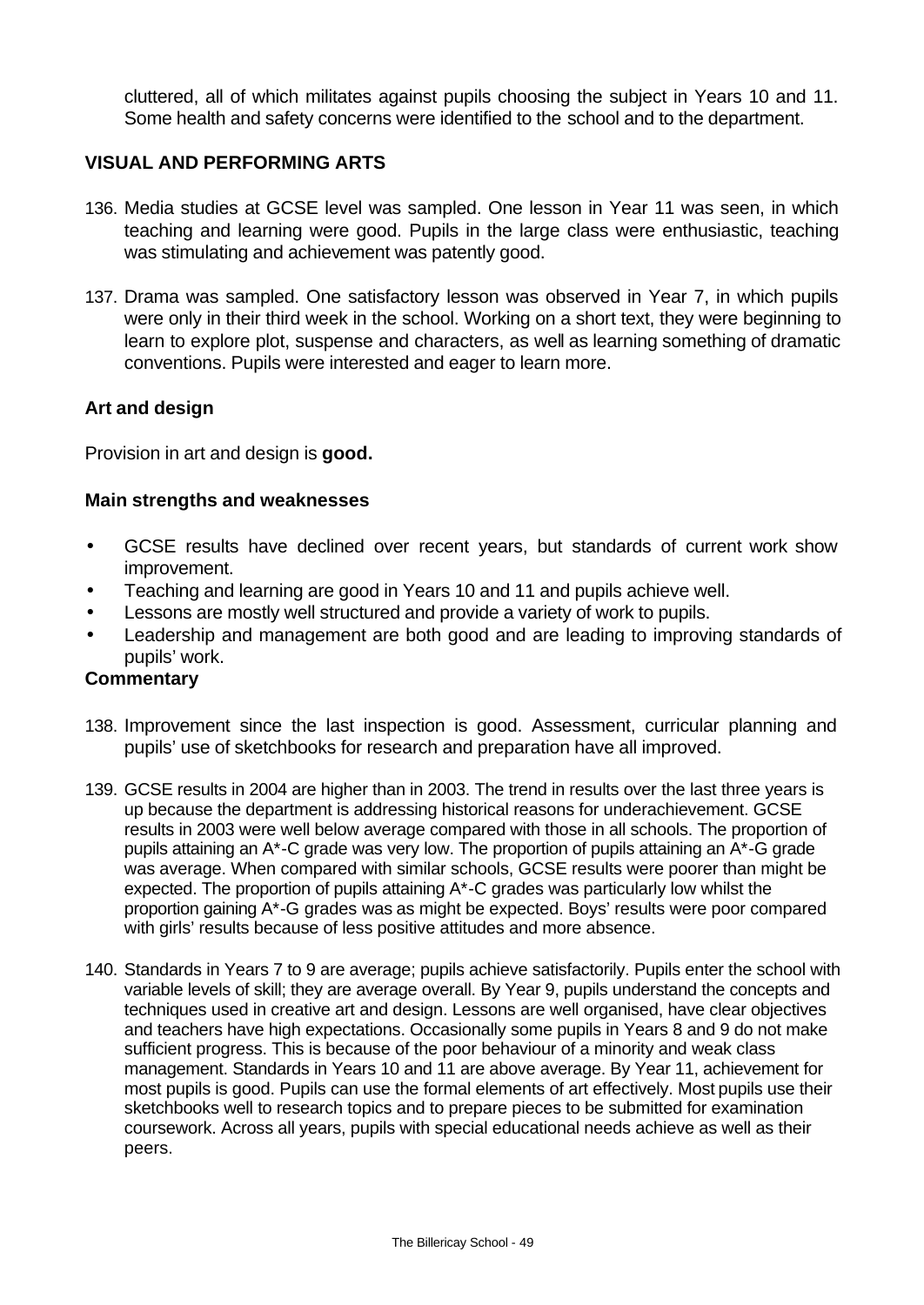- 141. Teaching and learning are good overall; satisfactory in Years 7 to 9, good in Years 10 and 11. In a good Year 7 lesson the teacher demonstrated how to draw accurately from observation of natural forms. Pupils learnt how to build up their drawing from a faint outline of the shape by adding shadow, cross-hatching and texture marks. The teacher used a variety of teaching methods including expert advice and imaginative questioning. ICT was used well to help pupils learn in Year 11; a PowerPoint presentation introduced pupils to new approaches to portraiture. However, the lack of computers in the department prevents ICT being used as effectively as it might be otherwise. Assessment is good. Teachers' clear constructive comments on work tell pupils what they have achieved and what they need to do to improve. Examples of high standards of work, displayed in corridors and in art rooms, are used effectively to guide and support pupils' progress. Visits to art galleries extend pupils' learning experiences. Teachers provide extra lessons after school for pupils who want more help to do better.
- 142. Leadership and management are good. The subject leader is making good progress in halting the decline in GCSE results. The department works together as a strong team. Work plans are developing well and are addressing historical tendencies for boys to underachieve. The robust support that new teachers are receiving enables them to develop the quality of their teaching. The department receives very good technical support and this contributes to raising standards.

## **Music**

Provision in music is **satisfactory.**

# **Main strengths and weaknesses**

- Provision is now improving after a period of considerable decline.
- Although most pupils in Years 8, 9 and 10 are currently making satisfactory progress they have not achieved as well as they should because of unsatisfactory provision when they were younger.
- GCSE results are improving and more pupils are gaining higher grades.
- The quality of teaching and learning is not sufficiently consistent across all classes.

- 143. After the previous inspection, the difficulties of recruiting specialist experienced staff resulted in most pupils who are now in Years 8, 9 and 10 lacking basic practical skills, knowledge and understanding, and losing a serious and hard working attitude to the subject. Outside specialist assistance was brought in to help matters. The school's senior management and the local education authority continue to monitor developments and support the recently appointed curriculum leader. Recent improvement is satisfactory.
- 144. End of Year 9 teacher assessments in 2003 were well above average in comparison with other schools, and the 2004 assessments were at a similar level. The school now accepts that these are not an accurate evaluation of actual standards. Recent GCSE results have varied from below to above national average, but are now improving. In 2003 they were below average and there were no A\* or A grades. In 2004 more than half the pupils entered gained higher grades.
- 145. Pupils enter the school with below average standards in music. By Year 9 standards remain below average for most pupils. By Year 11 standards are average, although in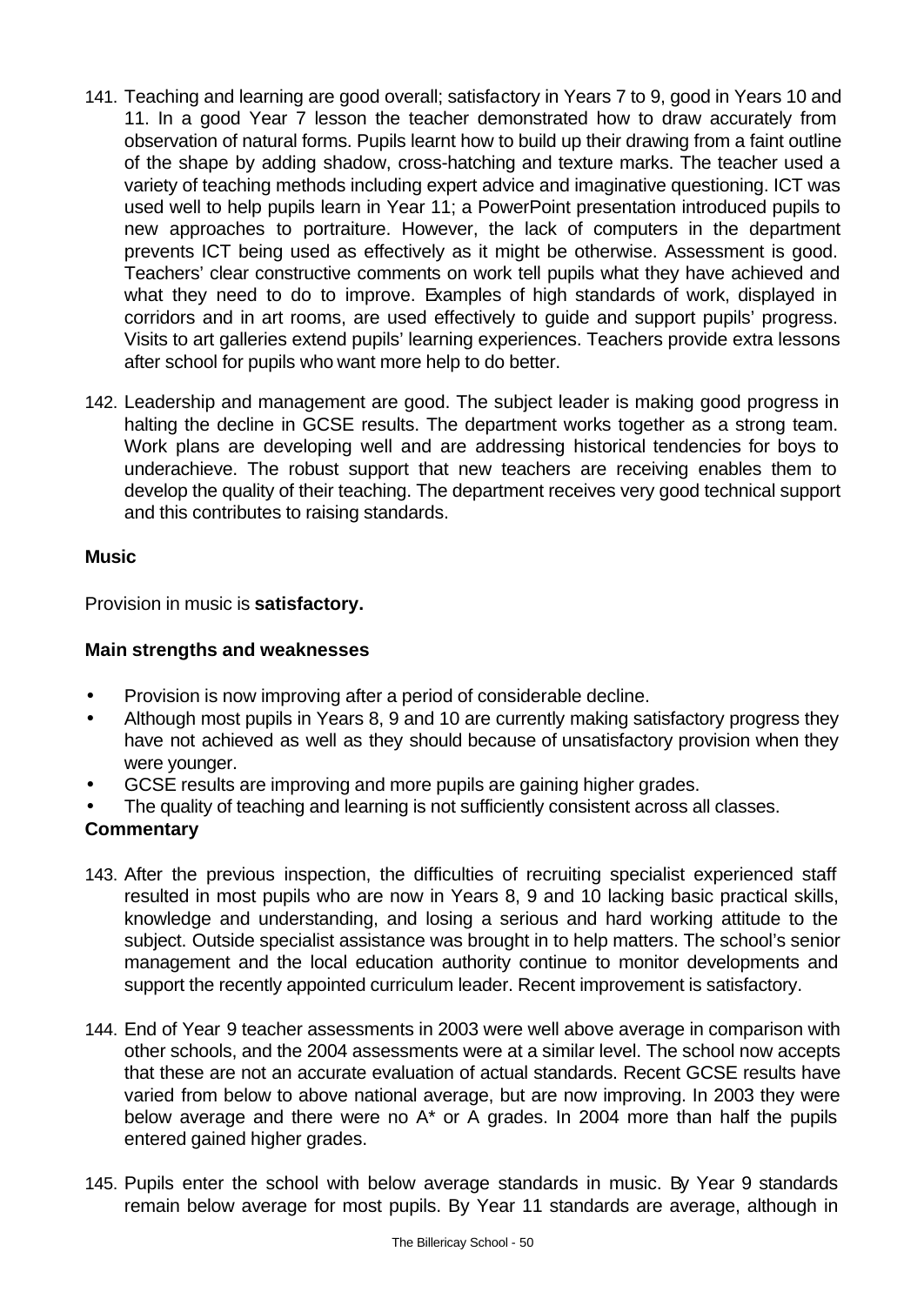Year 10 at this stage they are below average. Most pupils in Year 11 are moving towards standards that are above average and have the potential to gain even better results than in 2004. Achievement is unsatisfactory by Year 9 and currently in Year 10, as these pupils have suffered the most from fragmented learning and deteriorating attitudes. Year 10 is particularly problematic because the majority of pupils are well behind where they should be and too many demonstrate negative attitudes to the subject. Year 11 are achieving and working well. Pupils with special educational needs achieve at the same level as other pupils because of adaptable tasks and satisfactory support. Higher attaining pupils have satisfactory opportunities to explore more challenging activities.

- 146. Teaching and learning are satisfactory overall, but there is insufficient good teaching because of very inexperienced staff. While the new scheme of work and lesson planning are good, the management of pupils' behaviour, lesson time and activities, and the flexibility of teaching and learning methods are not sufficiently well developed. There are not enough opportunities for pupils to evaluate and appraise their own and others' work and most pupils in Years 8 and 9 find difficulty in sustaining productive work on their own, in pairs or groups. Learning in Year 7 is better, but there are inconsistencies across classes in establishing secure subject practice. The best teaching and learning was seen in Year 11, where pupils are benefiting most from sustained and challenging expectations, show enthusiasm, confidence and a positive approach to organising and completing their own work. They are also the only pupils who make good use of the impressive music ICT resources.
- 147. Leadership and management are both satisfactory. The new head of department is working energetically to implement the subject development plan, which is providing better opportunities for pupils through instrumental lessons and ensembles, public performances and better resources. Her opportunities to monitor the quality and consistency of teaching and learning to support her inexperienced colleagues in lessons are limited by her own teaching commitment. Music makes a satisfactory contribution to the development of pupils' literacy through key words and technical language, and promotes their social skills and cultural and multicultural awareness.

## **Physical education**

Provision in physical education is **good**.

## **Main strengths and weaknesses**

- Most pupils achieve well by the end of Years 9 and 11 in the compulsory course and by the end of Year 11 GCSE course.
- Good quality teaching and learning result in good progress for all groups of pupils.
- Good leadership and management provide a purposeful focus, ethos and direction for the subject.
- The very good attitudes and behaviour of pupils result in a very positive atmosphere in lessons and extra-curricular activities.
- Very good extra-curricular provision throughout the year extends pupils' learning experiences and personal development.
- There is insufficient use of ICT to support pupils' learning in the compulsory course.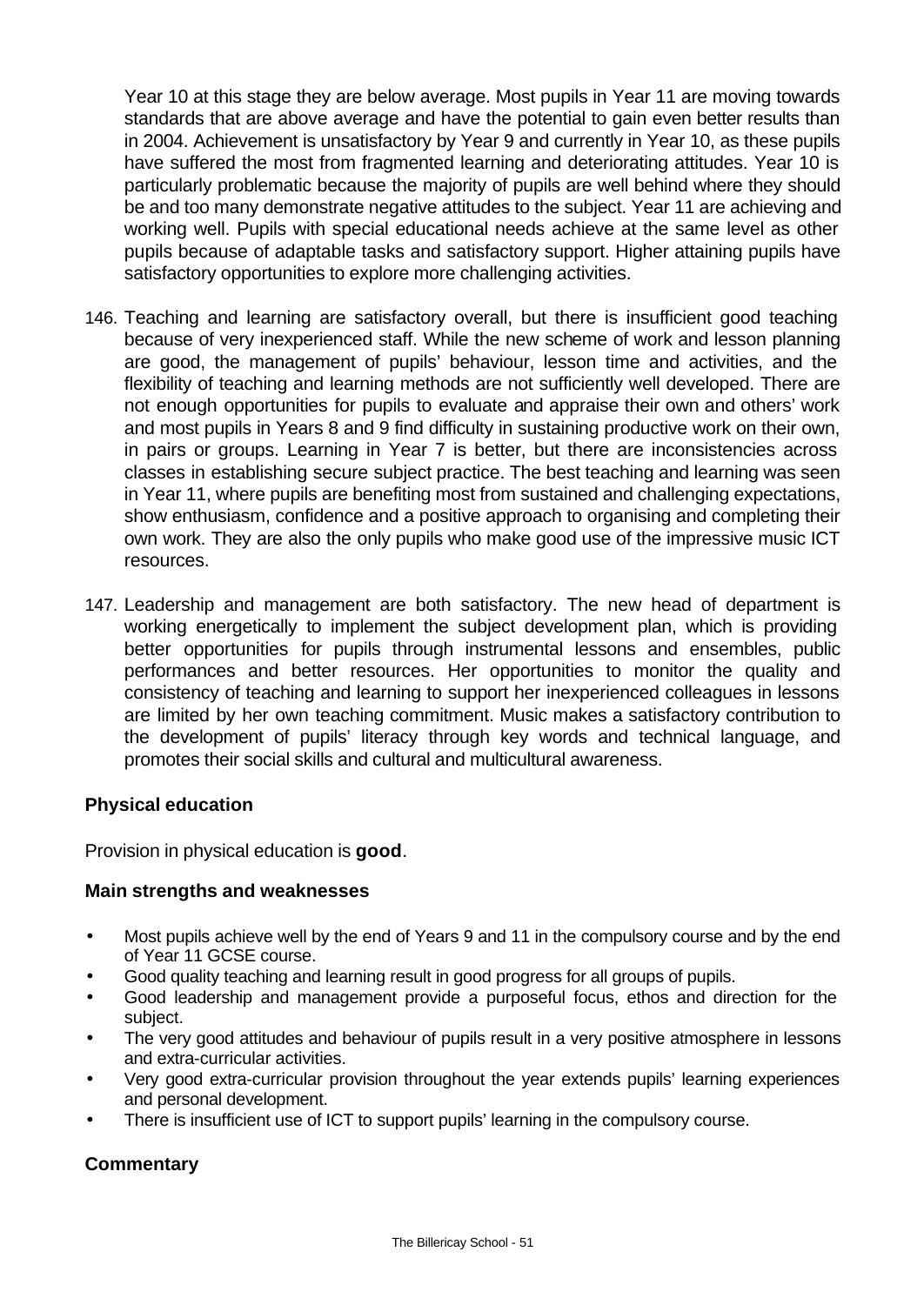- 148. Improvement since the previous inspection has been satisfactory. The positive aspects mentioned in the previous report have been maintained. New leadership and management have now started to deal with the aspects identified as areas for development.
- 149. GCSE results in 2003 were broadly in line with the national average with pupils achieving less well in the subject compared with many others. Approximately one quarter of the year group took the exam. The higher number of boys taking the course does not make it possible to comment on significant differences between the results of boys and of girls. Provisional results in 2004 are much better than in 2003. The trend prior to this year had been one of decline, but results have never been below the national average.
- 150. Standards in Years 7 to 9 are average; pupils achieve well by the end of Year 9 in relation to their below average capabilities on entry to the school. Pupils make particularly good progress in swimming within their first year in the school. By Year 9, all groups of pupils have acquired a range of individual skills and are able to apply these in a range of activities. Not all, however, are sufficiently competent in the evaluation of their own or others' work. Standards in Years 10 and 11 are average; all groups of pupils achieve well and have continued to build on the skills and techniques learned in Years 7 to 9. Across all years, pupils have developed well their understanding of the principles and procedures for warm up, but on occasion, the quality of their exercises is not good enough.
- 151. Teaching and learning are good in all years. Learning objectives are made clear at the start of lessons thus pupils know what is expected of them. Teachers have a good command of the activities being taught and have a consistent approach as regards behaviour, discipline and ensuring that pupils work to their best. For example, effective breakdown and demonstration of skills in a Year 10 GCSE badminton lesson ensured that pupils understood what was expected of them. Lessons are well structured, purposeful and provide for progression and challenge. Attitudes and behaviour are very good; pupils clearly respect the ethos within which the subject is taught, which enhances the quality of learning and promotes a very good atmosphere in lessons. Pupils are involved in pair and small group work, but there are sometimes missed chances for pupils to be involved in structured observation of others' work. This would deepen their understanding further and help them modify and develop their own practice. Teachers circulate well and effective use of praise and constructive criticism makes pupils aware of their capabilities and what they need to do to improve. The quality of marking of pupils' GCSE theory work is inconsistent, for example, pupils are not always told what they need to do to improve. In the compulsory lessons, there is insufficient use of ICT to support pupils' learning.
- 152. Good leadership and management provide a purposeful focus and direction for the subject to raise standards further. The department has recognised that assessment procedures in Years 7 to 9 have not been moderated effectively enough and that assessment levels in planned programmes of work do not always refer clearly to the four strands of work within the National Curriculum.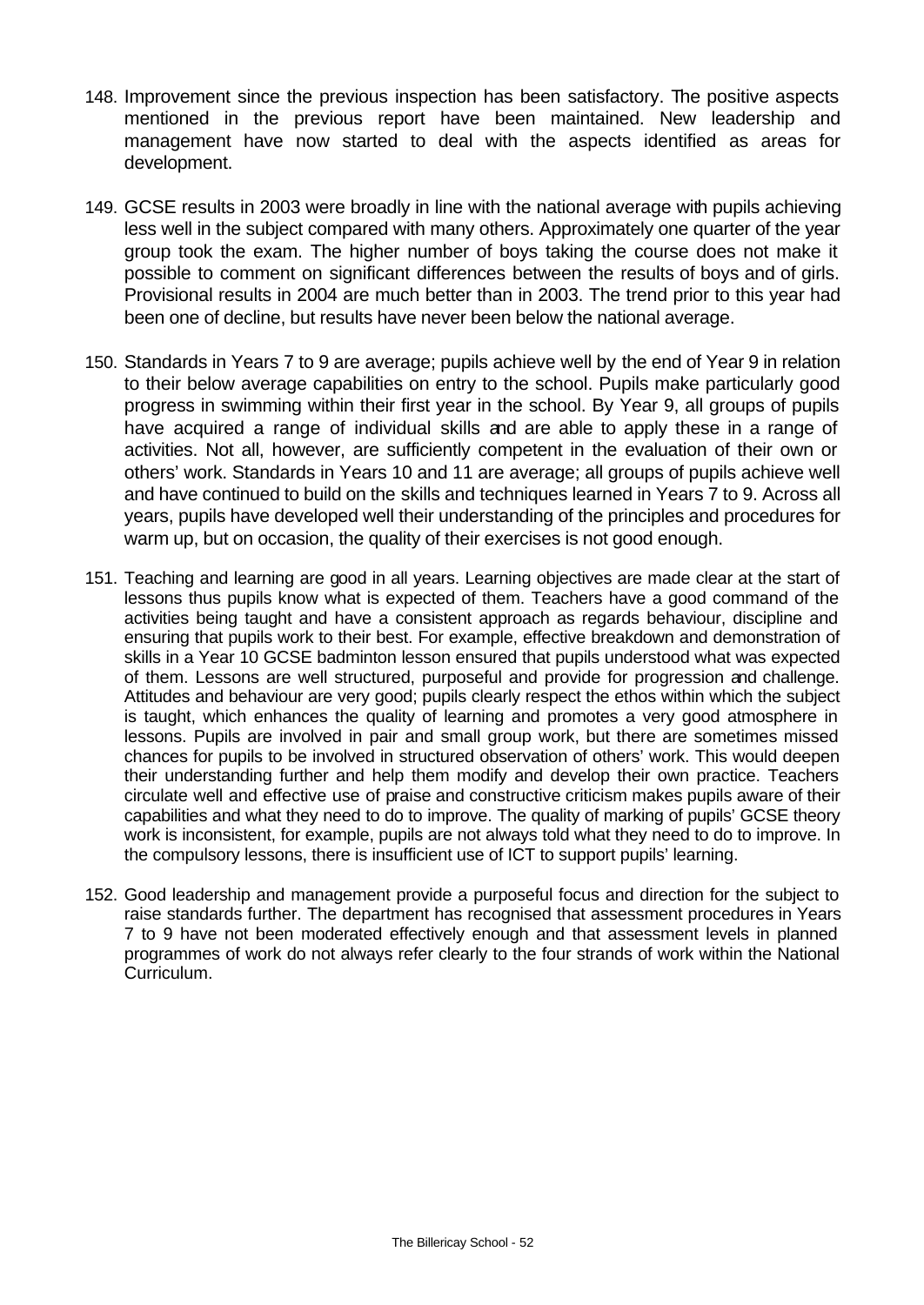#### *Comment on general sporting provision in the school*

153. Sixty per cent of pupils have access to two hours of quality physical education provision per week. Very good extra-curricular provision throughout the year, including both recreational and competitive fixtures, extends pupils' learning opportunities and personal development. As a result of the commitment of physical education teachers, senior netball, football and basketball teams have been successful in district competitions. Individuals have attained representative honours at district, county and national levels. The department has recently become involved in the local schools' sports co-ordinator (SSCo) scheme and there are established links with local community sporting organisations that are of benefit to pupils.

## **BUSINESS AND OTHER VOCATIONAL COURSES**

- 154. One lesson was sampled in both business studies and in leisure and tourism. In business studies standards were above average and the quality of teaching and learning was satisfactory. In leisure and tourism standards were below average, but the pupils achieved very well because of the very good teaching offered.
- 155. GCSE child development was sampled. Examination results in 2003, when compared with all schools, were well above average for the proportion of pupils achieving grades A\*-C and were below average for the proportion achieving grades A\*-G. Provisional results for 2004 are similar with a very good proportion of pupils achieving high grades. Pupils tend to achieve higher grades in this subject than in their other subjects. Lessons seen were good and examination board requirements are well understood. Teachers make the subject interesting by providing varied learning experiences. Pupils' learning is good because they have the opportunity to study young children brought into school, in playgroups and by taking a cyber baby home for a weekend. Pupils undertake an individual child study as part of their coursework. These are of a high standard and demonstrate that pupils are able to apply theoretical knowledge to a practical situation. Pupils of all abilities have a good attitude to their work and achieve well. Written work is well presented and complete. In the classroom pupils are attentive to the teacher, but are not very forthcoming unless they are questioned directly.

## **PERSONAL, SOCIAL AND HEALTH EDUCATION AND CITIZENSHIP**

- 156. These subjects, combined within pupils' personal development, were sampled during the inspection. As no lessons could be observed in citizenship, its standards, achievement, teaching and learning are not evaluated. Two lessons in Years 10 and 11 and a Year 7 tutor period were seen in personal health and social education. Teaching and learning were very good in these lessons and all pupils were working at above average standards.
- 157. Pupils study personal health and social education and citizenship, and prepare for work and further study within the personal development programme. This is taught in dedicated lessons, which are taught by year tutors in Year 7 and by the personal development tutor team in Years 10 and 11. Dedicated lessons are better at ensuring that citizenship requirements are met than others. In Years 8 and 9 personal development occurs within other curriculum subjects, notably humanities and science. The scheme of work clearly indicates how citizenship should be tackled. Where citizenship occurs within the humanities, pupils are less aware of it and teachers are not making sufficient distinction between the aspects and skills of the host subject, for example, history, and those of the citizenship programme it promotes. Currently geography provides the clearest distinction.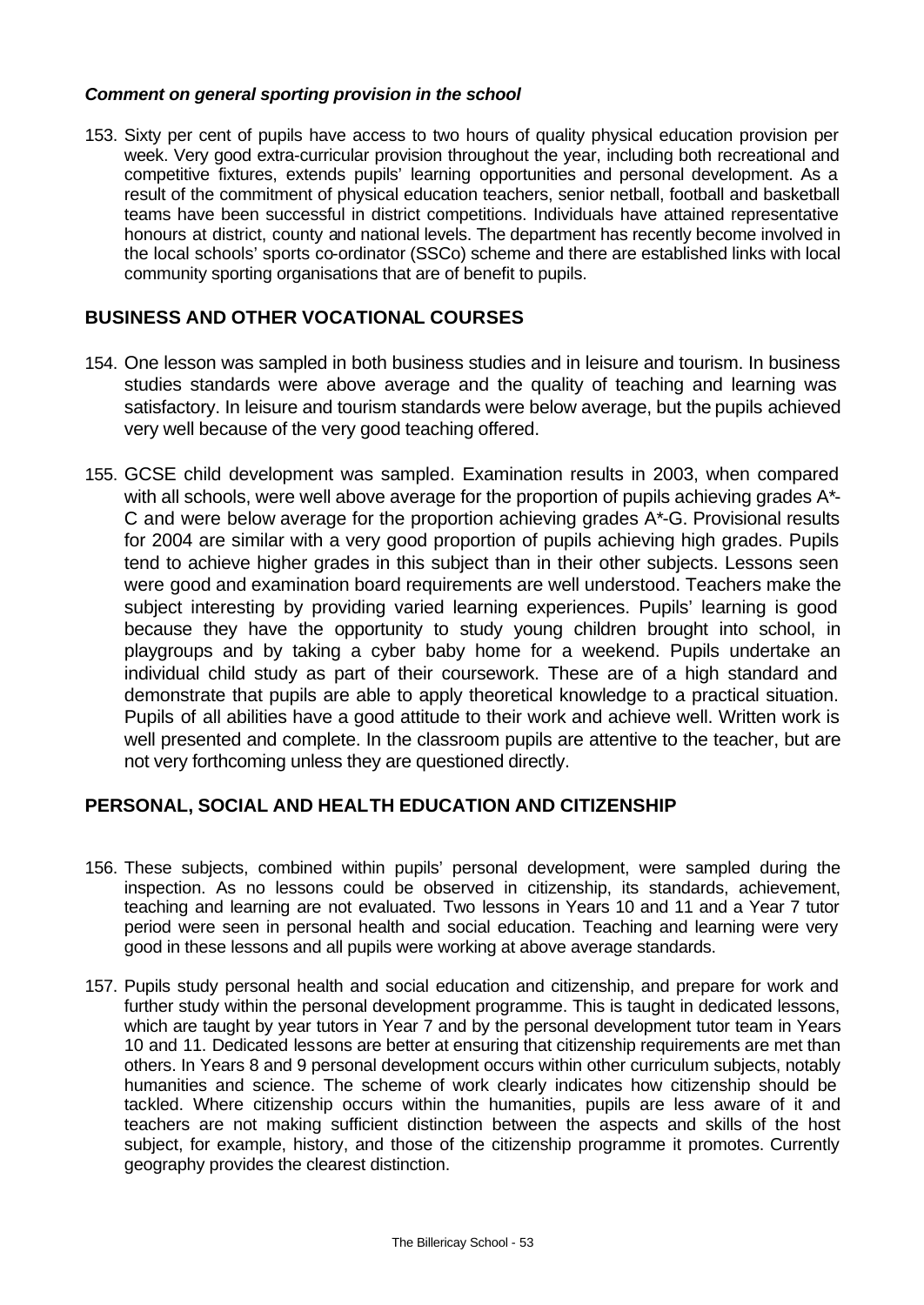- 158. Curriculum personal development is enhanced further by very good whole-school focus days, in which pupils from all years experience intense activity, for example, in citizenship, health and industry, mainly with visiting specialists from the local community. The citizenship focus day not only made pupils aware of many aspects of being a good citizen, particularly through pupils' interaction in group practical activities, but is also an indicator of the importance that the school gives to the subject. Pupils' evaluations of these activities were very positive. There are many good opportunities through the school's extensive community links and its range of extra curricular activities for pupils to practise and extend what they have learnt in lessons.
- 159. All pupils participate in the school paper, 'Student Voice', by selecting representatives to express their views and discuss, resolve and act on issues that generally benefit the school. There is also an effective and well-regarded school council. These processes indicate continuing improvements in the school's record of valuing pupils' views and acting on them.
- 160. Leadership and management are both good. A strong commitment to extend and enrich pupils' personal development, staff expertise, and enthusiasm and appropriate training has resulted in the successful implementation of citizenship and pupils' representation. Co-ordination and monitoring of the curriculum and teaching and learning are better in Years 10 and 11 than elsewhere. A promising start has been made on a citizenship assessment system, which will eventually define standards and how they are measured at the end of Years 9 and 11. The personal development programme has very good resources for learning.

# **SUBJECTS AND COURSES IN THE SIXTH FORM**

In the inspection, ten subjects and courses were inspected and are reported on in detail. Work in other subjects and courses was sampled and contributed to the overall picture of teaching and learning in the school.

The table below shows entry and performance information for courses completed in 2003.

| <b>Subject</b>               | <b>Number</b><br>entered | % gaining grades<br>A-E |         | % gaining grades<br>A-B |         | Average point<br>score |         |
|------------------------------|--------------------------|-------------------------|---------|-------------------------|---------|------------------------|---------|
|                              |                          | School                  | England | School                  | England | School                 | England |
| Art and Design               | 10                       | 60.0                    | 80.1    | 10.0                    | 23.7    | 16.0                   | 29.9    |
| Biology                      | 10                       | 60.0                    | 65.2    | 10.0                    | 11.1    | 17.0                   | 20.6    |
| <b>Business Studies</b>      | 20                       | 80.0                    | 76.4    | 5.0                     | 16.3    | 25.0                   | 26.2    |
| <b>Communication Studies</b> | 12                       | 83.3                    | 86.4    | 16.7                    | 23.8    | 29.2                   | 32.0    |
| Economics                    | 15                       | 33.3                    | 73.6    | 0.0                     | 20.1    | 10.0                   | 26.4    |
| English/English language     | 16                       | 81.3                    | 82.9    | 18.8                    | 17.5    | 27.5                   | 28.7    |
| Design and Technology        | 11                       | 63.6                    | 74.9    | 45.5                    | 15.1    | 29.1                   | 25.3    |
| <b>General Studies</b>       | 48                       | 47.9                    | 73.9    | 4.2                     | 17.8    | 12.7                   | 25.7    |
| History                      | 9                        | 88.9                    | 80.7    | 0.0                     | 19.5    | 25.6                   | 28.6    |
| Information Technology       | 24                       | 54.2                    | 67.0    | 4.2                     | 10.9    | 16.3                   | 21.4    |
| <b>Mathematics</b>           | 16                       | 25.0                    | 61.9    | 6.3                     | 17.1    | 8.8                    | 22.1    |
| <b>Other Social Studies</b>  | 15                       | 60.0                    | 69.7    | 6.7                     | 16.7    | 18.7                   | 24.1    |
| Physics                      | $\overline{7}$           | 28.6                    | 68.6    | 14.3                    | 14.4    | 14.3                   | 22.7    |

#### *Level 3 GCE AS level courses*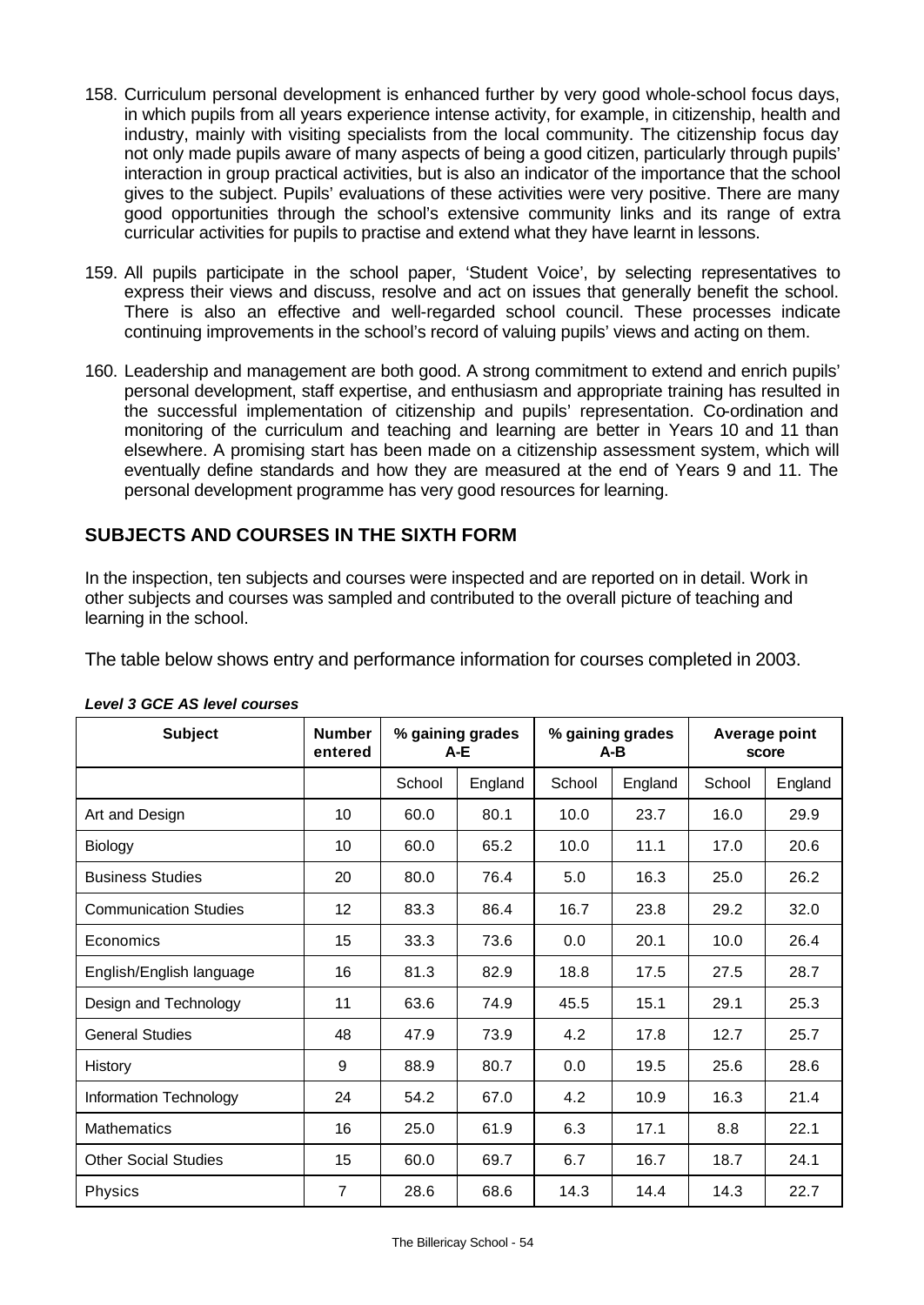| Sociology                |     | 50.0  | 71.8 | 12.5 | 18.4 | 17.5 | 25.4 |
|--------------------------|-----|-------|------|------|------|------|------|
| <b>Sports/PE Studies</b> |     | 100.0 | 73.2 | 25.0 | 11.4 | 36.3 | 23.1 |
| Total                    | 248 | 60.1  | 73.9 | 9.7  | 17.4 | 19.0 | 25.7 |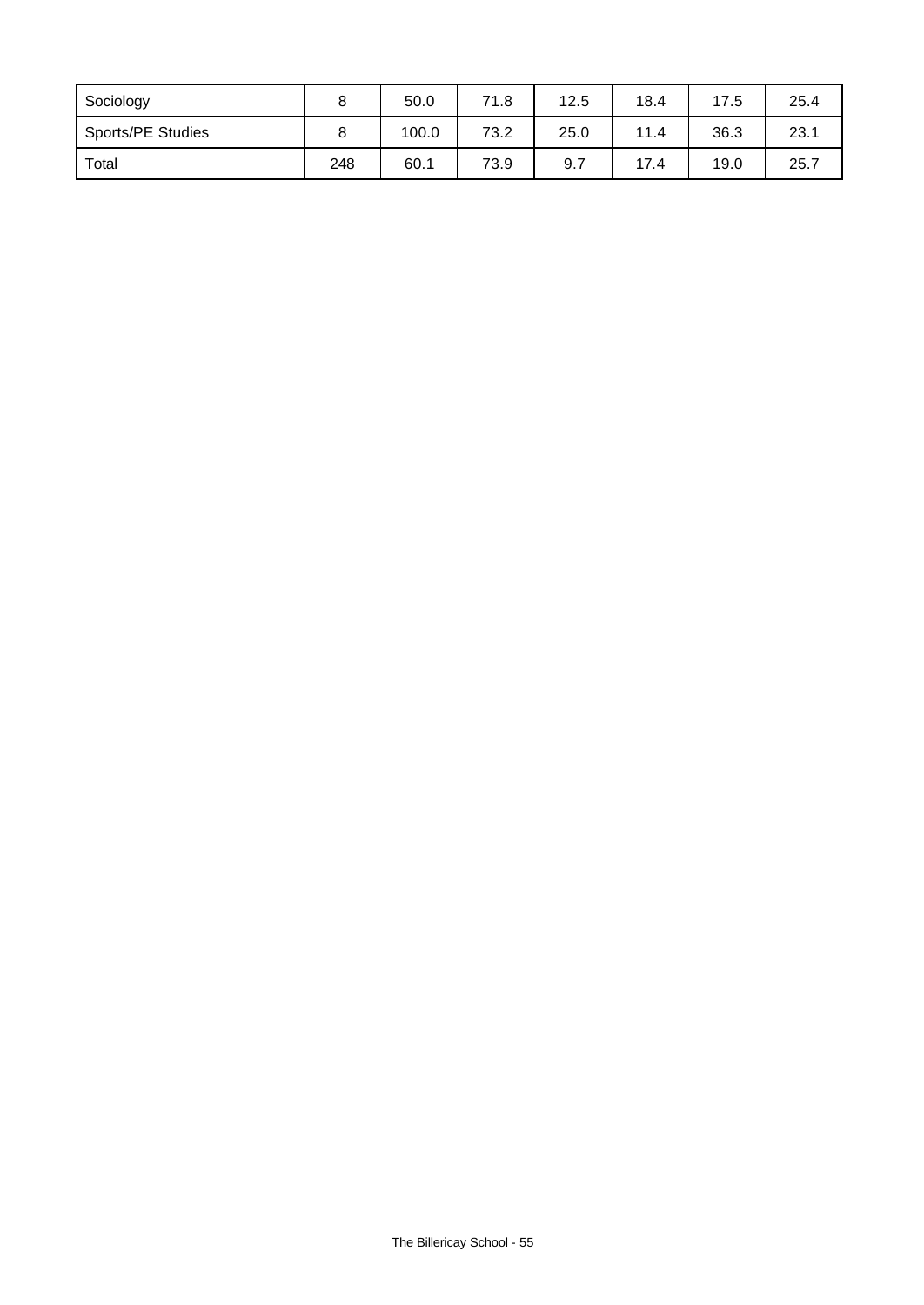| <b>Subject</b>                               | <b>Number</b><br>entered | % gaining grades<br>$A-E$ |         |        | % gaining grades<br>A-B |        | Average point<br>score |
|----------------------------------------------|--------------------------|---------------------------|---------|--------|-------------------------|--------|------------------------|
|                                              |                          | School                    | England | School | England                 | School | England                |
| Art and Design                               | 9                        | 100.0                     | 98.6    | 44.4   | 50.2                    | 80.0   | 87.5                   |
| Biology                                      | 13                       | 92.3                      | 96.4    | 53.8   | 39.2                    | 87.7   | 78.6                   |
| <b>Business Studies</b>                      | 16                       | 100.0                     | 98.7    | 31.3   | 36.8                    | 75.0   | 80.1                   |
| <b>Business VCE</b>                          | 6                        | 63.6                      | 65.0    | 0.0    | 14.6                    | 38.2   | 60.1                   |
| Chemistry                                    | 5                        | 100.0                     | 97.6    | 60.0   | 49.0                    | 92.0   | 82.1                   |
| <b>Communication Studies</b>                 | 28                       | 100.0                     | 99.4    | 21.4   | 37.8                    | 73.6   | 82.1                   |
| Drama                                        | 8                        | 100.0                     | 99.5    | 37.5   | 40.1                    | 80.0   | 83.6                   |
| English/English Language                     | 25                       | 100.0                     | 99.4    | 44.0   | 36.3                    | 87.2   | 80.9                   |
| English Literature                           | 14                       | 100.0                     | 99.5    | 78.6   | 46.5                    | 100.0  | 86.5                   |
| Design and Technology                        | 6                        | 100.0                     | 97.8    | 50.0   | 35.0                    | 83.3   | 77.9                   |
| <b>General Studies</b>                       | 86                       | 100.0                     | 94.7    | 22.1   | 31.0                    | 70.9   | 73.1                   |
| Geography                                    | 10                       | 100.0                     | 98.7    | 70.0   | 44.5                    | 98.0   | 84.0                   |
| History                                      | 17                       | 100.0                     | 99.0    | 17.6   | 44.6                    | 63.5   | 84.6                   |
| Information Technology                       | 27                       | 100.0                     | 95.6    | 14.8   | 24.6                    | 71.1   | 69.5                   |
| <b>Mathematics</b>                           | 15                       | 100.0                     | 96.7    | 60.0   | 55.6                    | 89.3   | 88.8                   |
| Other social studies                         | 18                       | 100.0                     | 97.4    | 33.3   | 42.7                    | 70.0   | 81.8                   |
| Physics                                      | 13                       | 84.6                      | 96.7    | 30.8   | 44.6                    | 70.8   | 81.7                   |
| Sociology                                    | 21                       | 100.0                     | 98.2    | 42.9   | 44.3                    | 81.0   | 83.6                   |
| Sports/PE Studies                            | 9                        | 100.0                     | 98.0    | 44.4   | 30.9                    | 84.4   | 75.2                   |
| Total (includes subjects with<br><5 entries) | 348                      | 98.9                      | 97.7    | 34.2   | 42.1                    | 77.1   | 81.9                   |

*Level 3 GCE A level and VCE courses*

#### *Level 2 vocational qualifications*

| <b>Qualification</b>                         | No in<br>final<br>vear | % gaining<br>qualification |         | % gaining merit |         | % gaining<br>distinction |         |
|----------------------------------------------|------------------------|----------------------------|---------|-----------------|---------|--------------------------|---------|
|                                              |                        | School                     | England | School          | England | School                   | England |
| Intermediate GNVQ Business<br><b>Studies</b> | 15                     | 8                          |         |                 |         |                          |         |

# **ENGLISH, LANGUAGES AND COMMUNICATION**

# **English**

A lesson in English language and literature was sampled. Teaching was good and students made good progress. Work seen was at above average levels. GCE A-level examination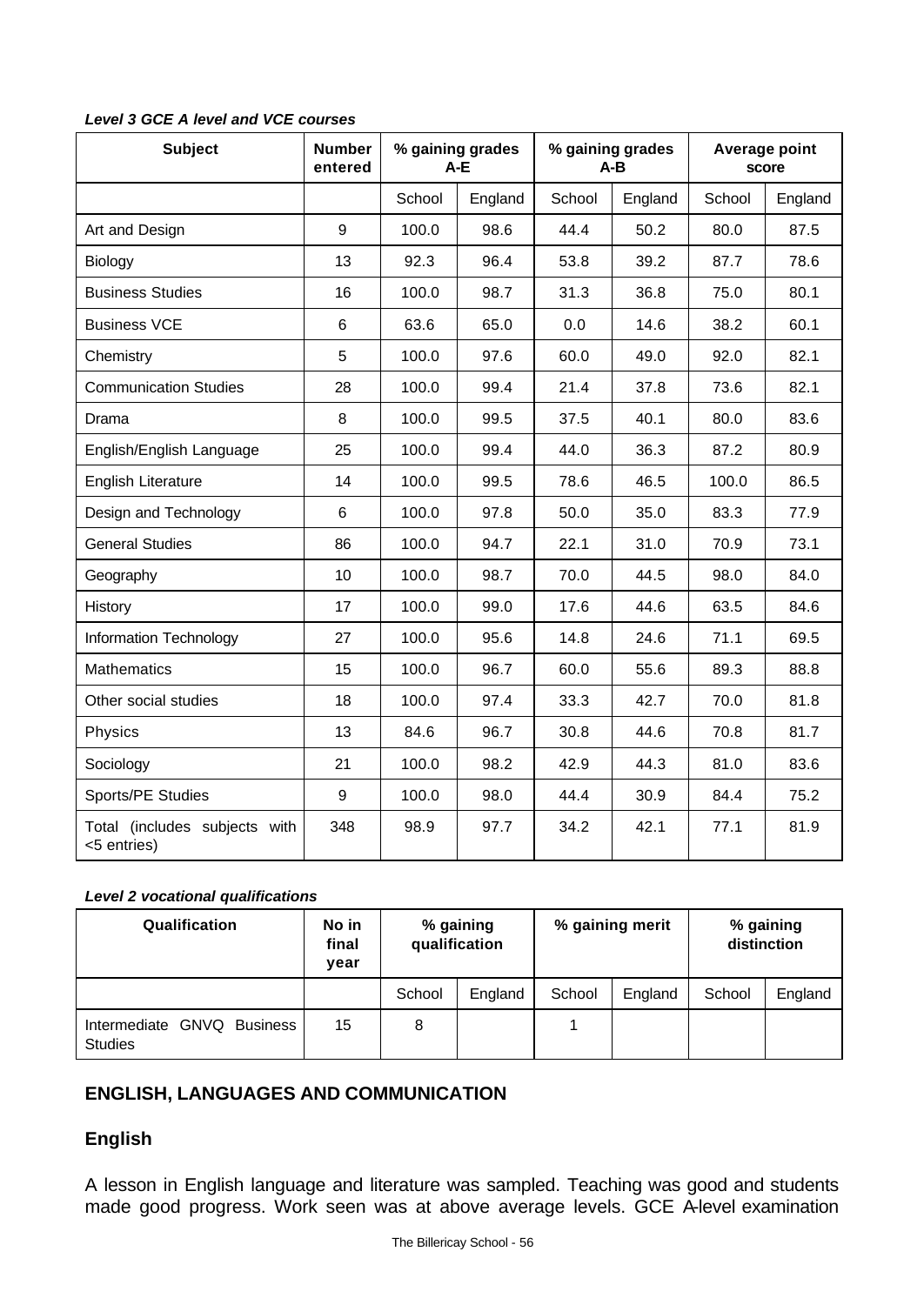results for 2003 were above the national average. Those for 2004 appear to be at a similar level.

## **English literature**

Provision in English literature is **good.**

#### **Main strengths and weaknesses**

- Good teaching and positive attitudes from students help them to achieve well.
- A-level results in 2003 were well above the national average.
- Good management supports the study of all students very well.
- In a minority of lessons students make less good progress because they are not active participants.

- 161. Improvement since the previous inspection is good. A-level examination results were average at the time of the last inspection. They are now comfortably above the national average.
- 162. Results in GCE A-level examinations in 2003 were outstanding; the proportion of students attaining grades A or B was very high. GCE results in 2004 have not yet been validated and appear to be lower than in 2003, but still likely to be above average, compared with such results in recent years. Results over the last three years have been consistently above or well above average. Differences in standards, as in the current year, just reflect inherent differences in the ability of the cohort.
- 163. The standards of work seen are above average. Students achieve well. A-level results show that many students gain higher grades than those suggested by their attainment on entry to the sixth form. By Year 13 students are confident in their knowledge of the texts they study. They research and plan essays carefully so that the lines of argument are persuasive and well supported by textual evidence. Notes are well organised and detailed. Students are very positive in class and work hard outside lessons. They enjoy studying a range of contrasting texts and feel well supported by all teachers from the outset.
- 164. Teaching and learning are good. Teachers are enthusiastic and conduct lessons at a brisk pace. They usually plan lessons carefully to ensure that activities are varied and that students are fully engaged. In Year 12, a good lesson saw students give short presentations to the class about key Shakespearian characters and then in small groups begin to examine the text of Sheridan's 'The School for Scandal' ready to feedback initial reactions. This was a lively lesson and all students made good progress. In contrast a Year 13 lesson on Alice Walker's 'The Color Purple' was dominated by the class teacher talking so that students were limited to very short interjections. Although their learning was sound they did not engage with the text as directly and so made less good progress. Students respect teachers for their very good knowledge of the subject. Very few students fail to complete either Years 12 or 13. Assessment is very thorough and closely tracks students' progress. Marking is detailed and gives all students clear indications about the standard of their work and shows them how to improve further.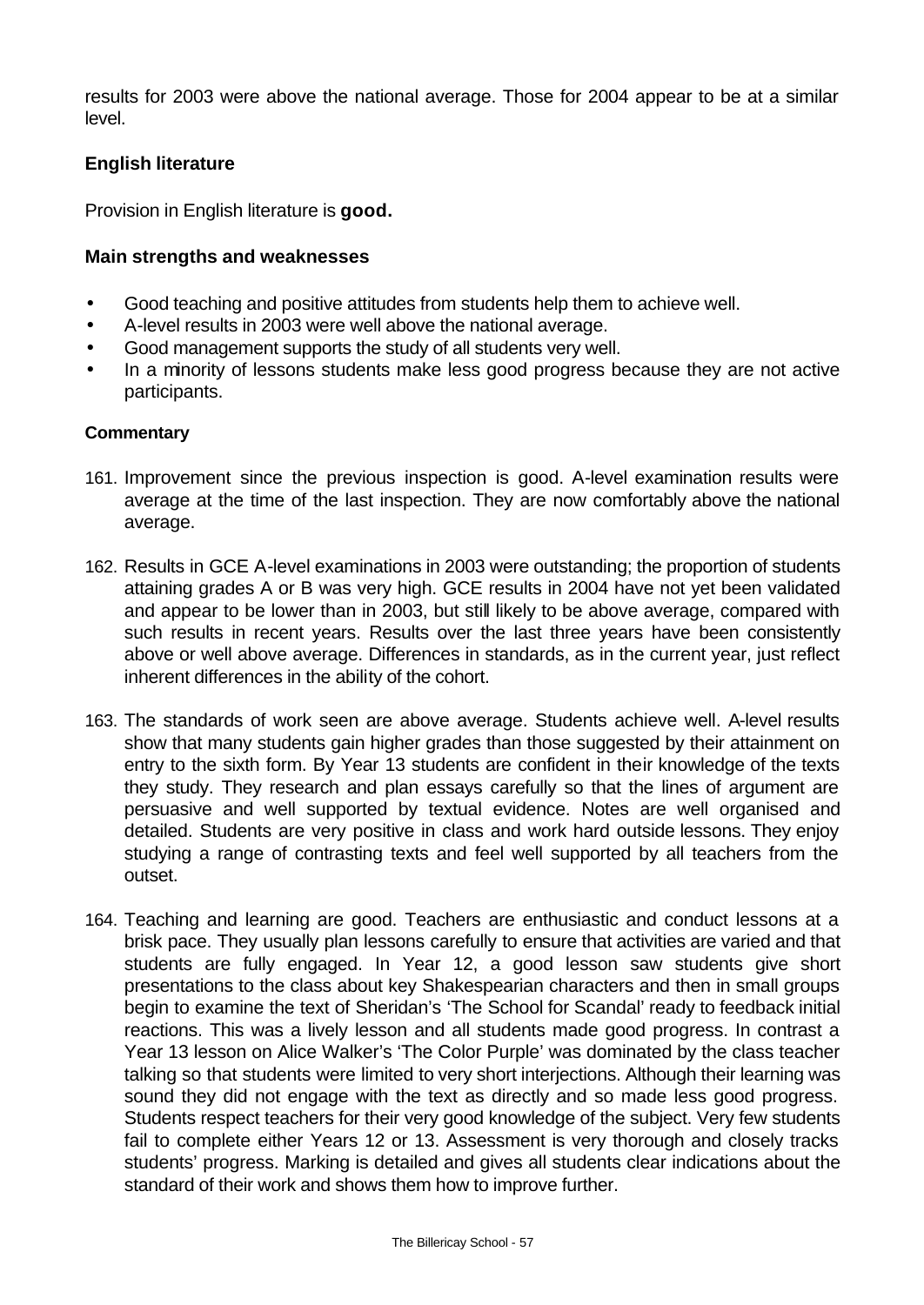165. Leadership and management are good overall. Good management ensures that students have a very clear overview of examination requirements. They are well informed about the course prior to joining the sixth form so that they make rapid progress early in Year 12. Teachers work well with one another to provide a coherent programme for learning. Students enjoy the additional variety in lessons that arise from having two teachers.

## **Language and literacy across the curriculum**

166. Standards of literacy in the sixth form are average. Students can meet the language demands in all subjects. They speak competently and work well together in groups. Good focus on language in English literature, media studies and ICT helps students to improve written work. The A-level English courses provide students with valuable support for developing their reading. Very wide use of the excellent resource based learning centre further extends the range of many students' reading. However, in most subjects teachers offer students only limited support for developing literacy.

## **MATHEMATICS**

Provision in mathematics is **good**.

#### **Main strengths and weaknesses**

- There is a very high success rate in A-level examinations.
- There is an experienced and well-qualified team of teachers whose various strengths enable the department to offer an extensive range of modules to meet students' needs.
- There are good working relationships between students and teachers.
- The success rate at AS level needs to be improved.
- The work being undertaken to encourage females to study mathematics at A-level needs to be pursued further.

- 167. Improvement since the last inspection is good. There are opportunities for students to discuss their work, and teaching and learning strategies are varied.
- 168. In 2003 the pass rate at A level at both A to B grades and A to E grades were above average, although the similar measure for AS level was very much below average. Results for 2004 indicate a similar trend despite the previous year's poor AS results. The reason for this is the inclusive nature of the sixth form, which allows relatively weak candidates to take mathematics; good teaching takes time to raise standards. A new AS course, 'Use of Maths', is now available and it is hoped that this and the new specification for AS mathematics will prove more accessible to students with previously lower levels of attainment in mathematics.
- 169. Standards of work seen are above average. In a Year 13 Alevel statistics lesson, students were working confidently in finding the mean and variance of random variables. In a Year 12 lesson, students new to the course were using a variety of methods to solve quadratic equations. Achievement was equally good for females and males, although there were relatively few females studying mathematics at A level.
- 170. Teaching and learning are good. Teachers have a good grasp of their subject and are able to convey this to students in such a way as to increase their confidence even when addressing challenging topics. The relationship between teachers and students is very good. Students are prepared to seek assistance when needed. Tests and homework are regularly marked with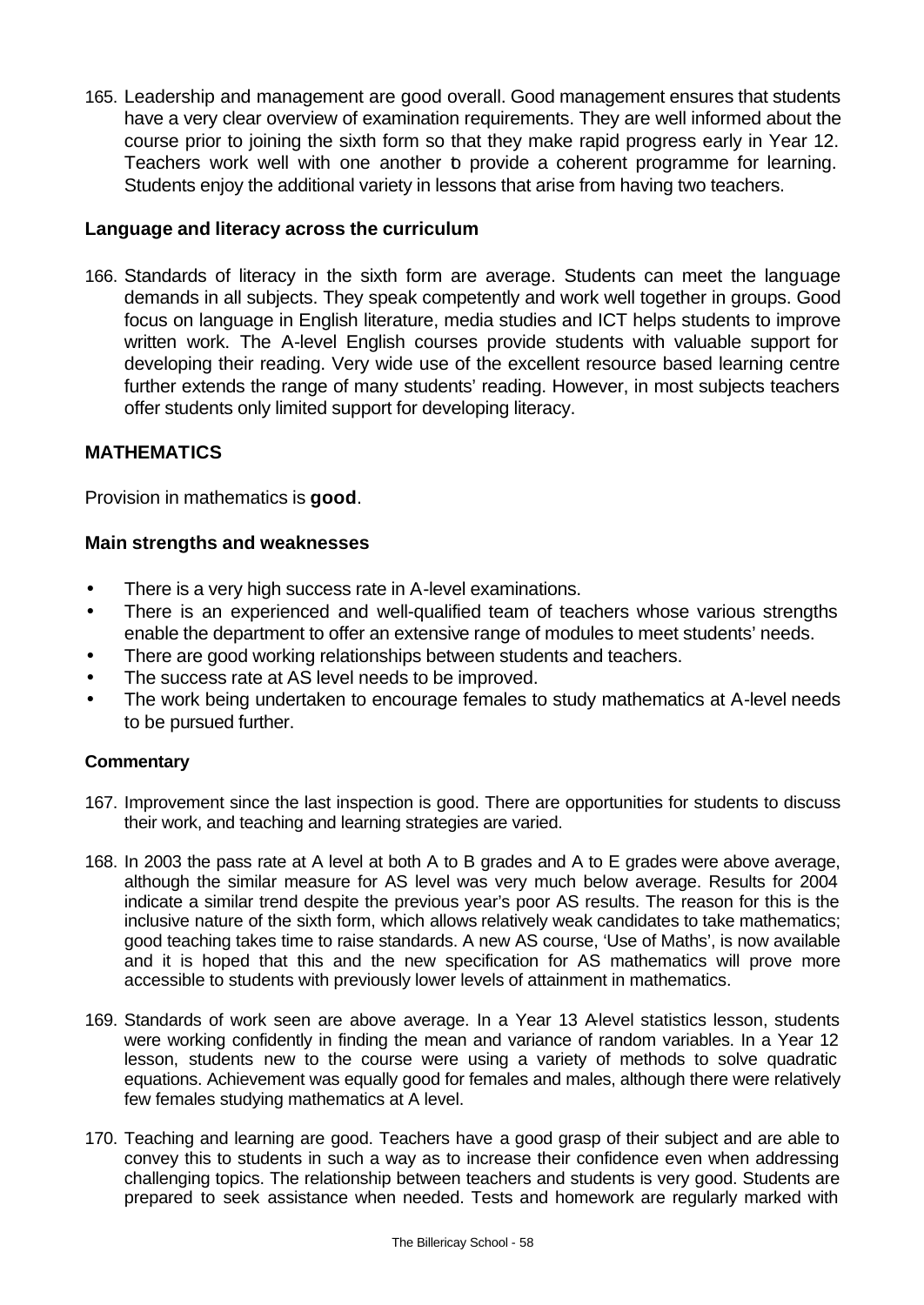appropriate guidance to help students further improve their work. Some of the work in students' notebooks was not well presented, which could hinder their revision at a later date.

171. Leadership and management are good with the teaching of sixth form spread amongst a number of staff ensuring that expertise is maximised and maintained. There is good communication between teachers who are very supportive of one another, working well as a team. Students' progress is carefully monitored, although better use could be made of some of the data available.

#### **Mathematics across the curriculum**

172. Good use of mathematics was seen in physical education. In business studies, students used statistical methods to draw a line of best fit and calculate mean and median; work was set in a business context and students made good progress. In physics there is some concern that students' standards of mathematics are not sufficient to meet the requirements of the course. Courses in the application of number are made available to all students in the sixth form. This is most successful at Level 2, which supports students on GNVQ courses. The Level 3 course is proving very demanding for a number of students and attendance is not always good. Students also have access to a repeat GCSE course in mathematics at the close of normal school.

## **SCIENCE**

#### **Physics**

Provision in physics is **satisfactory.**

#### **Main strengths and weaknesses**

- Relatively few students obtain grades A or B at AS and A levels and the proportion of students who continue from AS level to A level is low.
- The time allocation for physics is below the national average.
- Tests and practical work are well assessed.
- Teachers have a very good relationship with their students.
- There is good technical support and good ICT facilities and resources.

- 173. Improvement since the last inspection has been satisfactory. There are new schemes of work in place for some of the modules and a much more appropriate A-level specification has been implemented. Resources are better particularly in the amount of ICT equipment used for teaching and learning, and the department now has a comprehensive collection of digital and written reference material for physics.
- 174. The A-level results in 2003 were in line with national averages and showed an improvement on 2002. In 2004, no students failed to get at least an E grade, but the percentage obtaining at least a grade B significantly dropped. Results at AS level in 2003 were also in line with national averages, but again fell slightly in 2004.
- 175. Standards of work are generally average and students achieve satisfactorily. Students show a good conceptual understanding of physics principles, such as the effect of electric fields on the movement of charged particles, but in Year 12 many have difficulties dealing with the mathematics associated with their work. The synoptic paper causes difficulties in the A2 assessments. More time spent reviewing past papers and showing students the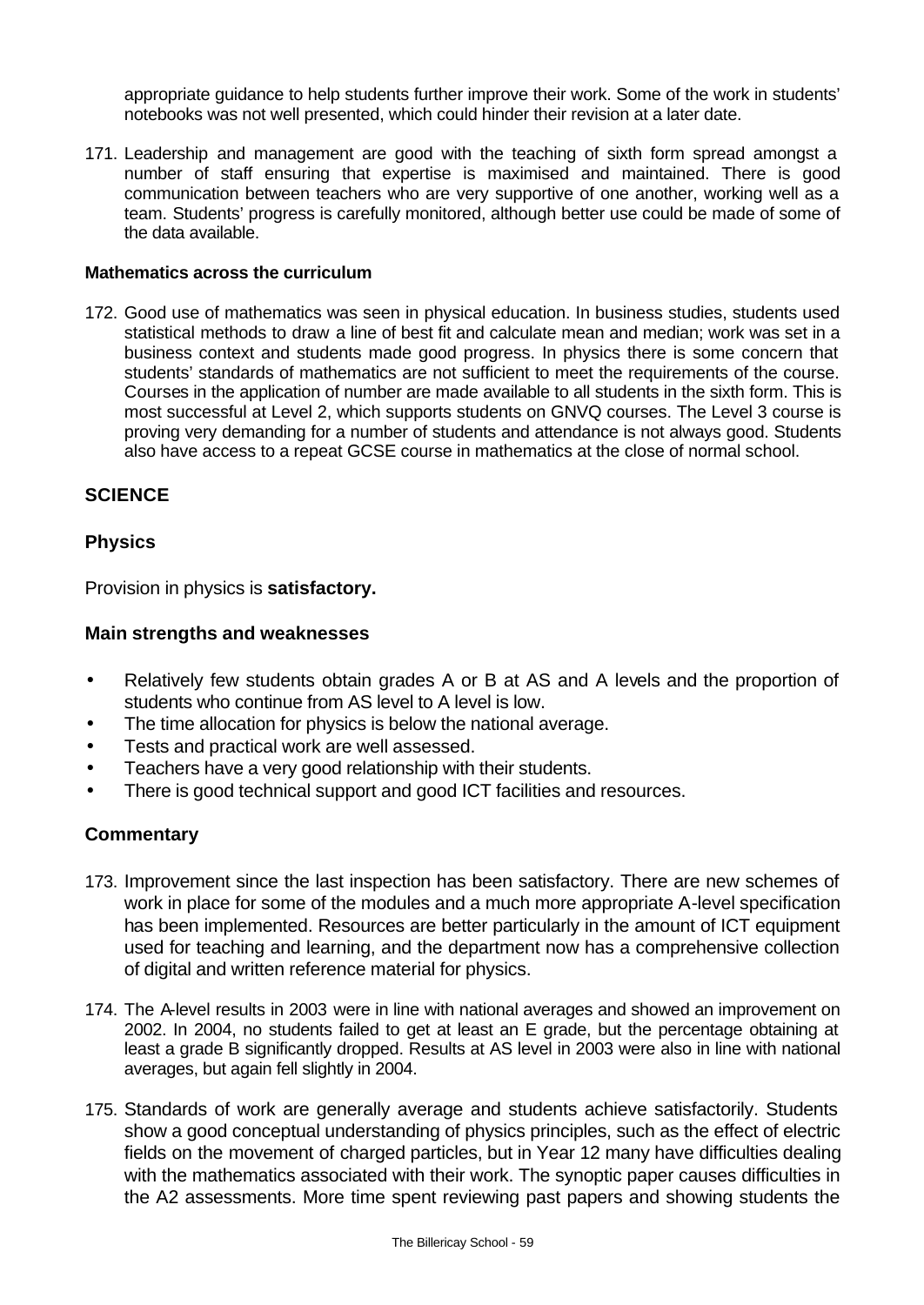natural comparisons and overlaps between topics would improve students' confidence and performance.

- 176. Teaching is generally satisfactory; no unsatisfactory lessons were seen and a very good Year 13 lesson was observed. This covered the deflection of electrons in a uniform electric field and the teacher very skilfully guided the students through the complicated sequence of steps enabling them to fully understand how the electrons are produced, accelerated and deflected. The teacher showed excellent subject knowledge and was able to anticipate the likely misconceptions of the students and correct them at the outset. Students show a positive attitude to learning, but in some lessons, teachers fail to stress the main concept being taught, leaving the students unclear about exactly what they are learning. There is some inconsistency in the marking of students' day-to-day work. However, unit tests and reports of practical work are conscientiously assessed with good guidance given to students on how they can improve their future work. All students were aware of their 'target minimum grades' and understood how these targets had been derived. The relationship between teachers and students is noticeably good.
- 177. Leadership and management are satisfactory. Teachers work closely as a team sharing their expertise and ideas. The recently appointed head of department has an infectious enthusiasm for physics and his role as the subject leader. He has already implemented a change of A-level specification and new schemes of work are being developed. Physics technicians provide very good support for teachers, but the laboratory accommodation is inadequate with some AS lessons taking place in a classroom.

## **INFORMATION AND COMMUNICATION TECHNOLOGY**

Provision in ICT is **good**.

#### **Main strengths and weaknesses**

- Standards at A level are above the national average.
- Many students achieve well from a low base at the start of the course.
- Teachers have very good specialist knowledge that they use well to help students learn.
- An extensive range of study guides and materials provide support for independent learning.
- Knowledge and understanding is not always systematically consolidated alongside coursework.

- 178. ICT was not commented on sufficiently in the last report for improvement to be judged.
- 179. Standards overall in the 2003 A-level examinations were above the national average. Results for female students were well above average whilst those for males were average. This was an improvement on the previous year when results overall were average. Results have fluctuated from year to year and no direct comparisons can be made for 2004 when no females took the examination.
- 180. Current Year 13 students demonstrated satisfactory achievement in their AS examinations. Coursework results are generally of a good standard, but some students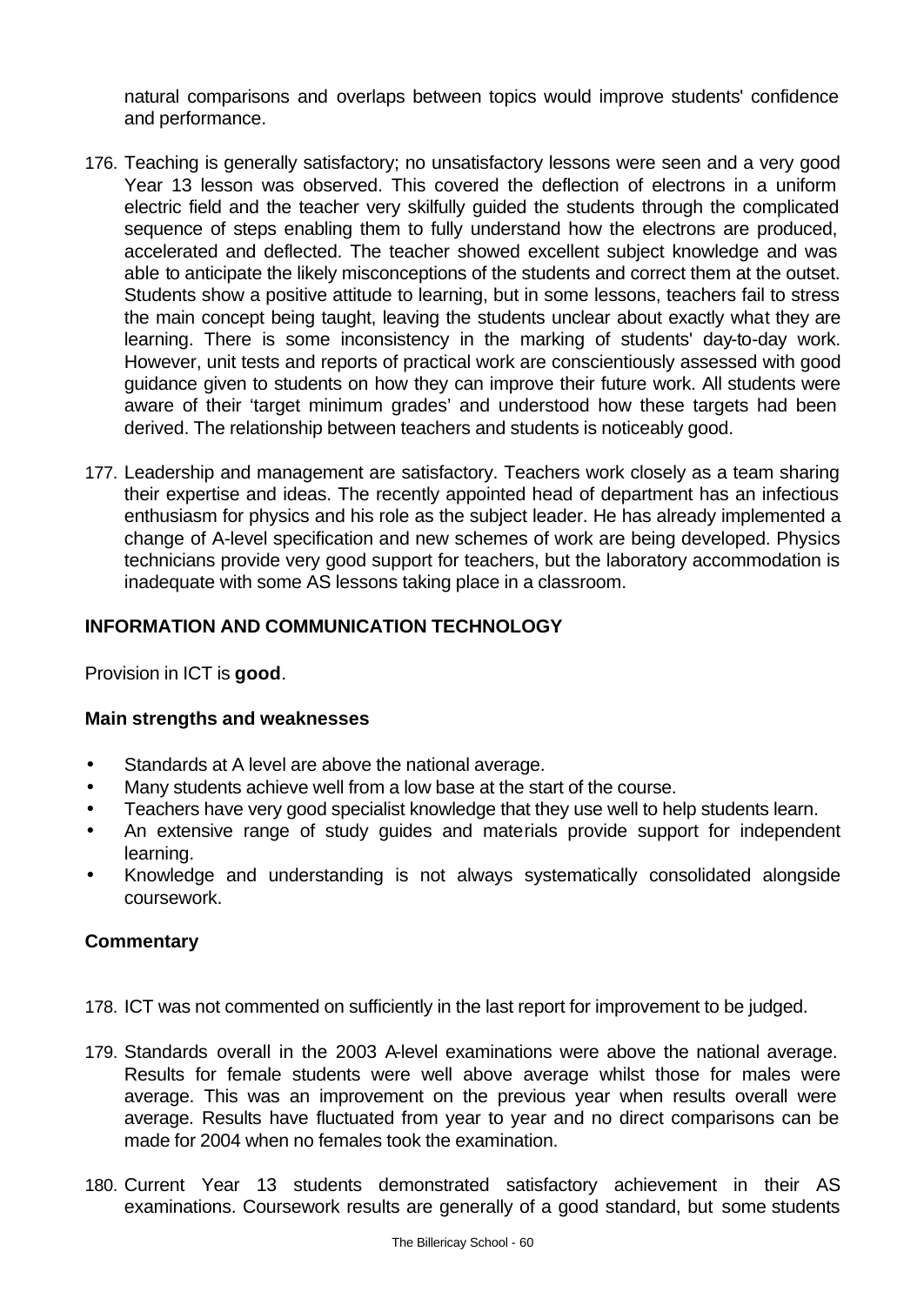have particularly weak knowledge and understanding of the theory work, which affected their examination results. In work seen, standards are above average and students are achieving well. This is a result of the good specialist knowledge of teachers. In the best lessons, complex subject matter is explained clearly and knowledge and understanding are regularly checked through questioning and discussion. However, opportunities to ensure that students develop skills such as systematic note taking to consolidate their knowledge are sometimes missed. Students studied GNVQ in Year 11 and many have found the transition to A- level studies difficult. Current Year 12 students have made a satisfactory start to their course, but again there are some students who lack personal study skills that slow their progress with learning.

- 181. Teaching and learning are good. Lessons are well planned within a framework that ensures proper coverage of the examination syllabus. Teachers provide very good study support materials and offer advice and support on how to improve. Marking and assessment could make more use of the examination criteria to inform students of their strengths and weaknesses and what to improve. Female students tend to be more consistent in their note taking and consolidation of key learning than males. Teachers do not always compensate for this and ensure that all students take greater responsibility for their learning.
- 182. The subject is well led and managed to make good use of the specialist skills and expertise of staff teaching the course. The newly introduced practical course is in the very early stages of development and once resources are all in place will enhance provision in the subject through a work-related pathway for students.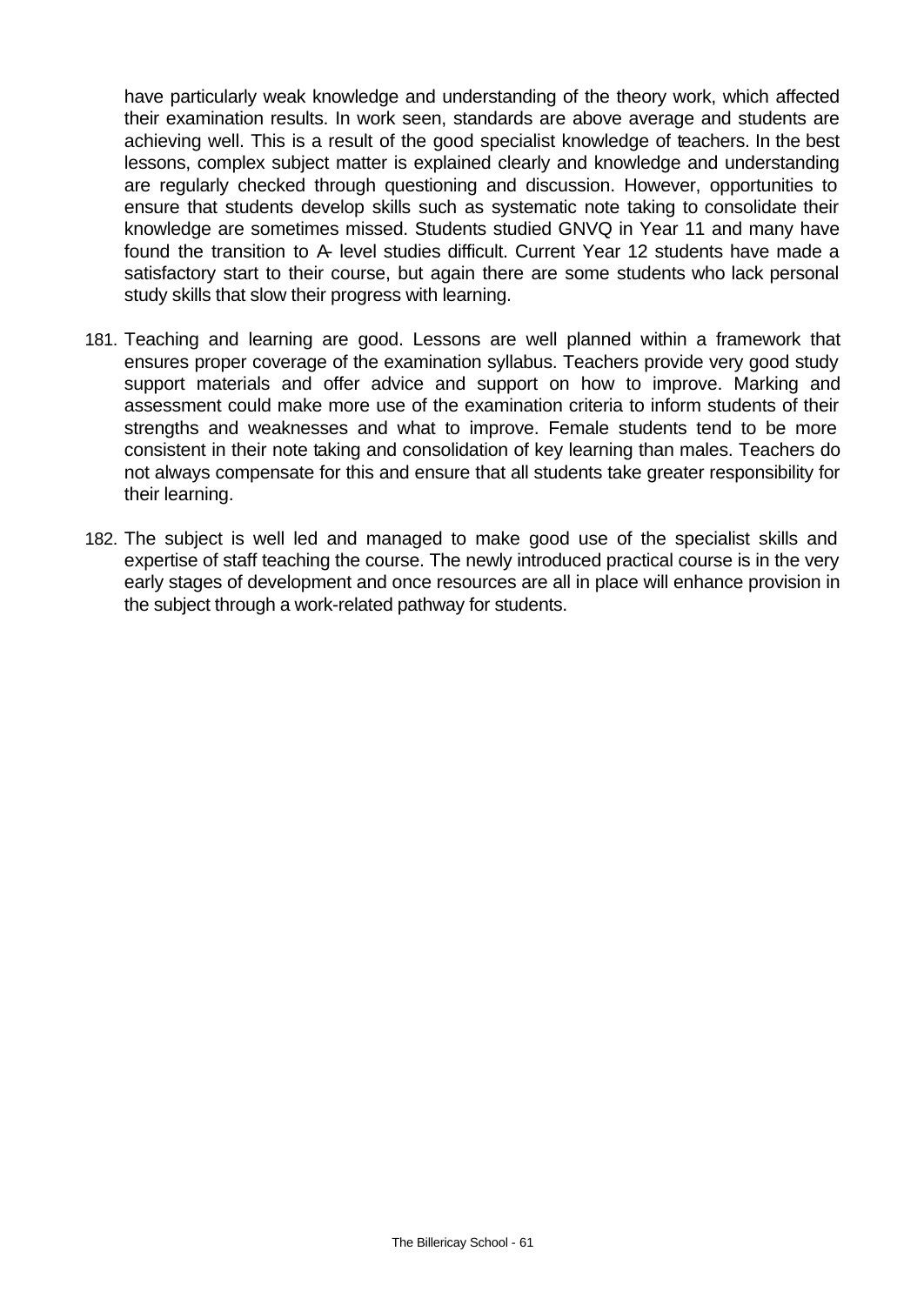## **HUMANITIES**

Geography was sampled. One lesson was seen in Year 12. Teaching was very good, providing challenging activities that enabled students to expand their knowledge and develop thinking skills. Standards were average, reflecting the broad range of students in the group. Attitudes were excellent and because the learning was organised so that the stronger students supported the weaker, all achieved very well. A-level results in 2003 were well above the national average, indicating very good achievement by a small group of students.

#### **History**

Provision in history is **good.**

#### **Main strengths and weaknesses**

- Good teaching and learning lead to good progress by students in lessons.
- Good opportunities are created within the subject for students to develop their key skills.
- The history curriculum is broad and balanced and meets students' needs well.
- There are insufficient books to support students' independent study.

- 183. The subject was not inspected in any detail at the time of the last inspection so improvement cannot be judged.
- 184. Standards in the 2003 AS and A-level examinations were well below average. Students' achievement in these examinations was unsatisfactory. There is no clear explanation for these poor results - although insufficient revision by students played a part - and they are out of line with those in the previous and following years. In 2002, results were well above average and students' achievement very good. In 2004, results show a considerable improvement on 2003; students' overall achievement was satisfactory, slightly better at AS than at A level.
- 185. Standards of work overall are average. Students' achievement overall is satisfactory in relation to their prior attainment, although they are now making good progress in lessons. There is no consistent difference in achievement between males and females. Students' knowledge, understanding and their skills of using and evaluating historical sources are as expected nationally. Students make good progress in developing the skills of writing in analytical form early in their examination courses. Many students, however, find it more difficult to acquire and use the historical terminology appropriate to work at this level, because they do not read widely enough. They research a set topic when required, but do not read sufficient more general historical material in part due to a lack of books.
- 186. Teaching and learning are both good. Teachers plan their lessons well to ensure that students make good progress in gaining knowledge, understanding and the skills needed for success in examinations. Students are regularly challenged to think for themselves. They benefit from regular practise in examination questions. In a Year 13 lesson on the Cold War, students made good progress in learning to deploy their own knowledge in an examination source work question. Teachers have a good command of their material and they present it well to interest and motivate students. Students respond well to the opportunities presented and they nearly all make a good effort. Assessment is good; teachers assess students' work thoroughly so that they understand clearly their targets, performance and how to improve.
- 187. There are good opportunities for students to develop the key skills of research, making presentations and working both independently and collaboratively. For example, in a good Year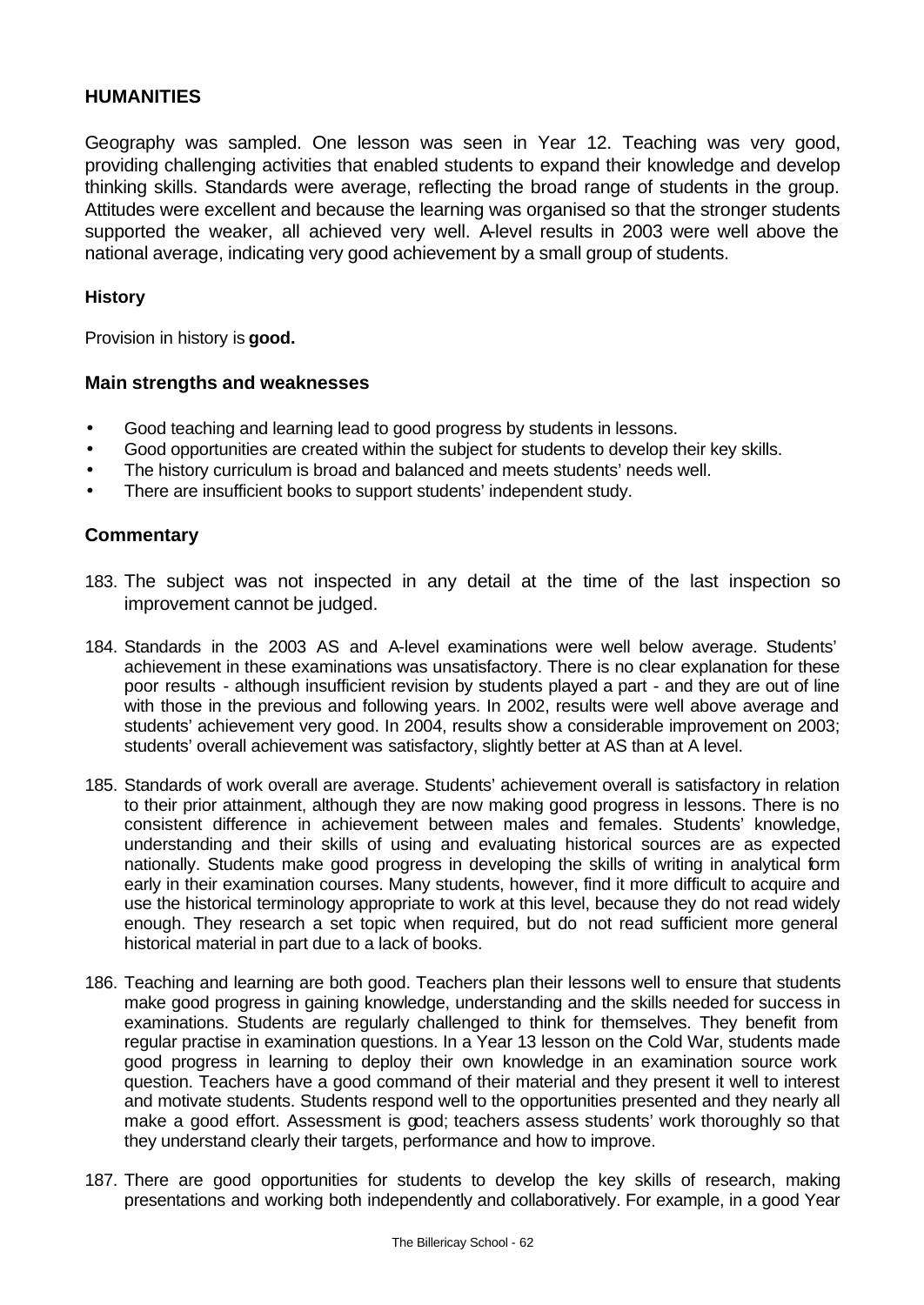12 lesson on the French Revolution, students worked effectively in groups to make presentations based on their research findings about the 'Three Estates'. However, students do not have sufficient opportunities for wider reading.

- 188. The curriculum is a real strength. The units offered for the AS and A2 courses are varied and interesting, providing a broad and balanced experience. The subject has increased greatly in popularity recently. Students have positive attitudes - often very positive - both to the subject and to their teachers.
- 189. Leadership and management are good. The head of department provides a good role model to students and staff, and good leadership in the development of teaching and learning. Examination performance is evaluated thoroughly. He has been in post for only one year and his effectiveness has not yet been seen in examination results. However, there is clear evidence that standards are rising after the disappointing examination results in 2003.
- 190. The school's sixth form study area and library resources for ICT are very good and make an important contribution to students' achievement in history. However, the department has insufficient books for students' research, reference and revision, particularly since student numbers have increased. Unless remedied, this shortage is likely to have a negative effect on the teaching of historiography and historical interpretations later in the course.

## **Sociology**

Provision in sociology is **very good.**

#### **Main strengths and weaknesses**

- Improving A and AS-level results are evident.
- There is very good achievement by students.
- There are excellent student attitudes.
- Teaching and learning are very good.
- Leadership and management are very good.
- Curriculum time is being cut and this may adversely affect the quality of the course.

- 191. This subject was not reported on in the last inspection. Recent improvement has been good. There is an improving trend in examination results and larger groups are opting to study the subject.
- 192. In 2003, AS-level results were above the national average. A-level results were in line with the national average, although girls' results were above average and boys' below. A-level pass rates have been 100 per cent. The trend is one of improvement, continued into 2004. Analysis shows significant value added at AS level in 2004. Considering that none of these students had the opportunity to study sociology at GCSE and, therefore, started the AS course with no basic subject knowledge, this represents very good achievement.
- 193. Standards of work seen during the inspection are average, with no significant differences between males and females, although there are fewer males overall in the option groups. Students are efficient note takers and Year 12 students have very quickly accumulated a good knowledge of specialist sociological terminology. By Year 13 they can identify, compare and evaluate the contribution of different sociological viewpoints to the topics being studied. Their coursework shows an interesting variety of topics to investigate. They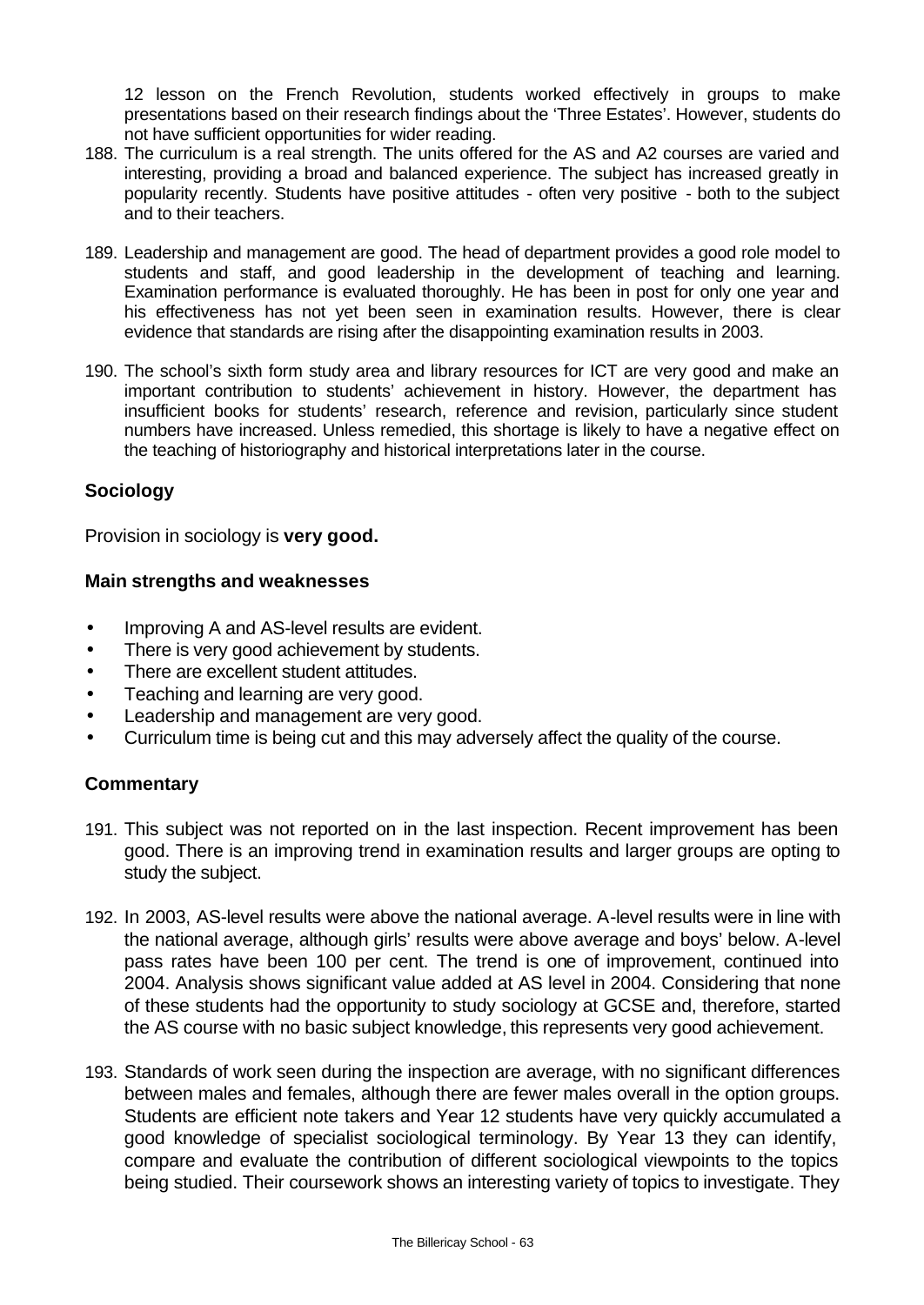use ICT well as a basis for research, and also to analyse and present the results of the many surveys they carry out.

- 194. Teaching and learning are very good. Teachers' very good subject knowledge enables them to present the subject with clarity so that even if students struggle with the initial concepts that are presented to them, such as the social function of religion in one lesson, they quickly understand and assimilate the necessary background knowledge. Lessons are very well planned so that no time is wasted. Resources are well used; handouts and checklists serve as useful prompts, but do not dominate the proceedings. Students are encouraged to think for themselves and teachers skilfully develop themes through students' contribution to discussions.
- 195. Leadership and management are very good. The head of department gives priority to supporting the two other teachers in the department, and also to giving individual support to the students. Students' progress is closely monitored. Because the curriculum time is being reduced and the group sizes are growing, she has already recognised a need to reorganise some of the work of the department in order to ensure that standards do not suffer.
- 196. Students enjoy their sociology studies and several are thinking of continuing the subject at university. Others see it as relevant to proposed careers in nursing and social work. Last year all students completed the A-Level course and only one of 35 who started dropped out of the AS course.

## **VISUAL AND PERFORMING ARTS AND MEDIA**

- 197. Drama was lightly sampled. One good Year 13 lesson was seen, in which students were exploring part of the text of one of their detailed study texts, 'Hedda Gabler'. Teaching was stimulating, helping students well to portray the emotions and tensions of the scene being studied. Performance skills were well developed and students were serious and mature in their attitude and approach to the subject.
- 198. One music lesson in Year 12 was seen. Students' standards at this early stage in the course are average and they are making satisfactory progress. Teaching and learning were good.

## **Art and design**

Provision in art and design is **very good.**

## **Main strengths and weaknesses**

- Very strong teaching that incorporates a high level of challenge is leading to rising standards.
- Leadership provides a very good role model and this, too, is driving up standards.
- The very good learning in lessons means that students' achievement is very good this term.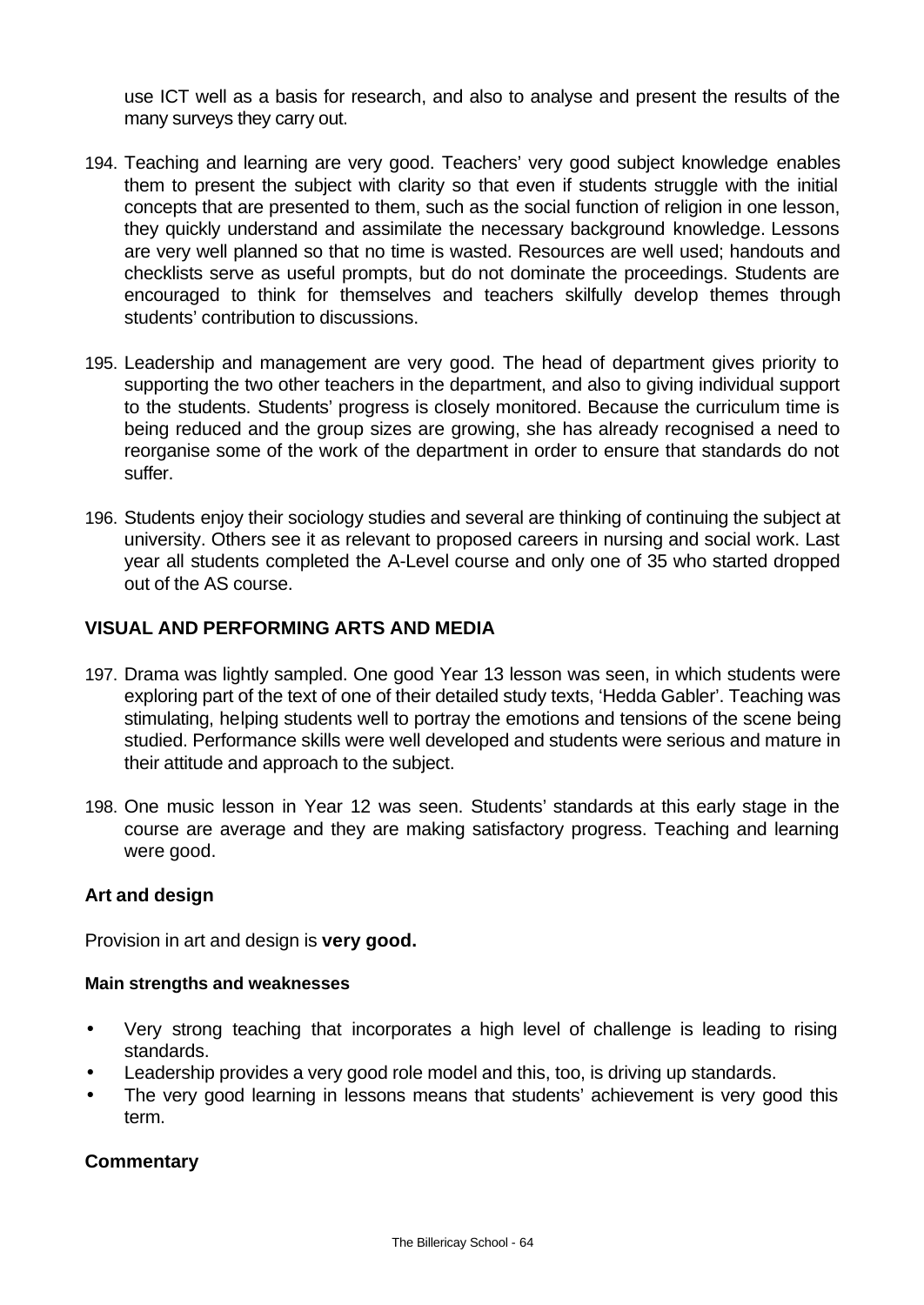- 199. No comparison can be made between present provision and that seen at the previous inspection because the last report contains very few references to art and design in the sixth form.
- 200. A-level results in 2003 were below average compared with all schools. Records were not available at the time of the inspection to judge these students' achievement. Results at AS level in 2003 were above average and students went on to achieve good results in 2004.
- 201. During the courses, some students have improved while others have maintained high standards over time. The present AS students had been on an educational visit to the seaside. From using drawings, photographs and artefacts collected during the visit, the standard of work produced during the inspection was very good. This represents good achievement for these students. The A-level students had visited galleries in London. This enabled them to produce interesting work for the contextual study unit. Standards seen were average, which represents good achievement for these students.
- 202. Teachers show very extensive knowledge of artists and their work. Students are shown how to use artists' work and are challenged to produce ideas from it that are highly individual and imaginative. From these ideas students use their skills with the formal elements of art and design to build up high quality work that satisfies examination assessment objectives very well. The very good quality of teaching leads to the very good achievement of students as it is always focused on individual students' learning needs. Teachers enjoy working with well-motivated students. The quality of assessment is good. It occurs during lessons and expands naturally, through stages, to tutorial interviews that plot attainment and prescribe how students are to improve. The use of ICT as a learning aid is, at present, underdeveloped. The department does not have the computers that are required to lift ICT provision to a useful level. Students' attitudes are very positive at all times. They approach independent learning with enthusiasm. Students use the dedicated art and design studio during their free study time and this improves their achievement.
- 203. Leadership and management are very good. Leadership provides a very good role model for high standards in teaching. The teaching in the sixth form is shared and liaison between the two teachers is very good. This liaison results in a coherent and cumulative approach to what is taught. It also produces good professional development for the teachers because they continually review their practice. Management of examination entries is handled very efficiently. The very rigorous analysis of examination results focuses on how to improve results in the future. The applications, by many students, to study art and design in higher education are supported very well by the head of department. There has been a massive increase in recruitment on to courses and retention is also very high.

## **Media studies**

Provision in media studies is **good**.

# **Main strengths and weaknesses**

- Teaching is good overall, sometimes very good, and stimulates students' thinking skills well.
- Leadership and management of the subject are very good.
- The curriculum and lessons are very well planned and assessment is very well used.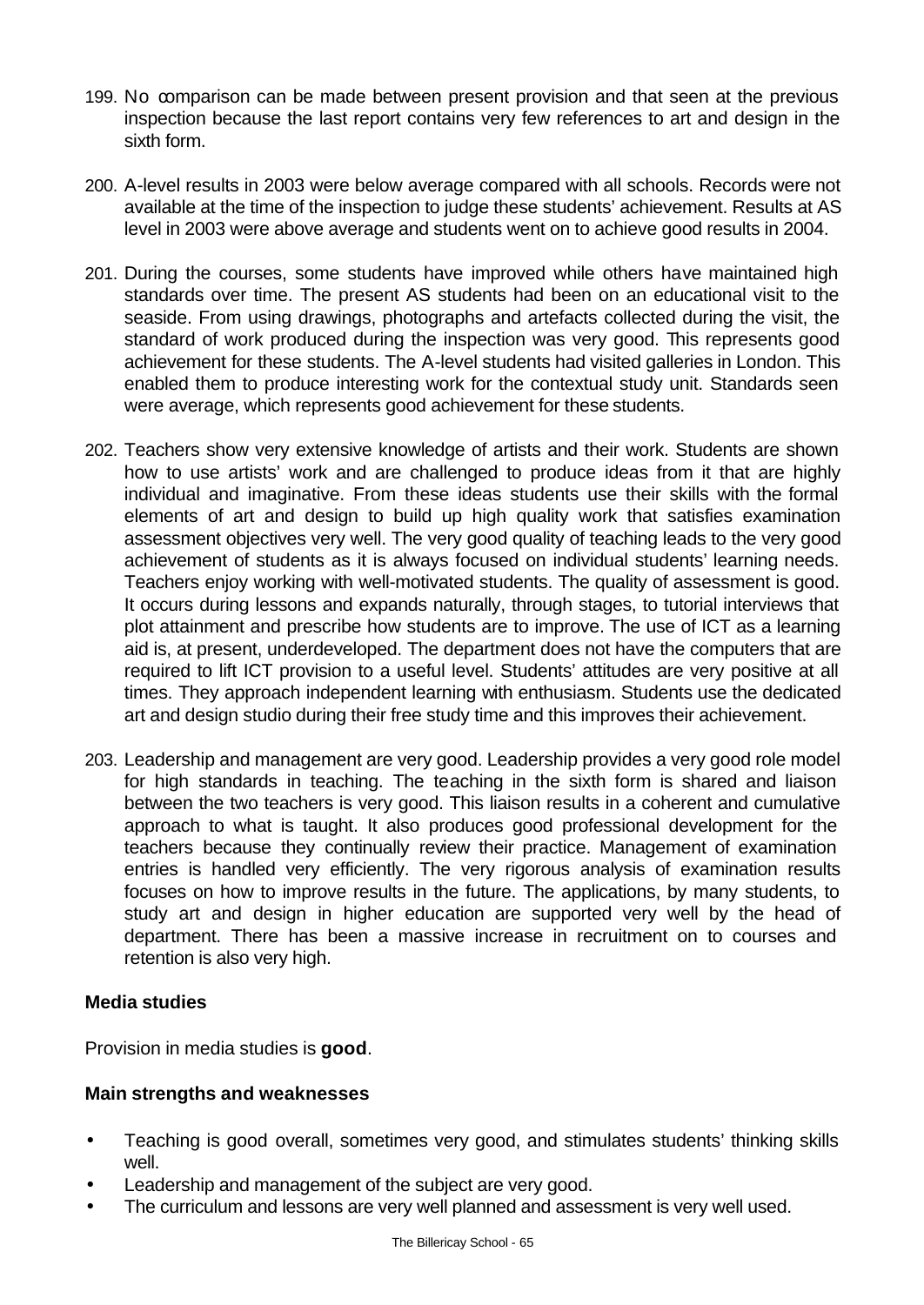- Relationships between teacher and students are excellent.
- Students' written work is sometimes hampered by low literacy skills
- Resources are not as good as they might be; they are just satisfactory.
- Social and cultural understanding is very well encouraged.

- 204. Improvement since the last inspection is good. Numbers taking the subject at AS and A levels have risen significantly and standards are constantly improving.
- 205. AS-level results in 2003 were above average compared with those in all schools. Provisional results in 2004 show a significant rise, with males achieving better than females. A-level results were also above average in 2003 and, despite fewer of the highest grades, overall results also improved in 2004. The proportion of students attaining an A-C grade was high. The trend over time is one of consistent improvement, due to good teaching and very good planning and organisation. The retention rate from AS to A level is high.
- 206. Standards in the current Years 12 and 13 are above average and students achieve well. Males tend to achieve more highly than females, showing much enthusiasm for and interest in the more practical aspects of the subject because of the way in which they are encouraged by good teaching, which gives them confidence in their own abilities. By Year 13, students can explore aspects of the media and their effect in a variety of areas, and they are able to assess and harness the methods used by newspapers, film and television to mould public opinion. About half the students have not studied the subject at GCSE, but still achieve well through the good level of support and help they are given. Sometimes, weak literacy skills hamper achievement in written work.
- 207. Teaching and learning are good overall and sometimes very good. Above all, the greatest strength in teaching is in the way in which students are stimulated and encouraged to think and make deductions for themselves. This was clearly to be seen in a very good Year 13 lesson on the conventions of the 'western' film. The teacher steadfastly refused to give students notes, but encouraged them very well to make their own notes and to make the jump from one idea to another with thought and enjoyment. The curriculum is very well planned, as are all lessons. Units of work are detailed and ensure that all required skills are covered in depth, so that students really understand what they are learning. Relationships between students and teacher are very good; students copy the very good role model they are offered and work willingly and productively as a result. Teaching is careful and thorough, with the students' learning firmly at the forefront of every lesson. Students are presented with very good examples of literacy, both oral and written, and every opportunity is taken to raise standards in literacy and to enlarge students' vocabulary. ICT is used well in the teaching of the subject, although there is less useful ICT equipment than there might be, especially in the form of interactive whiteboards and projection screens. Assessment is very good, with clear individual targets set for all students, which are constantly reviewed and talked through with students.
- 208. Leadership and management are very good. The head of department plans very well across the school, monitors and encourages other teachers, checks on the quality of students' work and puts assessment and the tracking of students' achievement to very good use. Leadership is committed, good humoured and thoughtful, showing total dedication to the students and the subject. The subject contributes very well to students' social and cultural development and to citizenship. This was very obvious in a Year 12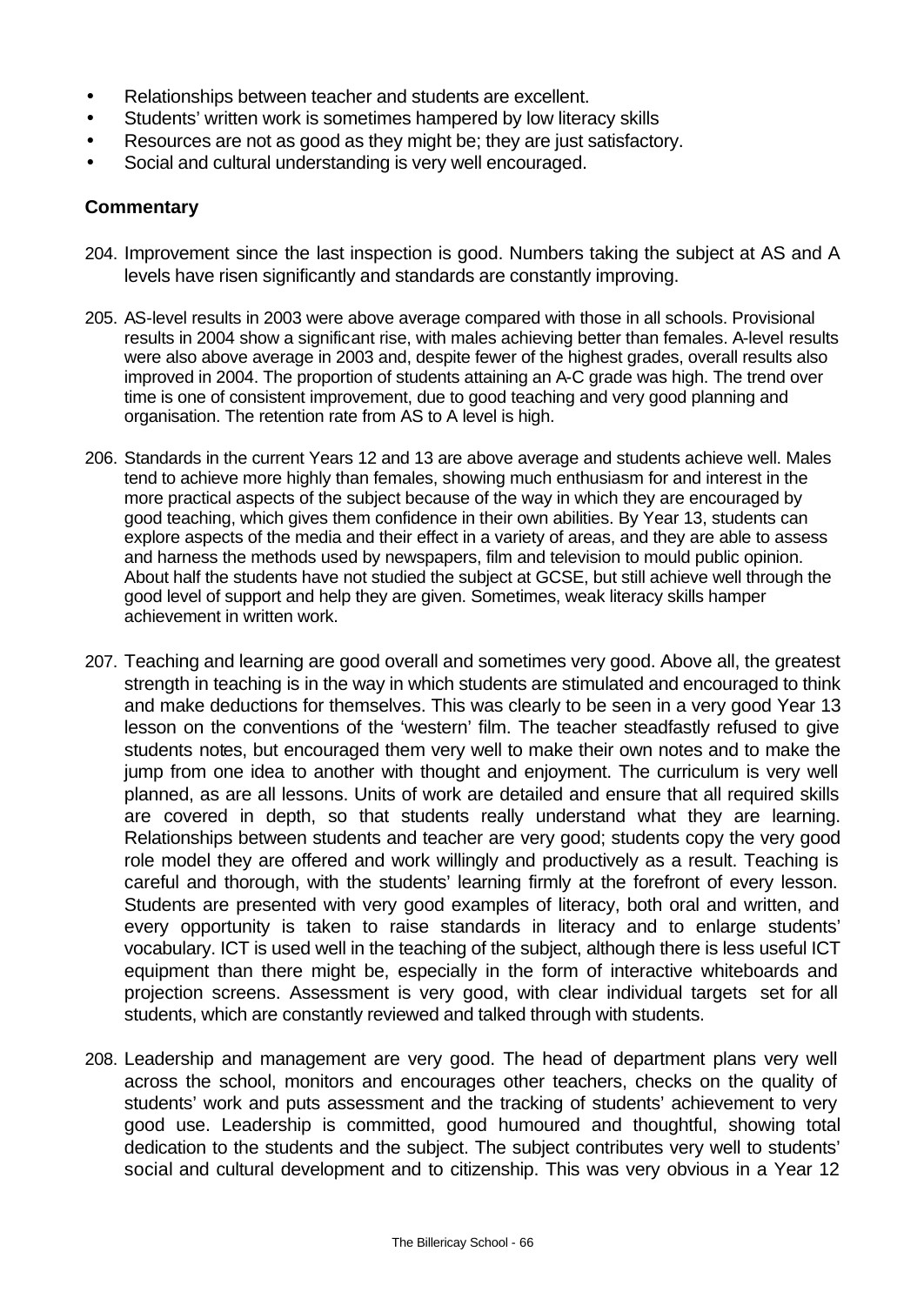lesson in which students were analysing the text and subtext of the film, 'Psycho', looking at social stereotypes and how an audience's reactions to characters can be manipulated.

# **HOSPITALITY, SPORTS, LEISURE AND TRAVEL**

## **Physical education**

Provision in physical education is **good**.

#### **Main strengths and weaknesses**

- GCE AS and A-level results in 2003 were well above the national average.
- Good quality teaching and learning results in good achievement, particularly in Year 13.
- Good leadership and management provide a purposeful focus, ethos and direction for the subject.
- Students have very positive attitudes.

- 209. Physical education in the sixth form was not inspected in depth at the time of the last inspection so improvement cannot be judged.
- 210. Results in the GCE A-level examination in 2003 were well above the national average, as were AS results. There has been a consistent 100 per cent pass rate over the past three years. Males and females achieved similarly in 2003. Provisional results in GCE A level in 2004 show that the 100 per cent pass rate continued, but the proportion of students attaining higher grade passes dropped.
- 211. In Year 13, standards of work are above average and students achieve well. Clearly structured lessons and focused teaching have ensured that students have a good grasp of sports physiology. They are also developing very well their knowledge and understanding of the influence of public schools in the 19th century on the development of physical education. The popularity of this examination course has grown; there has been a much increased take up in the present Year 12. It is not possible to comment on the standards of work seen or the achievement of Year 12 students because they have only just started the course.
- 212. Teaching and learning are good. Lively starter activities consolidate previous learning and crisp end of lesson activities consolidate what has been covered in the lesson. Teachers have a good command of the units of work being taught and are enthusiastic in their approach. Lessons are well planned and structured with pace, progression and challenge. In a sports physiology lesson a variety of activities involved students in individual, pair and small group activities. Students are encouraged to undertake individual research and use the Internet to do so. This enhanced the quality of their preparation for feedback to the rest of the group on the work of Thomas Arnold and the Clarendon Commission in the 19th century. Students appreciate the good quality marking of their work as it informs them as to what they need to do to improve. Students' attitudes to learning are very positive and they comment very favourably on the quality of support and guidance teachers provide for them throughout the course. Homework is consistently set and extends students' learning.
- 213. Good leadership and management provide a purposeful focus and direction for the subject in order to improve standards even further. There is a strong team ethos and a shared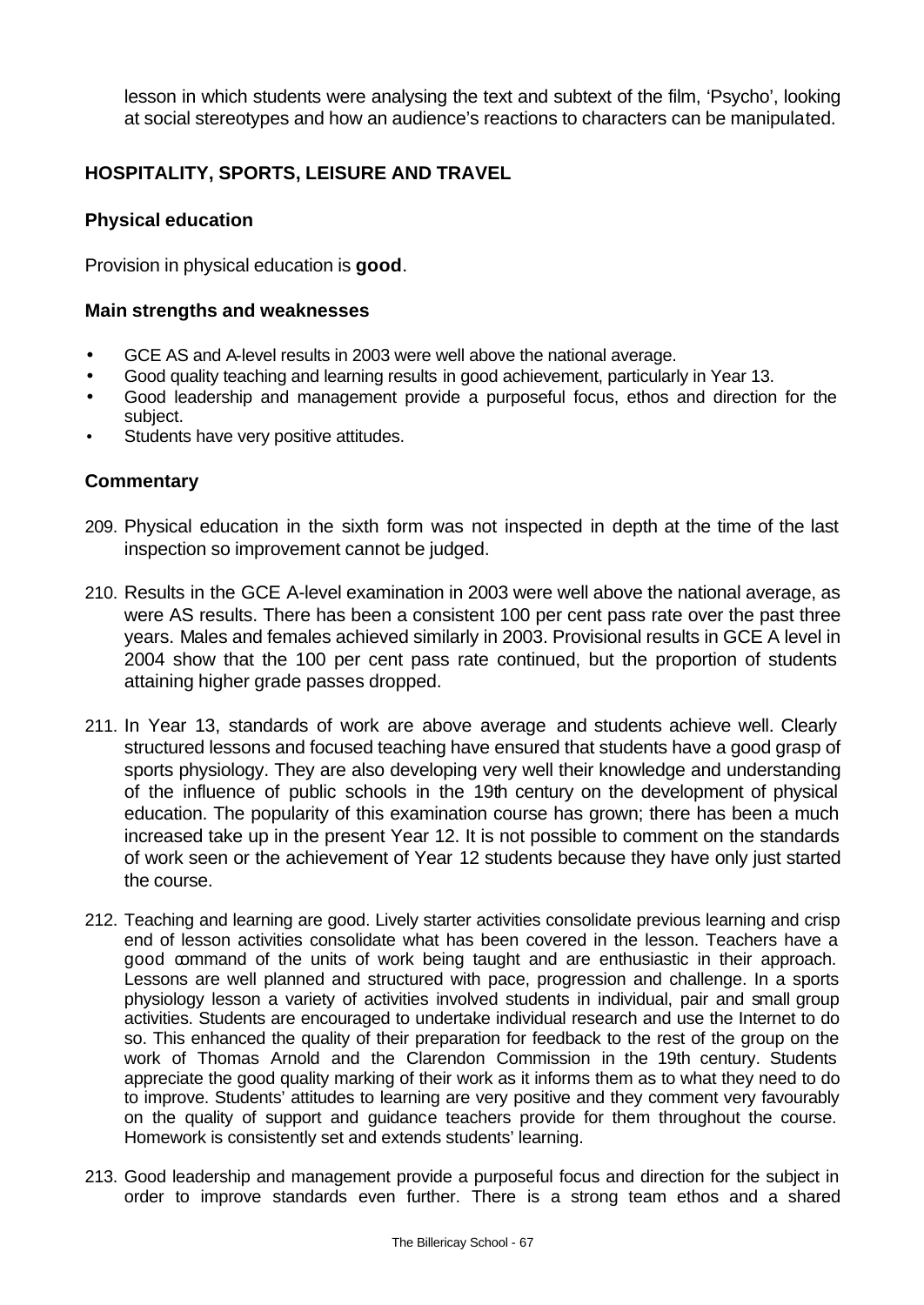commitment to improve standards. Analysis of examination results has provided a focus for improvement of delivery of the different units of the AS and A-level courses. However, analysis of results to show the value that is added to students' achievements is not well developed. Other than examination courses, there are few opportunities for the majority of students to take part in formally planned and timetabled physical activities.

## **BUSINESS**

The department offers courses at advanced level in both business studies and economics and an intermediate vocational course in business studies. The focus of the inspection was on advanced level business studies, but two economics lessons were sampled. In these two lessons standards were average, but students achieved well in terms of their prior learning because of the good teaching offered.

#### **Business studies**

Provision in business studies is **good.** 

#### **Main strengths and weaknesses**

- Recent improvements in the quality of teaching associated with more stable staffing are helping achievement to improve.
- The quality of the students' work benefits from the emphasis that is placed on developing the skills of numerical analysis.
- Learning would benefit from better accommodation and improved access to ICT facilities.
- The forging of partnerships with local firms to enliven the curriculum would further improve learning.

- 214. The department has undergone significant changes since the last inspection including many staff changes. In light of the degree of change it is not possible to comment on the level of improvement since the last report was issued.
- 215. A-level results in 2003, the last year for which validated data is available, were in line with the national average. Although boys' results were below average, those for girls were similar to the national average. The unvalidated results for 2004 show a small improvement. The 2003 results indicate satisfactory achievement given the students' prior levels of attainment. For present students, it is too early in the academic year to make a secure judgement on standards for Year 12 students, although progress in lessons is good. Standards in Year 13 are, overall, above average, with no marked differences between boys and girls. These students are achieving well in relation to their prior attainment.
- 216. Teaching and learning are good. The department now has stability in staffing after a long period of time when it was difficult to recruit and retain staff of suitable quality and experience. Students now benefit from a consistent quality in their teaching and this accounts for rising standards and the improvement in achievement. Teachers are knowledgeable and prepare their lessons thoroughly and thoughtfully, and are keen to challenge students' knowledge and understanding and to offer them opportunities to work independently. Students, especially in Year 13, benefit from the focus placed on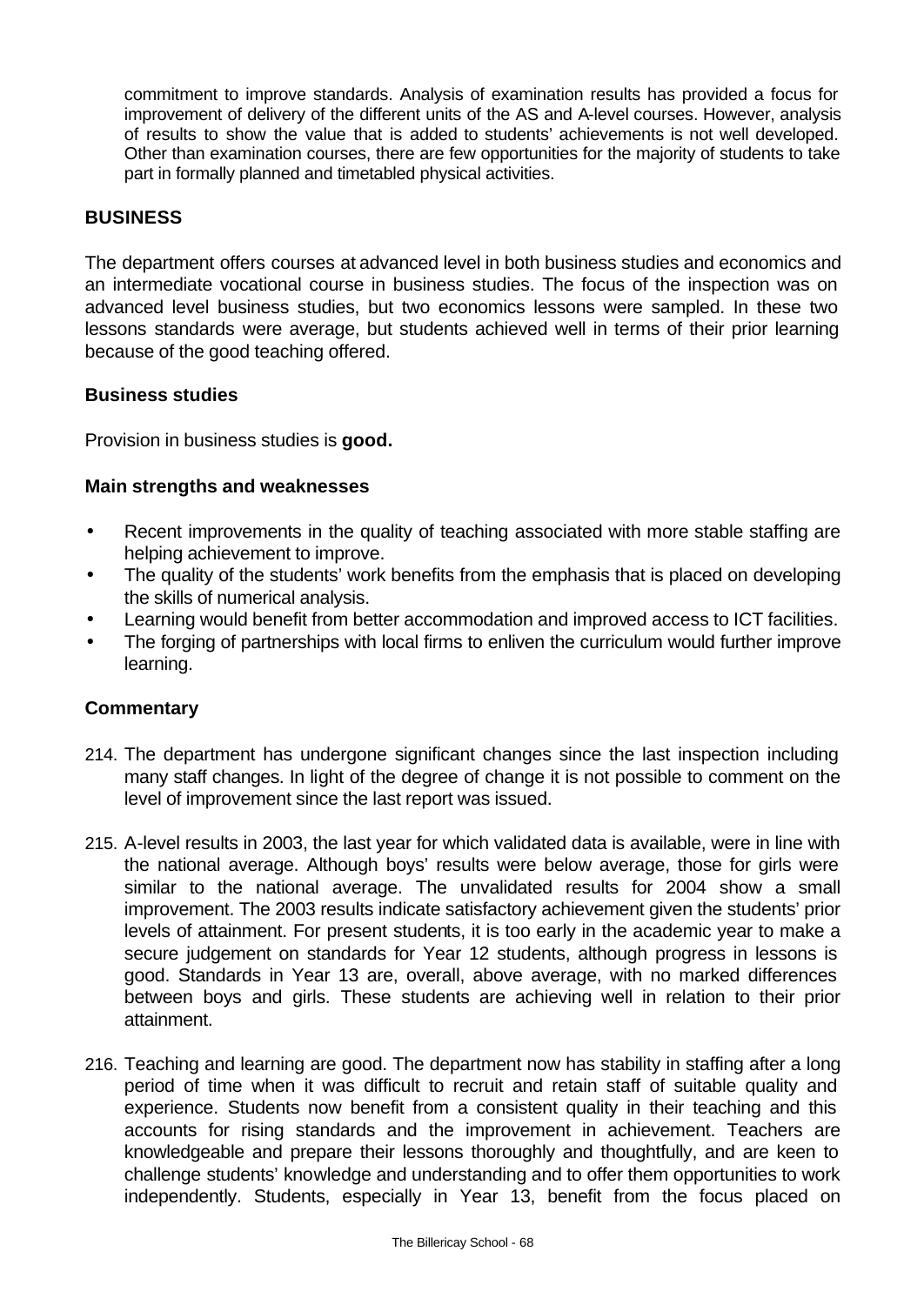developing their numerical skills, and the emphasis placed on the use of key words is helping all students to improve. However, students are not offered enough opportunities to develop their writing skills; too often set work requires short answers. Students should be set more frequent tasks that require longer answers and provide more scope for developing analytical skills. The restricted access to ICT means that opportunities for individual Internet-based research, for example, are restricted. This is an issue that needs to be addressed.

217. Leadership of the department is satisfactory, but its management is good. Now that staffing is more stable, the head of department will be able to spend more time developing long-term strategies for developing and improving the department. Too much time in the recent past has been spent endeavouring to ensure that lessons have been adequately covered and that the students have had suitable materials to aid their learning. These difficulties have been addressed well, but at a cost. For example, the department has few business links and has yet to develop any curriculum partnerships that enliven learning and teaching alike. The quality of accommodation is unsatisfactory. The rooms are too small and do not provide a stimulating business-orientated environment in which students can flourish. Cramped accommodation coupled with limited ICT access restricts learning opportunities because teachers find it difficult to implement imaginative teaching strategies.